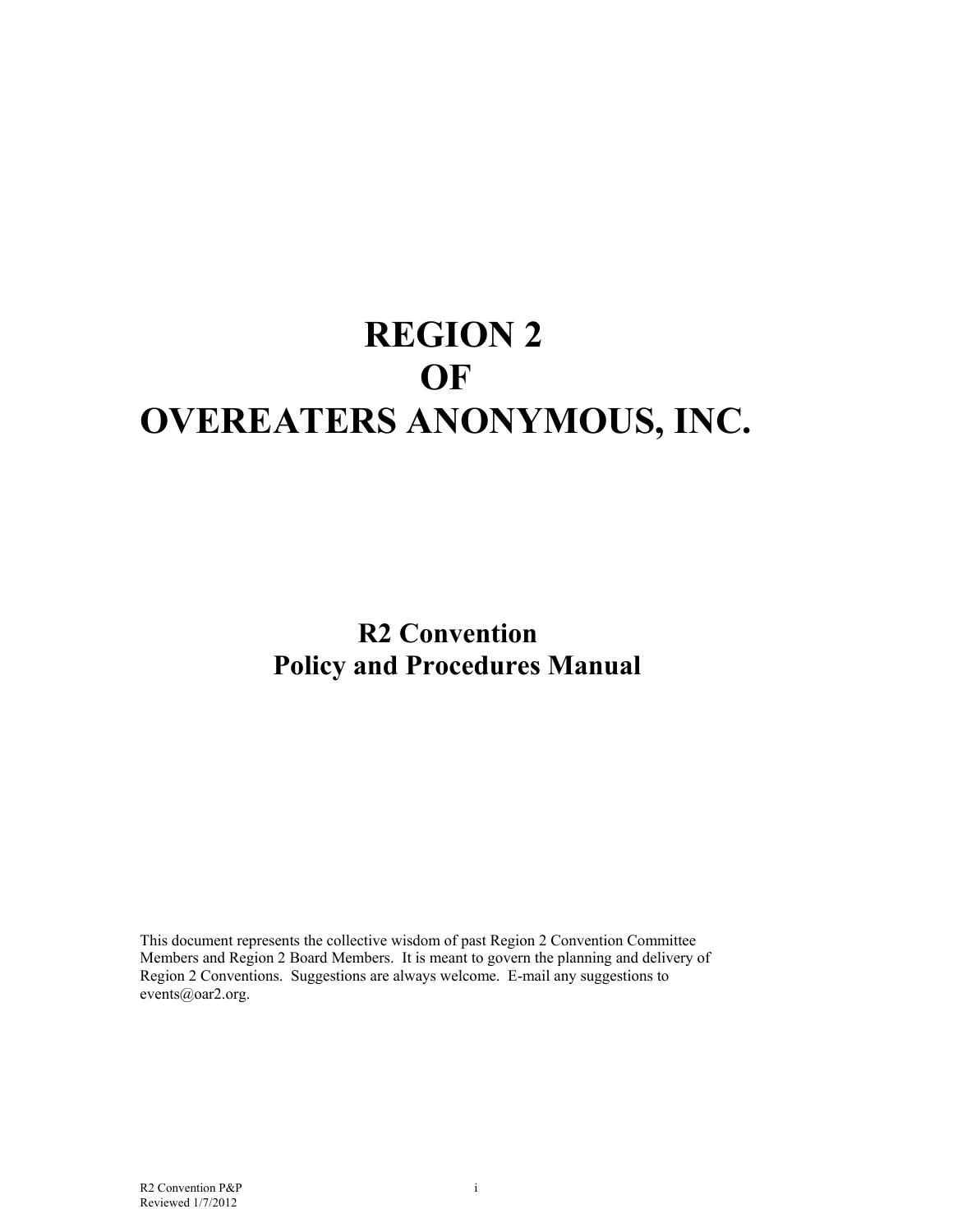# **TABLE OF CONTENTS**

# **Description**

# Page Page

|                    |                                                | 1  |
|--------------------|------------------------------------------------|----|
|                    |                                                | 1  |
|                    |                                                | 2  |
|                    |                                                | 3  |
|                    |                                                |    |
| <b>Section I</b>   |                                                | 4  |
| <b>Section II</b>  | The Role of the Region 2 Board                 |    |
|                    |                                                | 5  |
|                    | B. Appointment of the R2 Conv. Chair           | 5  |
|                    |                                                | 6  |
| <b>Section III</b> | <b>General Recommendations</b>                 |    |
|                    |                                                | 7  |
|                    | <b>B. Committee Structure and the Creation</b> |    |
|                    |                                                | 7  |
|                    |                                                | 9  |
| <b>Section IV</b>  | <b>Job Descriptions</b>                        |    |
|                    |                                                | 9  |
|                    |                                                | 9  |
|                    |                                                | 10 |
|                    |                                                | 11 |
|                    |                                                | 11 |
|                    |                                                | 11 |
|                    |                                                | 12 |
|                    |                                                | 12 |
|                    |                                                | 12 |
|                    |                                                | 12 |
|                    |                                                | 12 |
|                    |                                                | 14 |
|                    |                                                | 15 |
|                    |                                                | 16 |
|                    |                                                | 16 |
|                    |                                                | 17 |
|                    |                                                | 17 |
|                    |                                                | 17 |
|                    |                                                |    |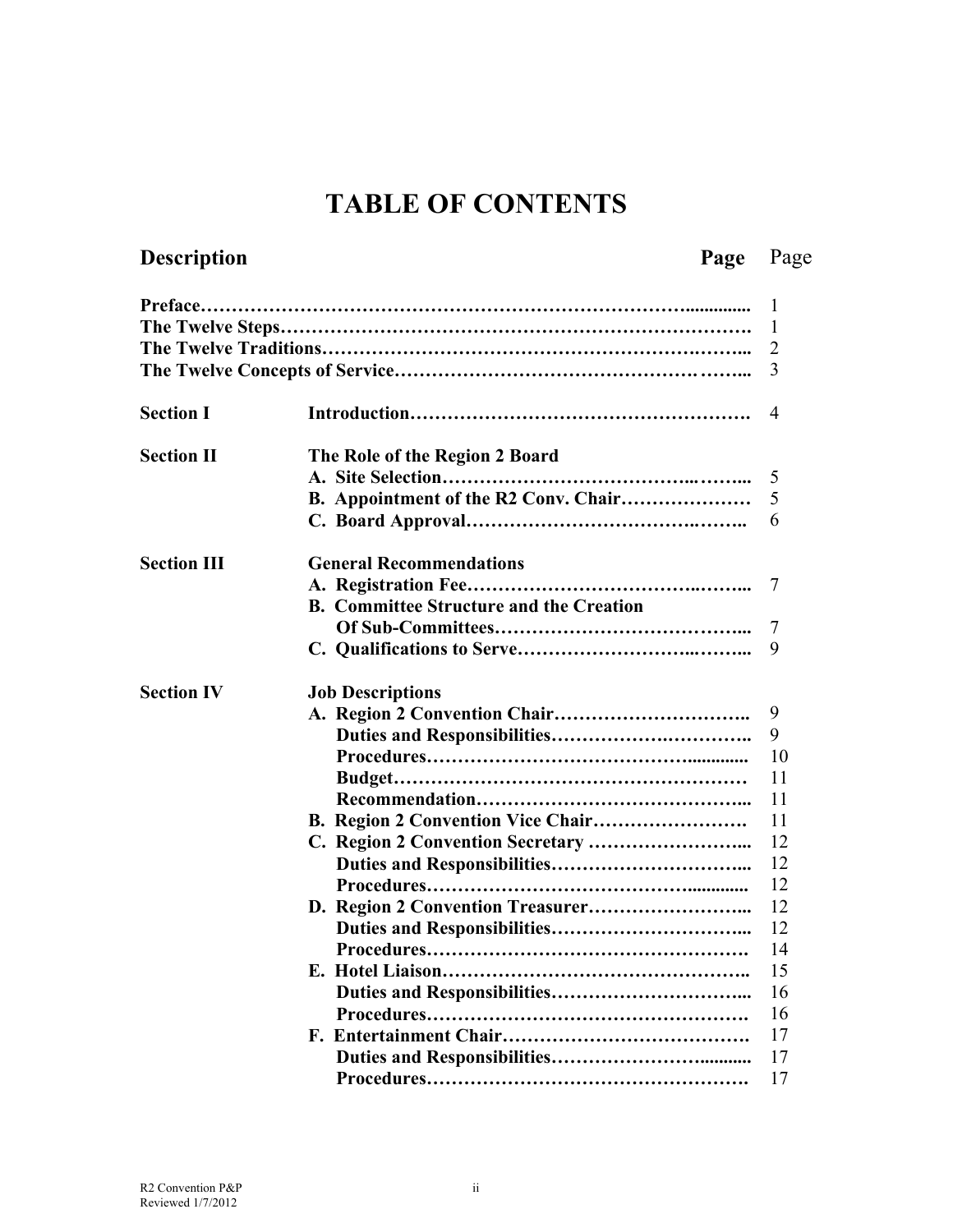|                                                 | 18       |
|-------------------------------------------------|----------|
|                                                 | 18       |
|                                                 | 18       |
|                                                 | 19       |
|                                                 | 19       |
|                                                 | 20       |
|                                                 | 20       |
|                                                 | 20       |
|                                                 | 21       |
|                                                 | 21       |
|                                                 | 21       |
|                                                 | 21       |
|                                                 | 22       |
|                                                 | 22       |
|                                                 | 22       |
|                                                 | 22       |
|                                                 | 23       |
|                                                 | 24       |
| 1. Marathon Sub-committee (if deemed necessary) | 24       |
| 2. Workshop Sub-committee (if deemed necessary) | 25       |
|                                                 | 26       |
|                                                 | 26       |
|                                                 | 27       |
|                                                 | 27       |
|                                                 | 27       |
|                                                 | 28       |
|                                                 | 29       |
|                                                 | 29       |
|                                                 | 29       |
|                                                 | 30       |
|                                                 | 30       |
|                                                 | 30       |
|                                                 | 30       |
|                                                 | 30       |
|                                                 | 31       |
|                                                 | 31       |
|                                                 | 32       |
|                                                 | 32       |
|                                                 | 32<br>32 |
|                                                 | 32       |
|                                                 | 33       |
|                                                 |          |

# **Appendix A Timeline**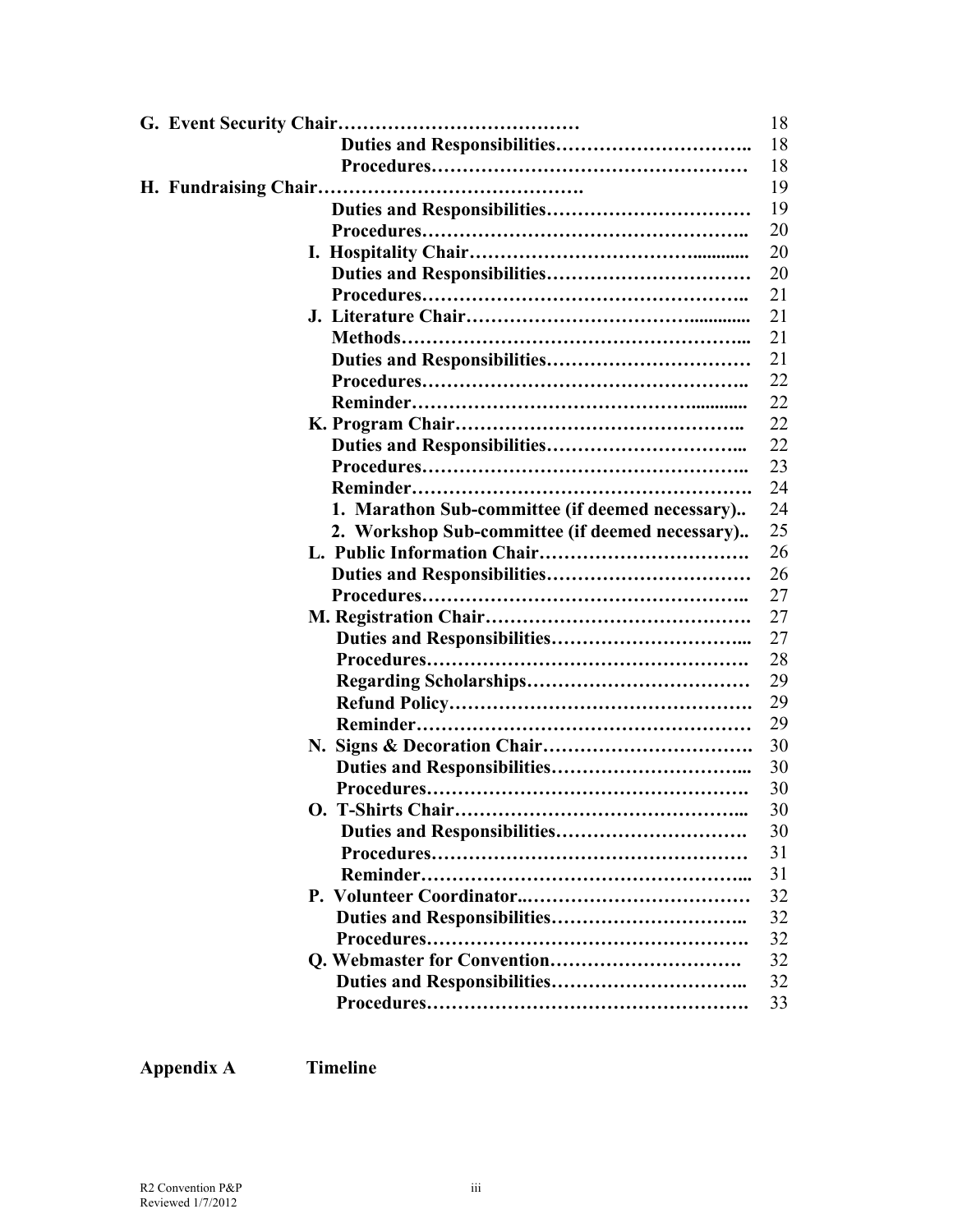### **Foreword**

**The Convention Policy & Procedure Manual has been in existence for many years and has undergone many changes, as do all such documents. Many of the revisions made prior to the common use of computers have been lost. Therefore, the revision history begins with a major revision that was adopted by the Region 2 Board in June of 2006. It was achieved over a period of 12 to 15 months, with nearly a dozen "preliminary" versions, after many meetings that included previous board members, previous convention members and most of the board members serving at that time. The timeline alone had four preliminary versions. A minor amendment was made in August of 2006, and that version was in use until the revision approved in September of 2010.** 

#### **Revision History:**

|  | Date Approved by R2 Board |  |
|--|---------------------------|--|
|--|---------------------------|--|

Jun. 9, 2006 Revised Aug. 12, 2006 Amended Sep. 11, 2010 Revised Nov. 16, 2010 Amended May 22, 2011 Revised

#### **Revised/Amended**

Jan. 7, 2012 Amended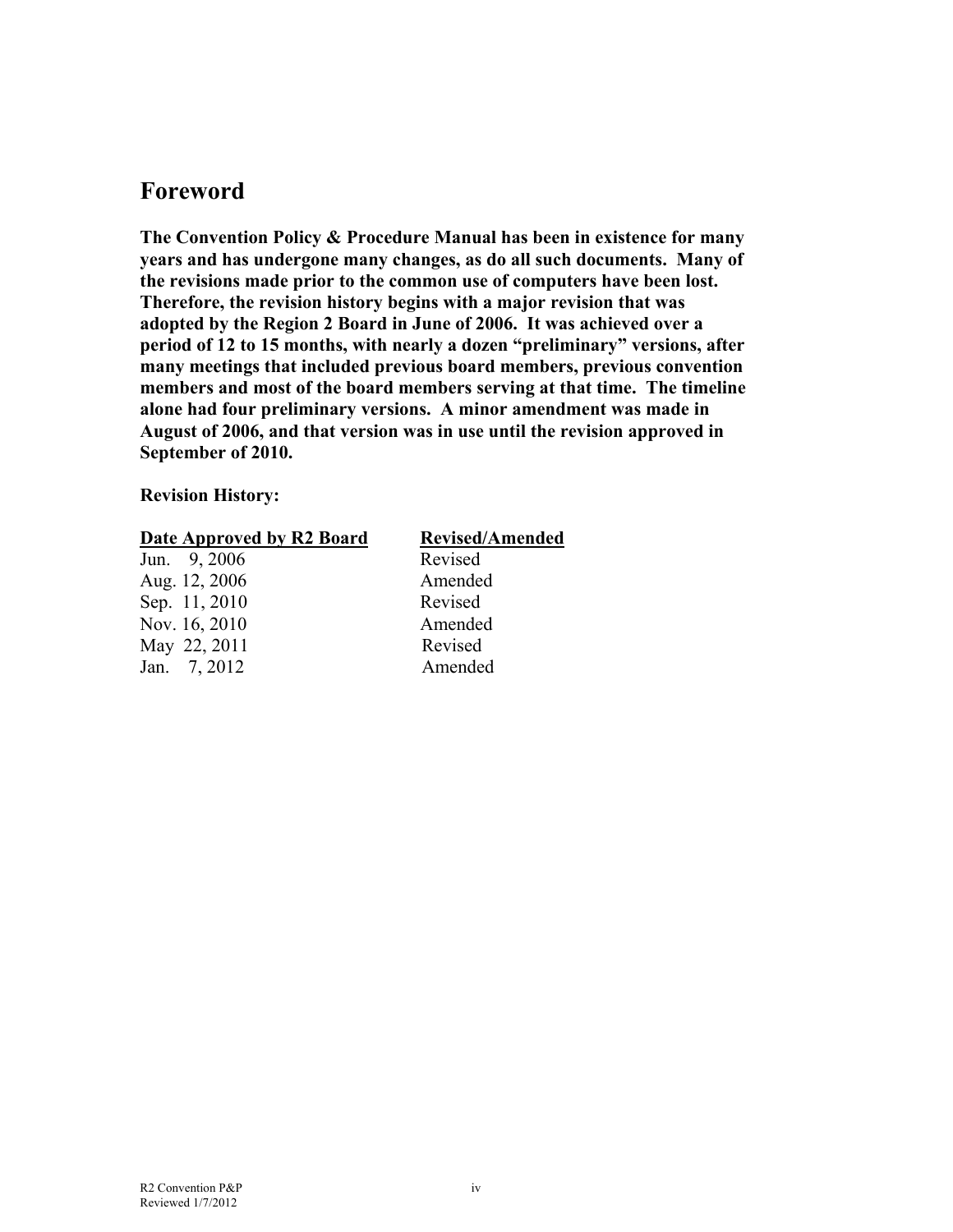# **REGION 2 OF O. A., Inc. CONVENTION POLICY AND PROCEDURE MANUAL**

# **PREFACE**

This Convention Policy and Procedure Manual is based upon group experience of those members of Region 2 who have planned Region 2 Conventions. This manual serves as a guideline for all of those who will be giving service to Region 2 Conventions.

# **THE TWELVE STEPS**

- 1. We admitted we were powerless over food that our lives had become unmanageable
- 2. Came to believe that a power greater than ourselves could restore us to sanity.
- 3. Made a decision to turn our will and our lives over to the care of God as we understood Him.
- 4. Made a searching and fearless moral inventory of ourselves.
- 5. Admitted to God, to ourselves, and to another human being the exact nature of our wrongs.
- 6. Were entirely ready to have God remove all these defects of character.
- 7. Humbly asked Him to remove our shortcomings.
- 8. Made a list of all persons we had harmed and became willing to make amends to them all.
- 9. Made direct amends to such people wherever possible, except when to do so would injure them or others.
- 10. Continued to take personal inventory, and when we were wrong, promptly admitted it.
- 11. Sought through prayer and meditation to improve our conscious contact with God as we understood Him, praying only for knowledge of His will for us and the power to carry that out.
- 12. Having had a spiritual awakening as a result of these steps, we tried to carry this message to compulsive overeaters and to practice these principles in all our affairs.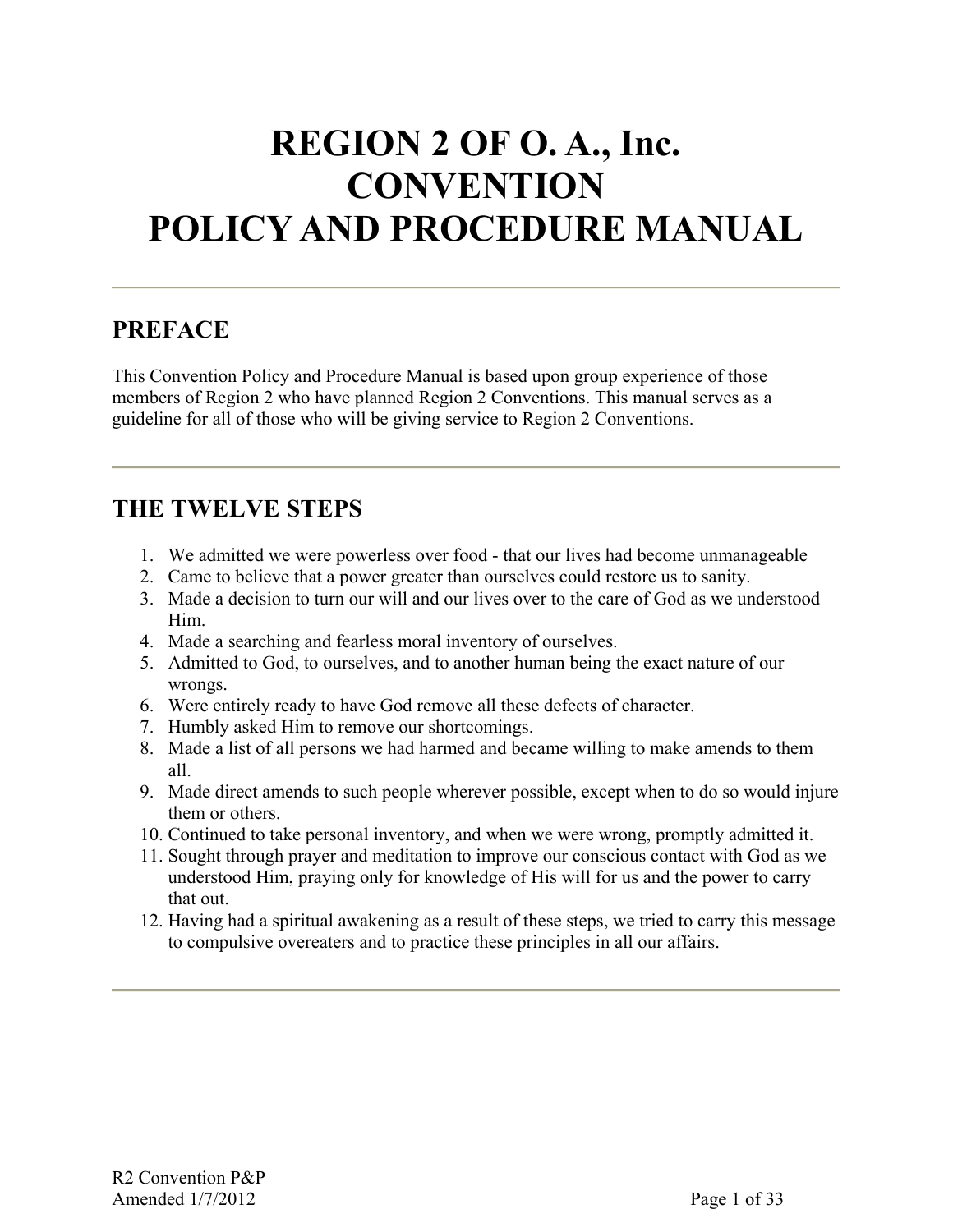# **THE TWELVE TRADITIONS**

- 1. Our common welfare should come first. Personal recovery depends upon OA unity.
- 2. For our group purpose there is but one ultimate authority -a loving God as He may express Himself in our group conscience. Our leaders are but trusted servants; they do not govern
- 3. The only requirement for OA membership is a desire to stop eating compulsively.
- 4. Each group should be autonomous except in matters affecting other groups or OA as a whole.
- 5. Each group has but one primary purpose to carry its message to the compulsive overeater who still suffers.
- 6. An OA group ought never endorse, finance, or lend the OA name to any related facility or outside enterprise lest problems of money, property and prestige divert us from our primary purpose.
- 7. An OA group ought to be fully self-supporting, declining outside contributions.
- 8. Overeaters Anonymous should remain forever non-professional, but our service centers may employ special workers.
- 9. OA, as such, ought never be organized, but we may create service boards or committees directly responsible to those they serve.
- 10. Overeaters Anonymous has no opinion on outside issues, hence the OA name ought never be drawn into public controversy.
- 11. Our public relations policy is based on attraction rather than promotion; we need always maintain personal anonymity at the level of press, radio, films, television and other public media of communication.
- 12. Anonymity is the spiritual foundation of all these traditions, ever reminding us to place principles before personalities.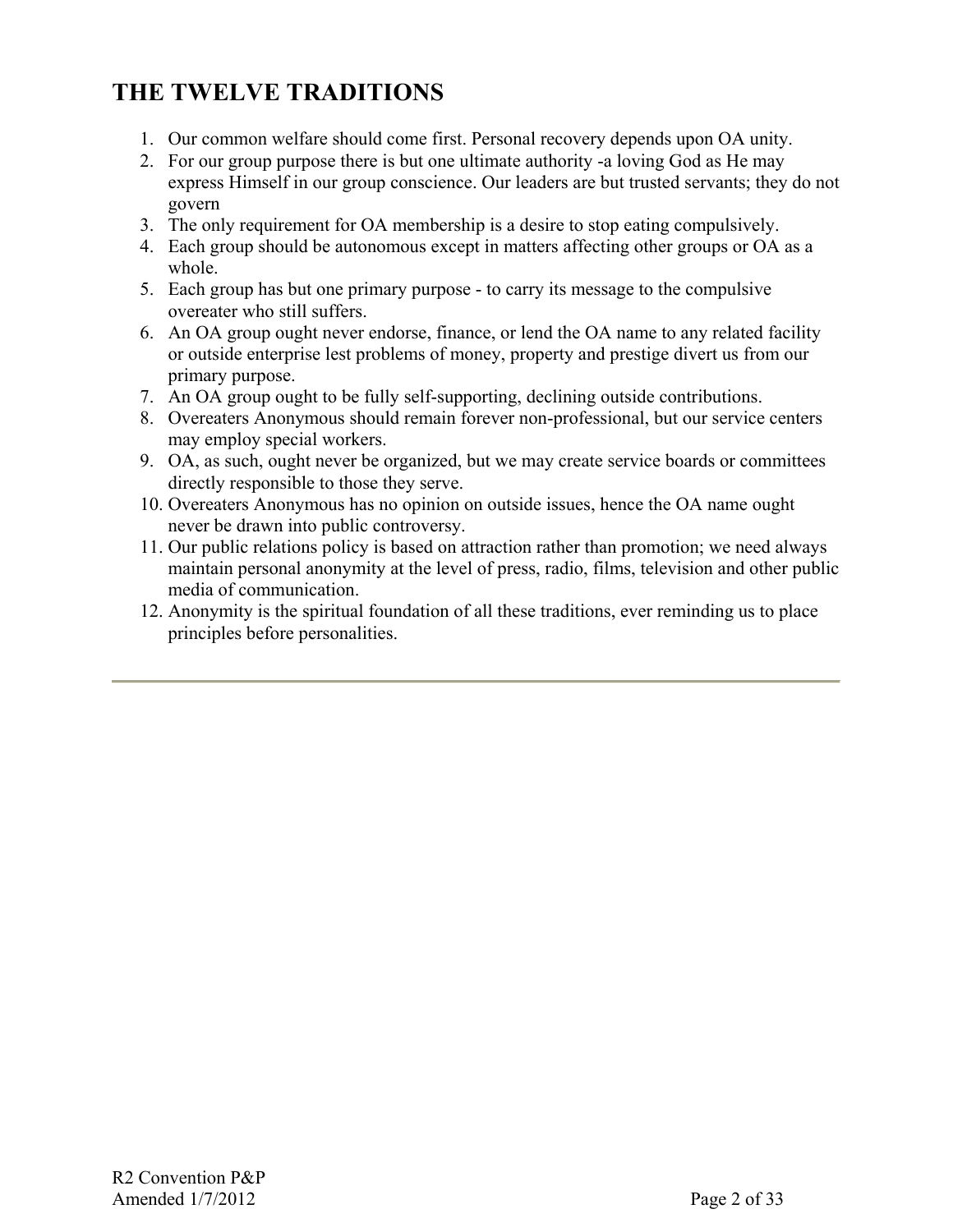# **THE TWELVE CONCEPTS OF OA SERVICE**

- 1. The ultimate responsibility and authority for OA world services reside in the collective conscience of our whole Fellowship.
- 2. The OA groups have delegated to the World Service Business Conference the active maintenance of our world services; thus, the World Service Business Conference is the voice, authority and effective conscience of OA as a whole.
- 3. The Right of Decision, based on trust, makes effective leadership possible.
- 4. The Right of Participation ensures equality of opportunity for all in the decision-making process.
- 5. Individuals have the right of appeal and petition in order to ensure that their opinions and personal grievances will be carefully considered.
- 6. The World Service Business Conference has entrusted the Board of Trustees with the primary responsibility for the administration of Overeaters Anonymous.
- 7. The Board of Trustees has legal rights and responsibilities accorded to them by OA Bylaws Subpart A; the rights and responsibilities of the World Service Business Conference are accorded to it by Tradition and by OA Bylaws Subpart B.
- 8. The Board of Trustees has delegated to its Executive Committee the responsibility to administer the OA World Service Office.
- 9. Able, trusted servants, together with sound and appropriate methods of choosing them, are indispensable for effective functioning at all service levels.
- 10. Service responsibility is balance by carefully defined service authority; therefore, duplication of efforts is avoided.
- 11. Trustee administration of the World Service Office should always be assisted by the best standing committees, executives, staffs and consultants.
- 12. The spiritual foundation for OA service ensures that:
	- a. no OA committee or service body shall ever become the seat of perilous wealth or power;
	- b. sufficient operating funds, plus an ample reserve, shall be OA's prudent financial principle;
	- c. no OA member shall ever be placed in a position of unqualified authority;
	- d. all important decisions shall be reached by discussion, vote and, whenever possible, by substantial unanimity;
	- e. no service action shall ever be personally punitive or an incitement to public controversy; and
	- f. no OA service committee or service board shall ever perform acts of government, and each shall always remain democratic in thought and action.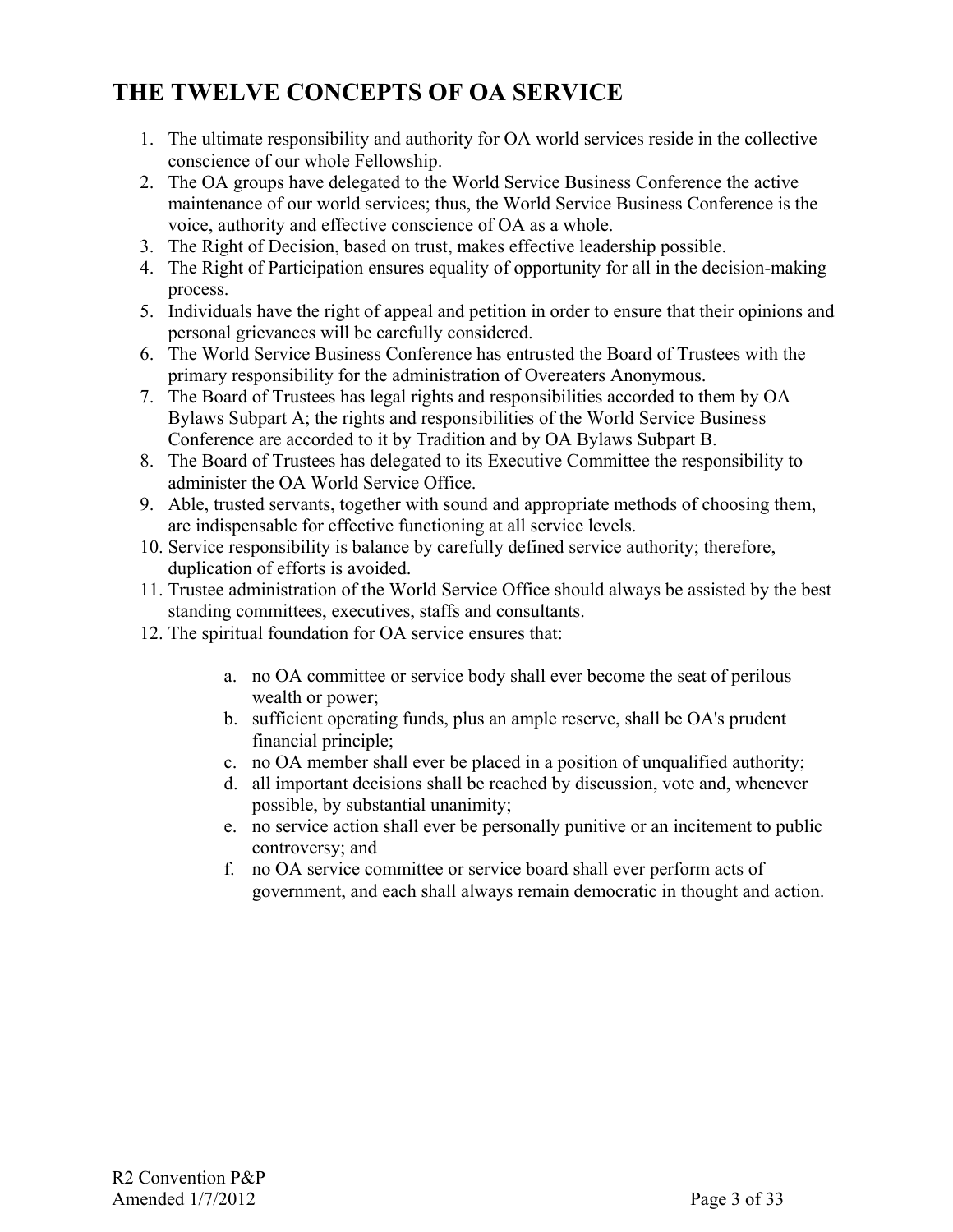# **Section I. INTRODUCTION**

A Region 2 Convention is a special event, held annually, usually for three days as determined by the group conscience of the Region 2 Assembly.

Convention activities are decided by the R2 Convention Committee and are submitted to the R2 Board by the Convention Chair via the Events Coordinator for review and approval. The Twelve Steps, Traditions and Concepts of the Overeaters Anonymous (OA) Program shall be followed in planning all events. Some events to be planned for during the convention include, but are not limited to:

- 1. Grand Opening Ceremonies.
- 2. Banquet dinner with a special speaker and entertainment.
- 3. Breakfast with a special speaker.
- 4. Marathon meetings scheduled up to 24 hours daily.
- 5. Panels and/or speakers will be scheduled throughout the term of the convention.
- 6. Special emphasis workshops and marathon meetings (i.e.: body image, sexuality, 100 pounders, writing, etc.) may be planned, but remember no one may be excluded from any session for any reason. Each workshop, marathon meeting and specially scheduled meeting MUST be open to all members of Overeaters Anonymous.
- 7. Various fundraising activities.

The Region 2 Convention is sponsored by Region 2 of Overeaters Anonymous, Inc. as the Region's main fund-raising event each year. The Convention Committee is comprised of members in the general area of the Convention and the Region 2 Convention Chair (approved by the R2 Board and appointed by the R2 Chair). The Region 2 Events Coordinator is the liaison between the Region 2 Board and the Convention Committee. All R2 Board members will always be available to help during the planning period as well as during the convention.

The purpose of the R2 Convention is to encourage unity within Region 2, as well as throughout Overeaters Anonymous, and to raise funds for carrying the message of recovery throughout Region 2. This is accomplished by bringing together people from many groups within the geographic area of Region 2, as well as from distant areas, to share the experience, strength and hope recovery offers. The Convention provides a lot of program in a short time, which boosts the recovery of current members and helps the newcomer obtain a foundation in the OA program. It also provides an opportunity for all to network with other compulsive overeaters from outside their general area in order to form lasting friendships.

The convention also helps contribute a greater understanding of the OA program, and the people who are a part of it, to the general public through meetings to which the public, professionals and media are invited. Please be sure that any such time set aside for media awareness must be structured strictly within the Traditions, respecting the anonymity of all members who attend the convention. It is mandatory that you consult with the R2 Board and that an R2 Board Member be present, in order to handle such media communication.

NOTE: In case of conflict with this document and the Policies and Procedures of Region 2 or the Board Operating manual of Region 2, the Policies and Procedures of Region 2 or the Board Operating Manual of Region 2 will take precedence, in that order.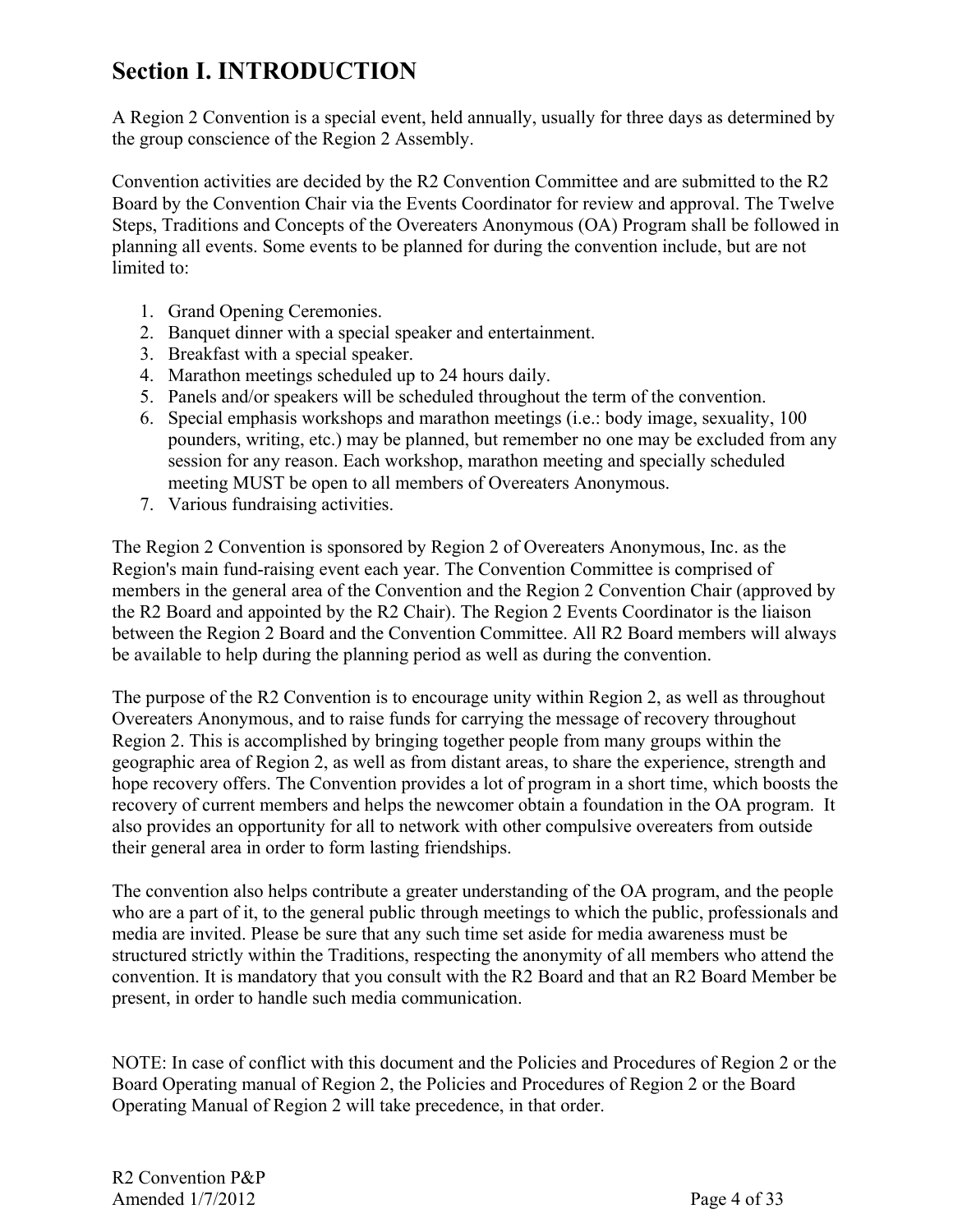# **Section II. THE ROLE OF THE REGION 2 BOARD**

# **A. SITE SELECTION**

The Region 2 Events Coordinator (a member of the R2 Board) will contact and bring information and recommendations to the R2 Board based on dates, costs and space availability in hotels which are best suited for the needs of a Region 2 Convention.

The Board will then look over the recommendations and make the decision as to where the R2 Convention will be held based on location, room space, parking, access to/from the nearest airport, restaurants, dates, cost, etc. The schedule(s) will be presented to the R2 representatives at each ensuing Assembly. A minimum of 2 years advance scheduling shall be maintained.

Location and site selection are decided by the R2 Board, alternating between sites in the north and south. Preliminary hotel arrangements, including all contracts (including monthly committee meetings at convention hotel) and financial commitments, are handled by the R2 Events Coordinator. The Convention Chair and/or Hotel Liaison for the Convention follow through with additional and detailed arrangements.

*All contractual and financial agreements are to be approved by the R2 Board and are to be signed by the Region 2 Events Coordinator and another authorized R2 Board member*.

Please be aware that the Region 2 Board is available for assistance at any time in any area---just ask!

# **B. APPOINTMENT OF THE REGION 2 CONVENTION CHAIR**

It is recommended that the Region 2 Convention Chair be a Region 2 Representative or Alternate from an R2 Member Intergroup or Unaffiliated Group at the time of his/her appointment, however this is not a requirement of the position. It is, however, a requirement of the position that the Region 2 Convention Chair has been either a Region 2 Representative or Alternate, a past member of a Convention Committee, or a past member of the Region 2 Board.

If the Region 2 Convention Chair is not a Region 2 Representative or Alternate from an R2 Member Intergroup or Unaffiliated Group, it is a requirement of this position that the Region 2 Convention Chair either attend all Region 2 Assemblies prior to Convention or send a representative from the Committee to make the Convention Committee report at each Region 2 Assembly, as well as carry back pertinent information from the Assembly to the Committee.

The Region 2 Convention Chair must have two (2) years current abstinence be adhering to the Twelve Steps and Twelve Traditions of Overeaters Anonymous and must have a willingness to serve. The R2 Convention Chair is appointed by the R2 Chair and approved by the R2 Board, based upon meeting the qualifications above and recommendations received. The announcement of the following year's Convention Chair will be made at the Region 2 Assembly no later than one year prior to the convention.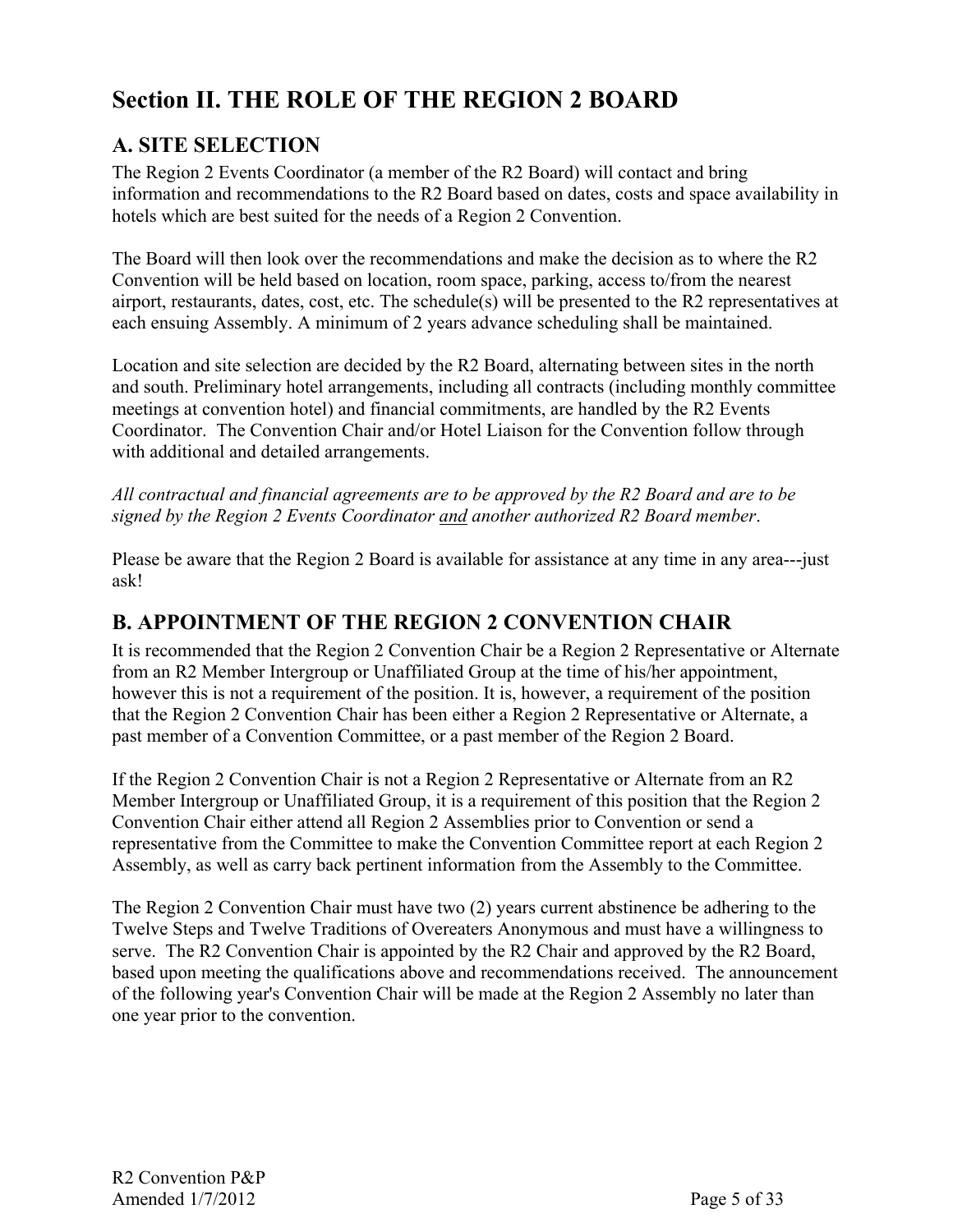# **C. BOARD APPROVAL**

The Region 2 Board of Directors **must** approve:

- 1. The Region 2 Convention Chair
- 2. All contracts and bids for hotel services, entertainment, printing, audio-visual service, etc. A minimum of 3 bids are required for all special services prior to obtaining a final contract for same.
- 3. The Convention budget (see Budget and Treasurer section for details)
- 4. All individual financial items in excess of \$350.00.
- 5. All printed documents, including fliers, drawing tickets, name tags, badges, ribbons, news articles, publicity releases, etc. Pre-approved forms are available from the R2 Events Coordinator and will only require the approval of the R2 Events Coordinator or the R2 Chair.
- 6. All materials or items to be printed, mailed or e-mailed within or outside the fellowship.
- 7. All entertainment, e.g., DJ(s), band(s), singer(s), comedian(s), and original and/or copyrighted materials. This list is not all inclusive.
- 8. The program as scheduled, including but not limited to workshop and marathon titles, and recommended main speakers including back-up speakers. The R2 Board requires four main speakers and four back-up speakers.

All materials or items must be submitted to the R2 Convention Chair, who will submit said item to the R2 Events Coordinator. The R2 Events Coordinator, in turn, will take the item to the R2 Board for approval.

#### *NOTE: All materials or items must bear the R2 logo.*

Any changes to any of the above items must be approved by the R2 Board in advance of the event. Last minute requests will result in last minute decisions, which are mostly conservative.

#### **Please refer to the Convention timeline in this manual for recommendations as to when these items should be submitted for Board approval.**

The following items need to be reviewed and approved by the convention committee before submitted to the Board for approval. The committee will have input to content, theme and direction of the items but is not responsible for editing or procedural issues.

#### **The items are:**

- Theme
- Color
- Logo
- Program Outline
- Entertainment
- Budget
- Fundraising Items
- Tee-shirts
- Publicity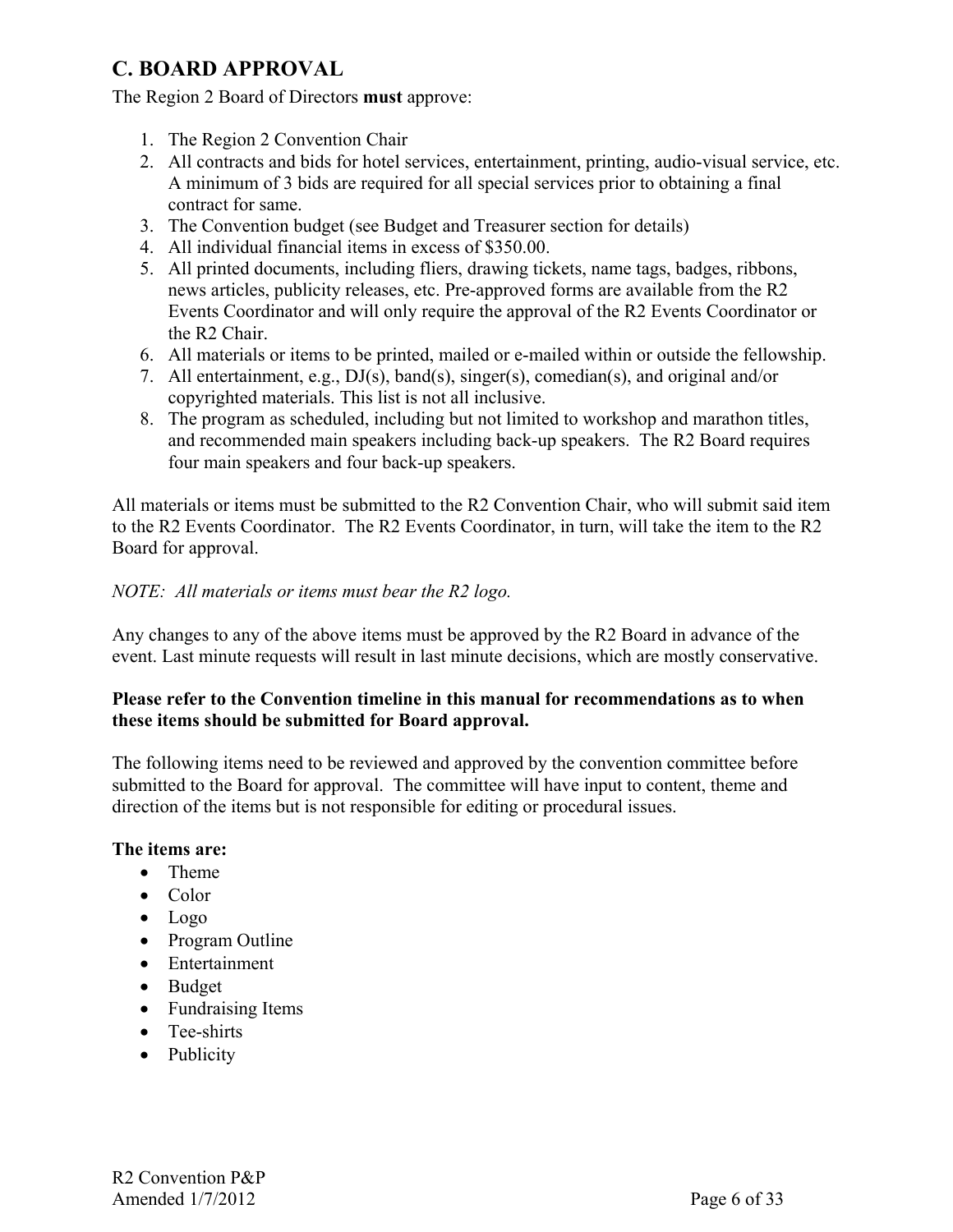# **Section III. GENERAL RECOMMENDATIONS**

# **A. REGISTRATION FEE**

The Region 2 Convention is the major fund-raiser for Region 2. Therefore, it is necessary to charge a registration fee for those who wish to participate. This fee is based upon the approved budget and the suggested surplus to be earned. Scholarships are therefore strongly discouraged.

During the course of on-site registration, there may be people who request reduced fees (referred to as scholarships). This is a decision which shall be made by a member of the Region 2 Board. Therefore, all R2 Board members, with the exception of the R2 Treasurer, shall be assigned shifts at the Registration table. A Board member shall be present at Registration at all times. It will be the responsibility of each Board member to serve as scheduled, or arrange with another Board member to cover the shift. At least 45 days prior to Convention, the Registration Chair shall provide the R2 Events Coordinator with a schedule of hours during which Registration will be open.

Members requesting reduced registration fees prior to the Convention will be asked to come to the event where arrangements can be made on-site. In an emergency situation, if a speaker or leader who must pre-register for the convention needs a scholarship, the Convention Chair will inform the R2 Events Coordinator and it will be handled on an exception basis. In those cases we ask that the person pre-register BY MAIL and indicate how much they can afford to pay.

The procedures for granting reduced registration fees are as follows:

It shall be the responsibility of the R2 Board Member on duty at Registration to discuss with and make any and all decisions regarding requests for reduced registration fees and/or scholarships to Convention, based on guidelines set within the Region 2 Board Policy Manual.

A person requesting a full or partial scholarship on-site will be directed to the Board member at the Registration area. The Board Member and the person requesting a scholarship shall find a secluded spot within the Registration area. It is imperative that any conversations take place away from others in consideration of the requester. The Board Member will ask "In the spirit of the 7th tradition, how much of a donation can you make?" A monetary amount will be agreed upon and the person will also be asked to do two hours of service and be directed to the Volunteer Committee Chair. For those leading or speaking, an additional two hours of service is requested.

A partial or full scholarship shall only be for fixed convention expenses (i.e.: registration) and shall not cover those expenses wherein Region 2 would bear any cost, or have to make full payment to the hotel (i.e.: banquet dinner, breakfast, tee-shirts, etc).

# **B. COMMITTEE STRUCTURE AND THE CREATION OF SUB-COMMITTEES**

The Region 2 Chair will appoint a Region 2 Convention Chair. Chairs of all sub-committees will be selected by the Convention Chair. They should be selected with respect to the length of time and service in OA and shall be selected from those volunteers with a willingness to serve. The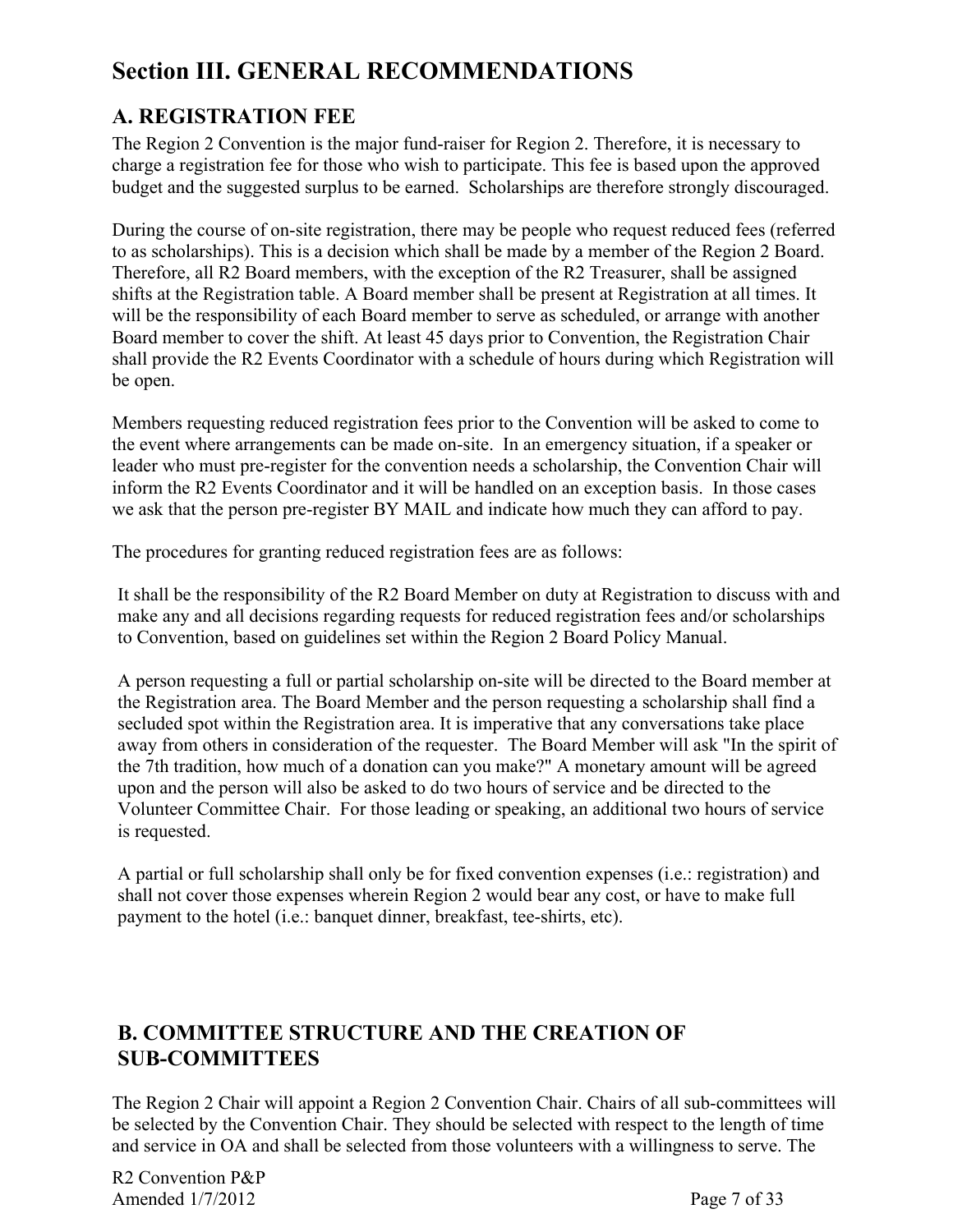sub-committees shall consist of all persons working under the suggested Region 2 Convention structure.

Some of the suggested sub-committees are:

- 1. Entertainment
	- a. Friday Evening Grand Opening
	- b. Saturday Evening Speaker Dinner/Dance
- 2. Event Security
- 3. Fundraising
	- a. Boutique (suggest dedicated chair for this subcommittee)
	- b. 50-50 Drawing
	- c. Silent Auction
	- d. Raffle(s)
- 4. Hospitality (Badges and Greeters)
- 5. Hotel Liaison
- 6. Program
	- a. Workshops
	- b. Marathons
	- c. Special Focus Meetings, if applicable
- 7. Literature
- 8. Public Information
	- a. Internal
	- b. External
	- c. Out of Area Liaisons
- 9. Registration
- 10. Secretary
- 11. Signs and Decorations
- 12. Tee-shirts
- 13. Treasurer
- 14. Volunteers Coordinator
- 15. Web Page
- 16. Any other committees deemed necessary

With any Committee involved in the handling of money during the Convention, the Chair of that sub-committee shall be responsible for scheduling a responsible person as money handler for all shifts necessary. The Volunteers Coordinator shall schedule additional volunteers as needed.

The R2 Events Coordinator is to be advised of all Convention Committee meetings and is to receive copies of all minutes in a timely manner. The Convention Chair shall provide a complete report of current activity to the R2 Events Coordinator three (3) weeks prior to each R2 Board meeting.

Whenever possible, Convention Committee meetings should be held at the hotel where Convention is scheduled. It is also suggested that the meetings be scheduled for the same day of the month so people can plan their schedules around them. Example: 1st Sunday of each month from 1 p.m. to 4 p.m.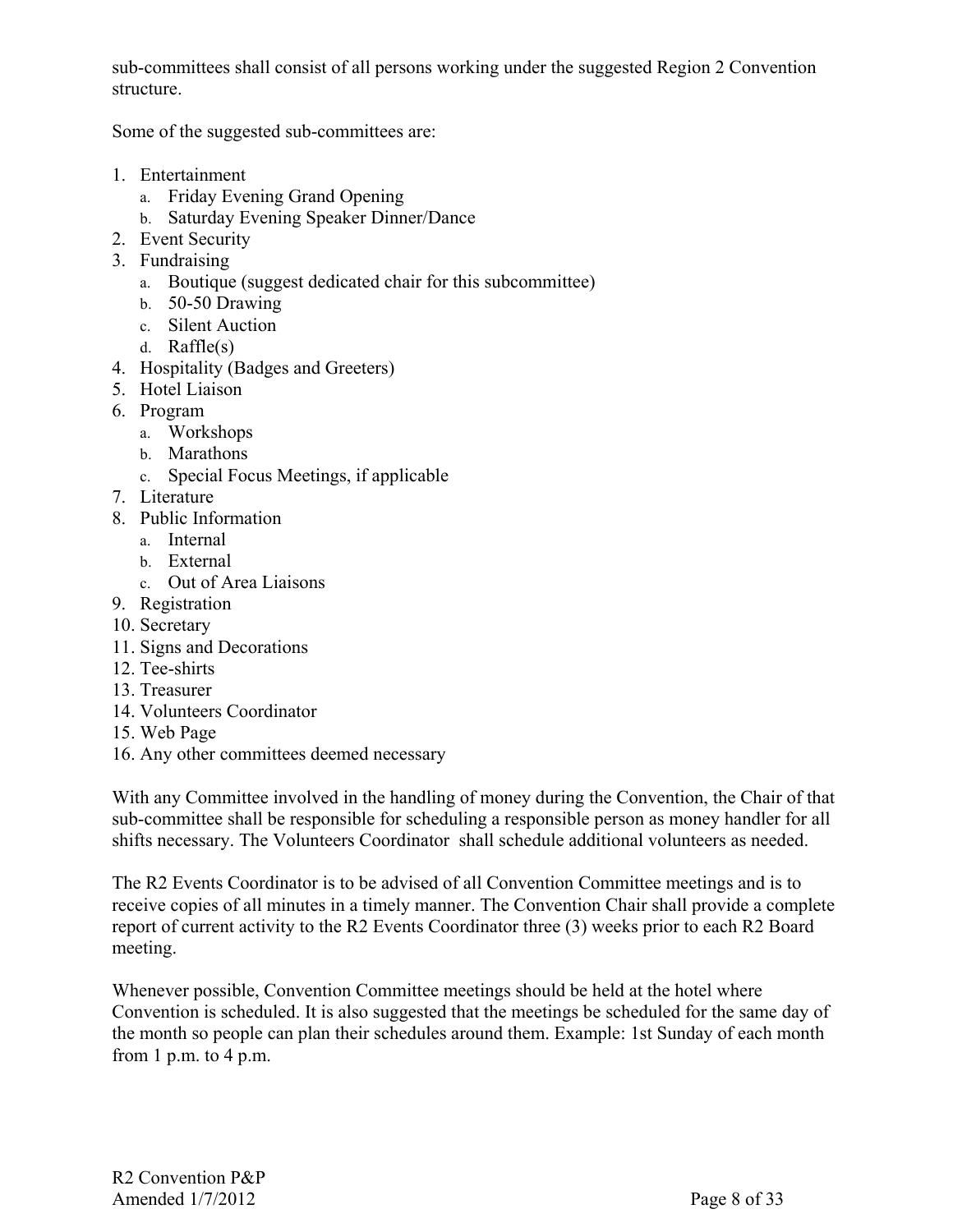# **C. QUALIFICATIONS TO SERVE**

The R2 Convention Chair is required to have served as one of the following:

- R2 Representative
- R2 Alternate
- Member of the R<sub>2</sub> Board
- Member of a previous convention committee

They must have two (2) years of current abstinence.

The Convention Treasurer, Hotel Liaison and Program Chair must also have two (2) years of current abstinence.

It is suggested that a Convention Committee Member is Chair or Co-Chair of only one committee.

# **D. RETURN OF REUSABLE ITEMS**

At the end of the convention, all Convention Committee members will return all reusable items to the Region 2 Events Coordinator so they can pass it on to the next year's committee.

# **Section IV. JOB DESCRIPTIONS**

# **A. REGION 2 CONVENTION CHAIR**

The Region 2 Convention Chair must be or have been a Regional Representative or Alternate from an R2 Intergroup or Unaffiliated Group or a member of the Region 2 Board, have two (2) years of current abstinence at the time of appointment, be adhering to the Twelve Steps and Twelve Traditions of Overeaters Anonymous, and be willing to adhere to the R2 Convention Policy & Procedures Manual.

#### **Duties and Responsibilities**

- 1. Coordinate all activities of the Region 2 Convention.
- 2. No later than 15 months before Convention, convene the first Region 2 Convention Committee meeting; appoint the sub-Chairs and delegate/outline the duties of each committee. Appoint co-Chairs of the sub-committees as needed.
- 3. Be familiar with the contract, outlining all aspects of convention, including space, dates, times, costs, etc.
- 4. Be an ex-officio member of EVERY sub-committee and be kept apprised of all meetings and plans. The R2 Convention Chair should be informed of ALL happenings, especially dates, to coordinate between sub-committees, and to inform R2 Events Coordinator.
- 5. Report to the R2 Board, through the R2 Events Coordinator, all happenings, problems, proposals, decisions, etc. that surround the planning of the convention.
- 6. Encourage and support all volunteers/workers, and attempt to involve as many people as possible, ever mindful that Twelve Step work is essential to recovery.
- 7. Study and follow the Suggested Convention Timeline and see that all sub-committees adhere to it.

R2 Convention P&P Amended  $1/7/2012$  Page 9 of 33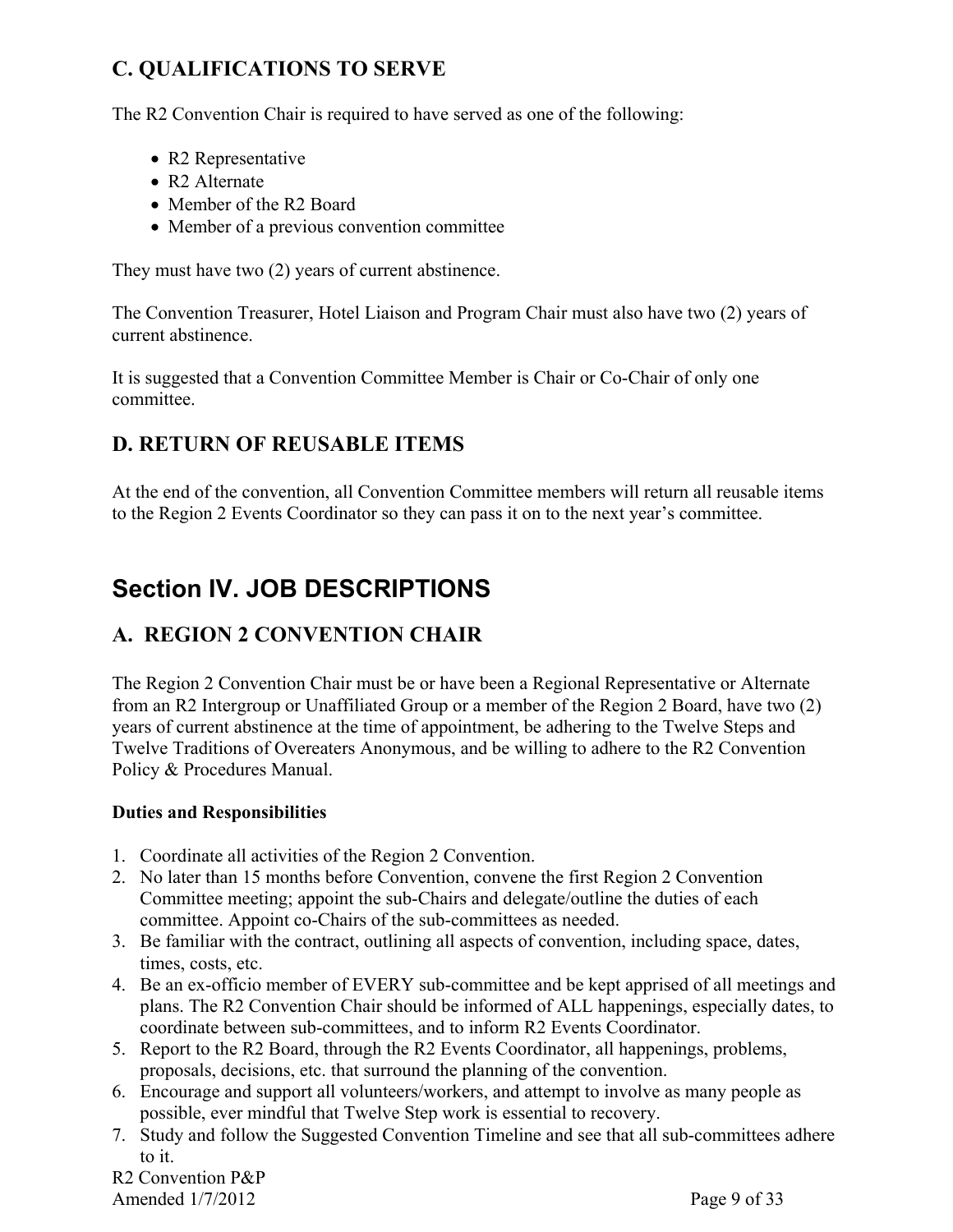- 8. Become thoroughly familiar with all aspects of this Convention Policy and Procedure Manual.
	- a. Photocopy and distribute appropriate sections to each Chair or position, together with a complete copy of the timeline.
	- b. Obtain previously approved forms from the R2 Events Coordinator and distribute the appropriate forms to each Chair or position (See Section II, C, 5 for approval procedures).
- 9. Initial all bills presented to the Convention Treasurer, prior to their being paid and checks signed by two authorized check signers, in accordance with the Convention Treasurer's Procedure #10 of this manual (Sect.4, D).
- 10. Submit a written report to the R2 Events Coordinator three (3) weeks prior to each Board Meeting and eight (8) weeks prior to each R2 Assembly (so they can be included in the assembly packet). A final report shall be presented at the Region 2 Assembly immediately following Convention, at which time all financial and other records are to be turned over to the R2 Events Coordinator and R2 Treasurer.
- 11. Prepare a folder (or CD) containing any helpful information of the Convention work for submission to R2 Events Coordinator for next year's Chair.
- 12. Facilitate the wrap-up luncheon meeting or have convention hotel liaison work with the hotel. (Preliminary arrangements (e.g.price) have been negotiated with the hotel by the R2 Events Coordinator.) One person from each main committee is to be invited. The R2 Board will also be in attendance, as well as next year's convention chair and a limited number (up to 7) of other "key" members of the next year's committee (such as Hotel Liaison, Registration, Program, Treasurer, Fundraising and Hospitality). The purpose of the meeting is to share what worked and what didn't work with next year's chair. To keep the meeting brief, each committee may share up to 5 minutes and will be timed.

#### **Procedures:**

- 1. Twelve to fifteen months  $(12 15)$  prior to the convention, visit the hotel with your Hotel Liaison and make initial arrangements with regard to space, time, etc. Please remember that any and all contractual changes must be negotiated and signed for by the R2 Events Coordinator with Board approval.
- 2. Twelve to fifteen months (12 to 15) prior to the convention select the rest of your committee (sub-committee Chairs and members).
- 3. Twelve to fifteen months (12 to 15) prior to the convention hold your first general meeting to:
	- a. Establish committee monthly meeting dates. Send schedule to R2 Events Coordinator.
	- b. Get acquainted and allocate a time-slot to have the R2 Board conduct a Convention Steps, Traditions and Concepts Workshop for the convention committee.
	- c. Distribute copies of the Convention P&P and Timeline which include instructions concerning duties and responsibilities of each sub-committee to the respective Chairs, and go over each area with the committee as a whole. Copies of the P&P and Timeline may also be distributed by e-mail to Committee chairs.
	- d. Explain and go over the suggested Convention Timetable.
	- e. Discuss any questions.
	- f. Select a Convention Theme, Logo, and color scheme.
- 4. Hold monthly meetings to discuss issues, solidify plans, answer questions and see that the Suggested Convention Timeline is on schedule.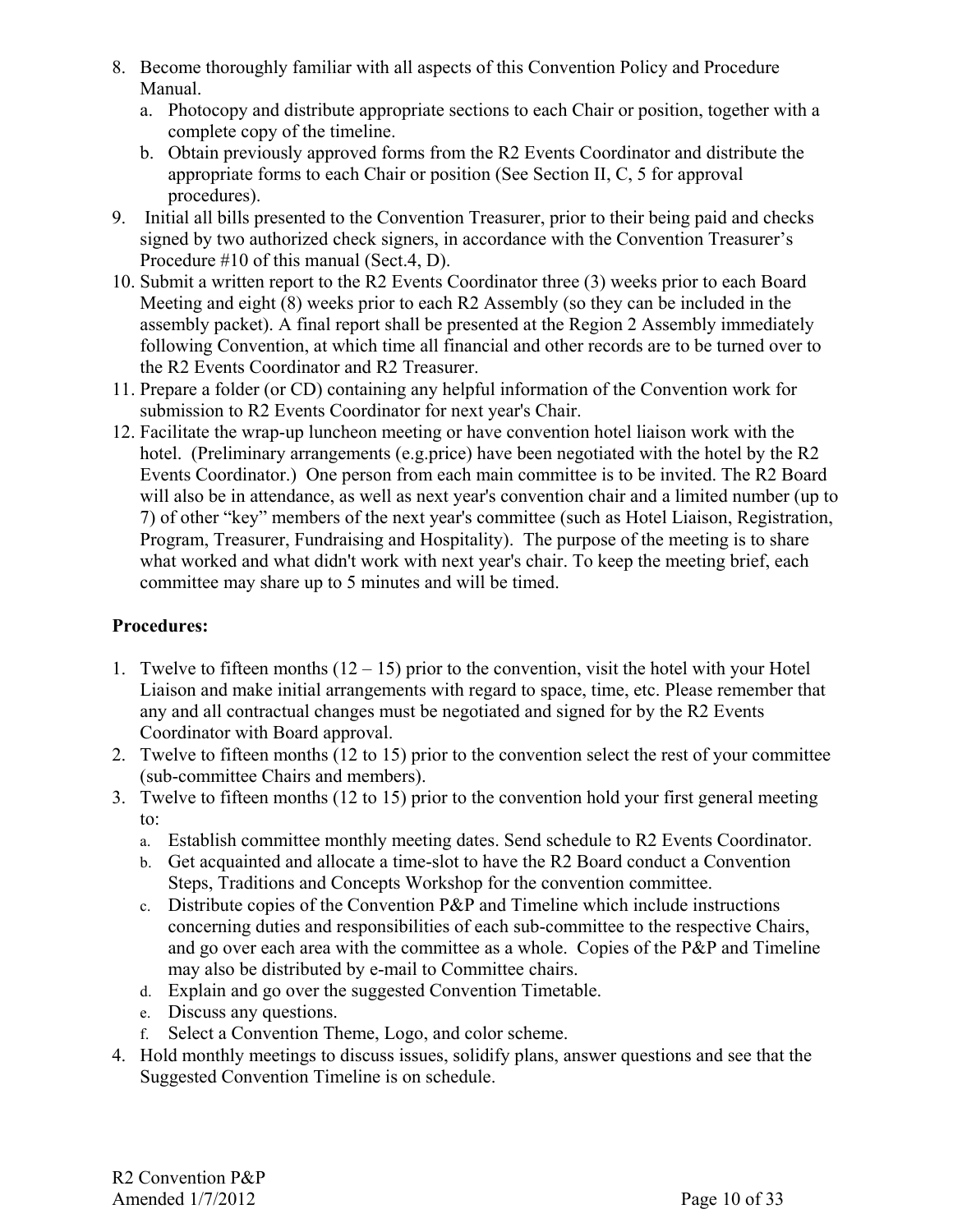#### **BUDGET:**

The Convention Chair will be reimbursed for transportation, hotel (3 nights) and meals during the Convention weekend, per the R2 Board Expense Reimbursement Policy. All "comp'd" rooms will be allocated to offset the "registration drawing" expense (if not provided for free of charge in the hotel contract), then used to offset the Convention Chair's room expense. Any "comp'd" rooms still available can be allocated by the Convention Chair to key committee members.

The Region 2 Treasurer will provide the Convention Chair and/or Treasurer with an initial convention budget approximately 15 months prior to the convention, to be reviewed by the committee as soon as possible. Each subcommittee chair should review the past two years convention financials, the initial convention budget, and submit a detailed breakdown of their committees financial needs to the convention chair.

The Convention Chair shall present the Committee's proposed overall budget, with detailed breakdown of individual committee needs attached, to the R2 Events Coordinator for R2 Board approval.

After the Region 2 Board has approved the convention budget, it is the Convention Chair's responsibility to see that the committee budgets are adhered to and to alert the Region 2 Events Coordinator and/or the Region 2 Treasurer of any potential variances. Any variance of more than 10% needs to be approved by the Region 2 Board.

#### **Recommendation:**

TRY TO GET AS MANY PEOPLE INVOLVED AS POSSIBLE.

# **B. REGION 2 CONVENTION VICE-CHAIR**

The Region 2 Convention Vice Chair must be or have been a Regional Representative or Alternate from an R2 Intergroup or Unaffiliated Group, or a member of the Region 2 Board; have two (2) years of current abstinence at the time of appointment; be adhering to the Twelve Steps and Twelve Traditions of Overeaters Anonymous; and, be willing to adhere to the R2 Convention Policy & Procedures Manual.

#### **Duties and Responsibilities:**

- 1. Assume the responsibilities of the Region 2 Convention Chair in the Chair's absence. (See prior section for a list of those duties and responsibilities.)
- 2. Assist the Chair and/or the Region 2 Events Coordinator in the discharge of their responsibilities as required. Each convention will have different requirements.

#### **Procedures:**

See prior section for a list of procedures to be followed.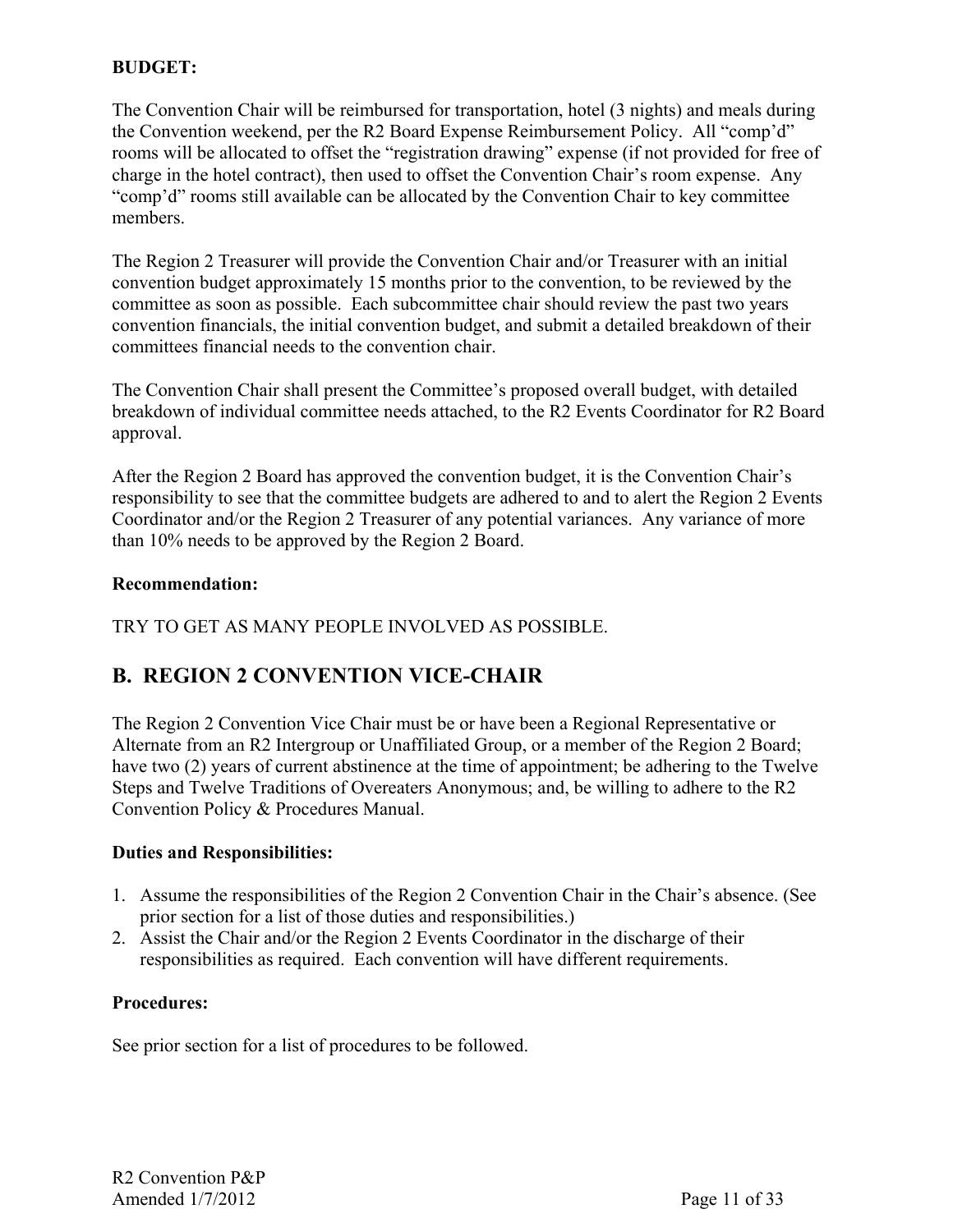# **C. REGION 2 CONVENTION SECRETARY**

#### **Duties and Responsibilities:**

- 1. Record and transcribe the minutes of each Region 2 Convention Committee meeting.
- 2. Provide a copy of these minutes to all members of the R2 Convention Committee and the Region 2 Events Coordinator. Once the Chair for the next year's convention is appointed, he/she shall be included in these mailings.
- 3. Prepare a meeting agenda with the Convention Chair prior to each R2 Convention Committee meeting.
- 4. Provide a roster comprised of the Region 2 Convention Chair, committee sub-Chairs, and the R2 Events Coordinator, including names, mailing addresses, phone numbers, and a provision for email addresses. The Convention Chair for the following year's convention shall be added upon his/her appointment.
- 5. Write "Thank-You" notes and other correspondence as requested by the R2 Convention Committee Chair.
- 6. Record and transcribe the minutes of the Convention Committee "Wrap-Up" luncheon/meeting, and forward to the R2 Convention Chair, R2 Events Coordinator, and the Chair of the following year's convention. A copy should also be included in the R2 Archives.
- 7. Prepare a notebook record with all Region 2 Convention Committee minutes for submission to the R2 Events Coordinator for the R2 archives.

#### **Procedures**

It is up to the convention committee, but some committees have recommended the use of collaboration software such as Yahoo Groups or Google Groups for communication, document storage or collaboration. If such software is being used, the Convention Secretary will administer the member lists, oversee the placement of documents and ensure that all committee members are properly trained to use the software.

# **D. REGION 2 CONVENTION TREASURER**

The Region 2 Convention Treasurer shall have two (2) years of current abstinence, be adhering to the Twelve Steps and Twelve Traditions of Overeaters Anonymous, and be willing to adhere to the Region 2 Convention Policy and Procedures Manual. They should also be familiar with Excel or other electronic recordkeeping software.

#### **Duties and Responsibilities:**

- 1. Review with the Region 2 Convention Chair the initial Convention Budget provided by the R2 Treasurer. Submit it to the Convention Committee for review. (See Budget section under Convention Chair.)
- 2. Oversee all expenses and income from the Region 2 Convention, and work with the Region 2 Treasurer pertaining to accounting of all convention expenses and surplus. Any potential expense variance of more than 10% of that committee's budget must be brought to the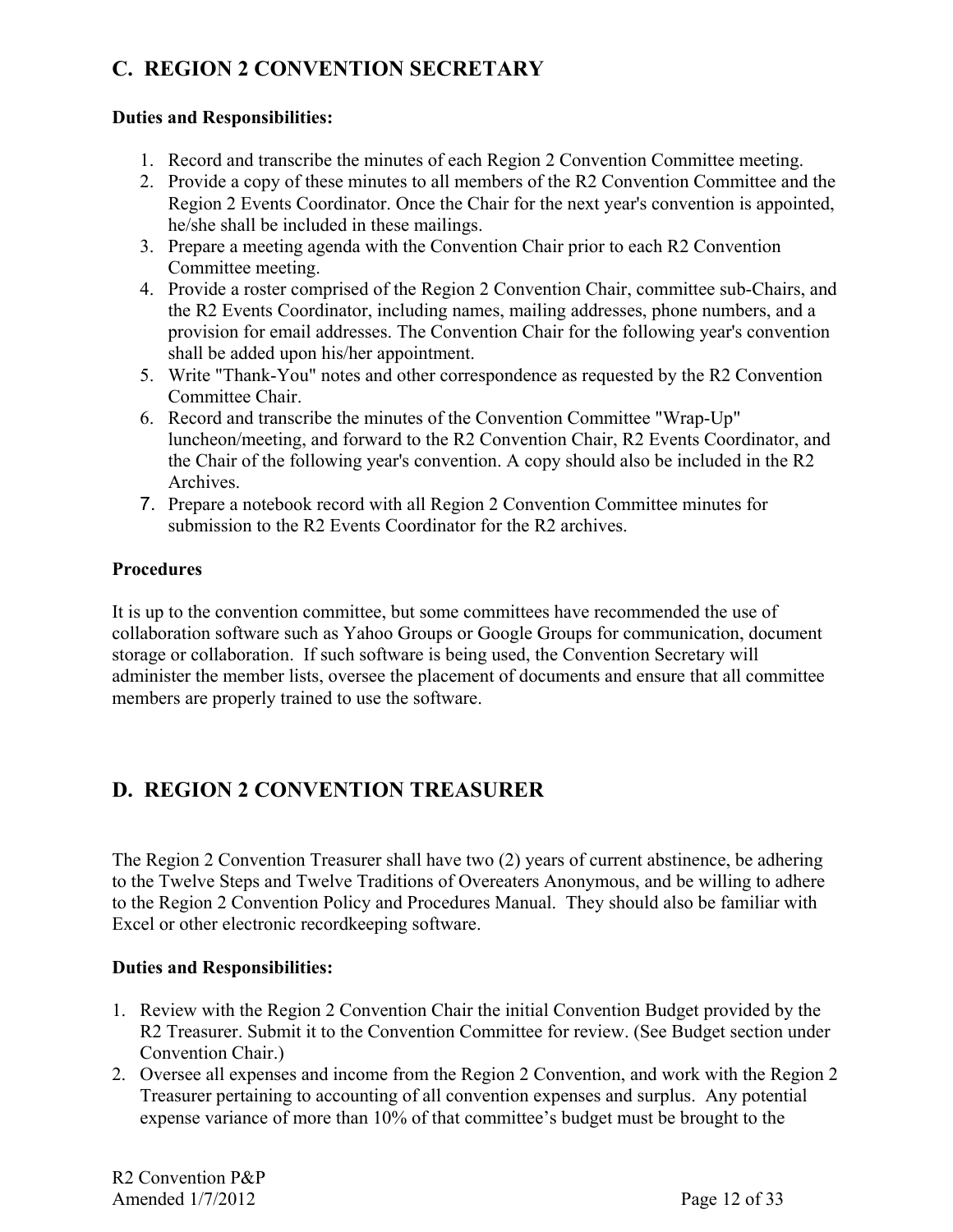attention of the Region 2 Events Coordinator and/or the Region 2 Treasurer and must have Region 2 Board approval before being reimbursed.

- 3. All bills will be submitted to the R2 Convention Treasurer and must have the prior approval of the R2 Convention Chair for reimbursement or payment.
- 4. Maintain copies of all expense reports, receipts, copies of all checks deposited, along with deposit slips, and a list of checks received for registration. The original approved expense reports and original receipts shall be sent to the R2 Admin. Assistant for the preparation of reimbursement checks. Payments to outside "vendors" may be made upon receipt of an electronic submission of invoice(s) approved by the Convention Chair. All expenses are subject to budget limitations approved by the R2 Board. A copy of checks issued shall be sent to the Convention Treasurer, to facilitate accounting. The bank envelope, bank deposit stamp, 'deposit only' ATM card, unused deposit slips, etc., together with all copies of checks deposited and their deposit slips will be turned over to the R2 Treasurer with the final Convention Treasurer's report.
- 5. As registrations are received, all monies shall be deposited into the Convention Committee Account maintained by the R2 Convention Treasurer. Copies of all checks deposited, deposit slips, and a breakdown of total deposit in categories (reg., dinner, etc.) shall be maintained by the R2 Convention Treasurer. A copy of the Convention Treasurer's monthly report shall be given to the R2 Events Coordinator, as well as sent to the R2 Treasurer. The R2 Convention Treasurer shall be responsible for all deposits and submission of expenses approved by the Convention Chair, in accordance with a budget passed by the R2 Board.
- *6.* Region 2 has credit card (cc) machines for use during the convention. The R2 Treasurer will bring the R2 credit card (cc) machines to the convention. There is one (1) electronic cc machine, and one (1) manual cc machine. The Convention Treasurer will be responsible for cc transactions, providing responsible individuals to staff a table for processing all cc transactions. A payment verification form will be required for all cc transactions, to be signed by a cc staff member, and returned to the committee initiating the transaction before any merchandise is distributed. At the end of each day, the R2 Treasurer (or designated R2 Board alternate), will take the cc machines and return them the next morning.
- 7. An R2 Convention checking account (South for odd-numbered years, North for evennumbered years) shall be used to deposit funds during the planning period prior to Convention. At the close of the Convention, all funds remaining after all expenses have been paid, shall be forwarded to the R2 Treasurer (or may be electronically transferred to the appropriate R2 bank account by the R2 Treasurer), with the exception of the initial 'seed' money of \$1,000.00.
- 8. Refunds: A written request for a refund of a registration fee, less a \$10 processing fee, will be honored, if received or postmarked at least 30 days prior to convention.
- 9. Signature authority for the Convention Committee Account will have two signatures required. The Region 2 Convention Chair, Region 2 Convention Treasurer, Region 2 Events Coordinator, Region 2 Chair and Region 2 Treasurer shall be the signers on the Convention Committee Account. One signature must be either the R2 Convention Treasurer or the R2 Convention Chair. The other signature must be one of the following (in order of preference): The Region 2 Treasurer, Region 2 Chair, or Region 2 Events Coordinator.
- 10. It is recommended to submit monthly accounting to the R2 Convention Chair who will submit the accounting to the R2 Events Coordinator prior to each Region 2 Board Meeting.
- 11. The R2 Convention Treasurer shall have in his/her possession no later than 2 weeks after the end of Convention, all expense requests and receipts for reimbursement from all committee members. This is to insure prompt payment of expenses, and shall allow the R2 Convention Treasurer ample time to complete all financial reports reflecting income, expense and surplus from Convention. Any requests for payment received after this 2-week deadline may or may not be made, and shall be subject to Board review. (The only exception to the above is for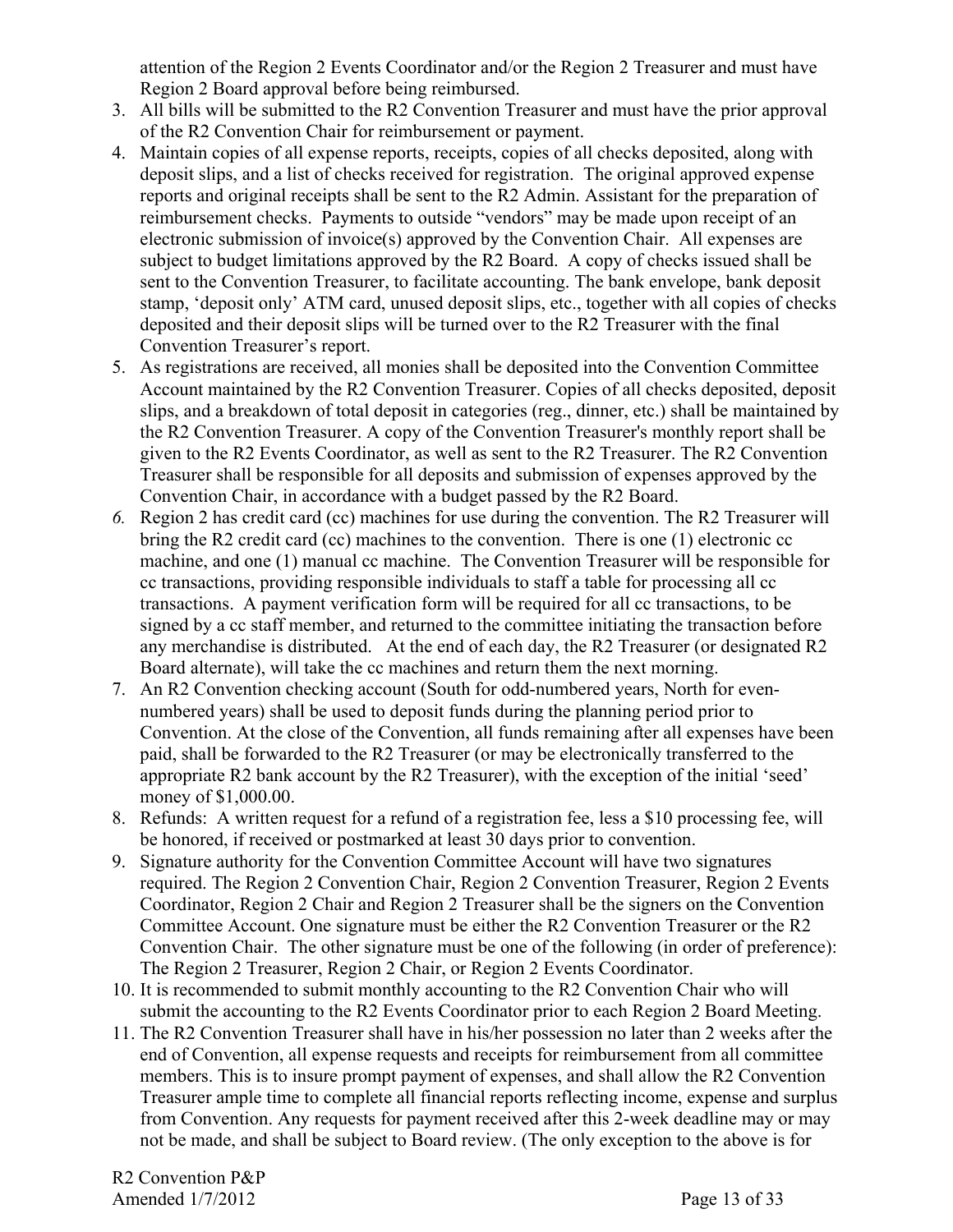last minute telephone calls, which must be presented to the R2 Convention Treasurer no later than 30 days after the end of Convention). The financial information as stated above shall be submitted to the R2 Convention Chair and to the R2 Events Coordinator no later that 1 month after the end of Convention. The information will be part of the R2 Convention Chair's final report which shall be given at the next Assembly immediately following the close of Convention.

- 12. It shall be the responsibility of the R2 Treasurer to make sure that all applicable sales tax is reported as per California State Law. Such sales tax shall be included in the price of all fundraising items sold at the Convention. The Convention Treasurer will prepare a detailed list of income from items sold during the convention (i.e., tee-shirts, novelty items, silent auction, boutique sales, etc.) for use by the R2 Treasurer in preparation of the required sales tax report. Registration donations, drawing donations etc. are not subject to sales tax.
- 13. The Convention Treasurer will provide the Region 2 Tax Resale number to all Convention Committee Chairs involved in purchase of items for resale.
- 14. Prepare a notebook and/or computer disc containing all Convention treasurer information for submission to the R2 Events Coordinator for the R2 Treasurer and next year's Convention Chair.

#### **Procedures:**

- 1. Immediately upon formation of the R2 Convention Committee, and upon request through the R2 Events Coordinator, the Region 2 Treasurer will provide the Convention Treasurer with the checkbook, 'deposit only' ATM card, deposit slips and endorsement stamp for the appropriate Convention account ('South ' or 'North account). The R2 Treasurer will prepare a new signature authorization card which will be signed by the required Board Members after the incoming Convention Chair and Convention Treasurer have signed it. Region 2 has allotted initial 'seed' money funds of \$1,000.00 for the convention account. An additional \$2,000.00 in 'seed' money will be available to the next convention 60 days after the current convention is concluded. Expenses in excess of the allowed 'seed' money shall be paid for from money received for advance registrations.
- 2. Prior to Convention, obtain cash boxes for handling of money during the convention from the R2 Treasurer. Return the cash boxes to the R2 Treasurer at the end of the Convention.
- 3. Prior to the convention discuss procedures for handling all monies collected with the Convention Committee.
- 4. The day Convention opens:
	- a. Hand out envelopes to all persons handling money. Distribute written instructions to these people on how to handle the money and when and where to turn it in to the Convention Treasurer and R2 Treasurer.
	- b. Hand-out start up cash as needed. ALL excess cash received each day shall be collected at regular intervals by the Convention Treasurer and R2 Treasurer.
	- c. Only one person at any given time should be handling money for any one sub-committee. The sub-committee chairs shall be responsible for all accounting of their particular subcommittee.
	- d. Checks written for over the amount required should NEVER be accepted, unless it is a donation, and it shall then be so noted on the check for the accounting records.
	- e. Arrange for set times for committee members to turn-in money collected to the Convention Treasurer and R2 Treasurer.
	- f. Obtain one large or two smaller safe deposit box(s) (the Hotel Liaison shall reserve these in advance) for safe-keeping all money collected during the convention. The signers on the boxes shall be the Convention Treasurer, the Convention Chair, the R2 Events Coordinator, and the R2 Treasurer (or the R2 Chair, in the absence of the R2 Treasurer.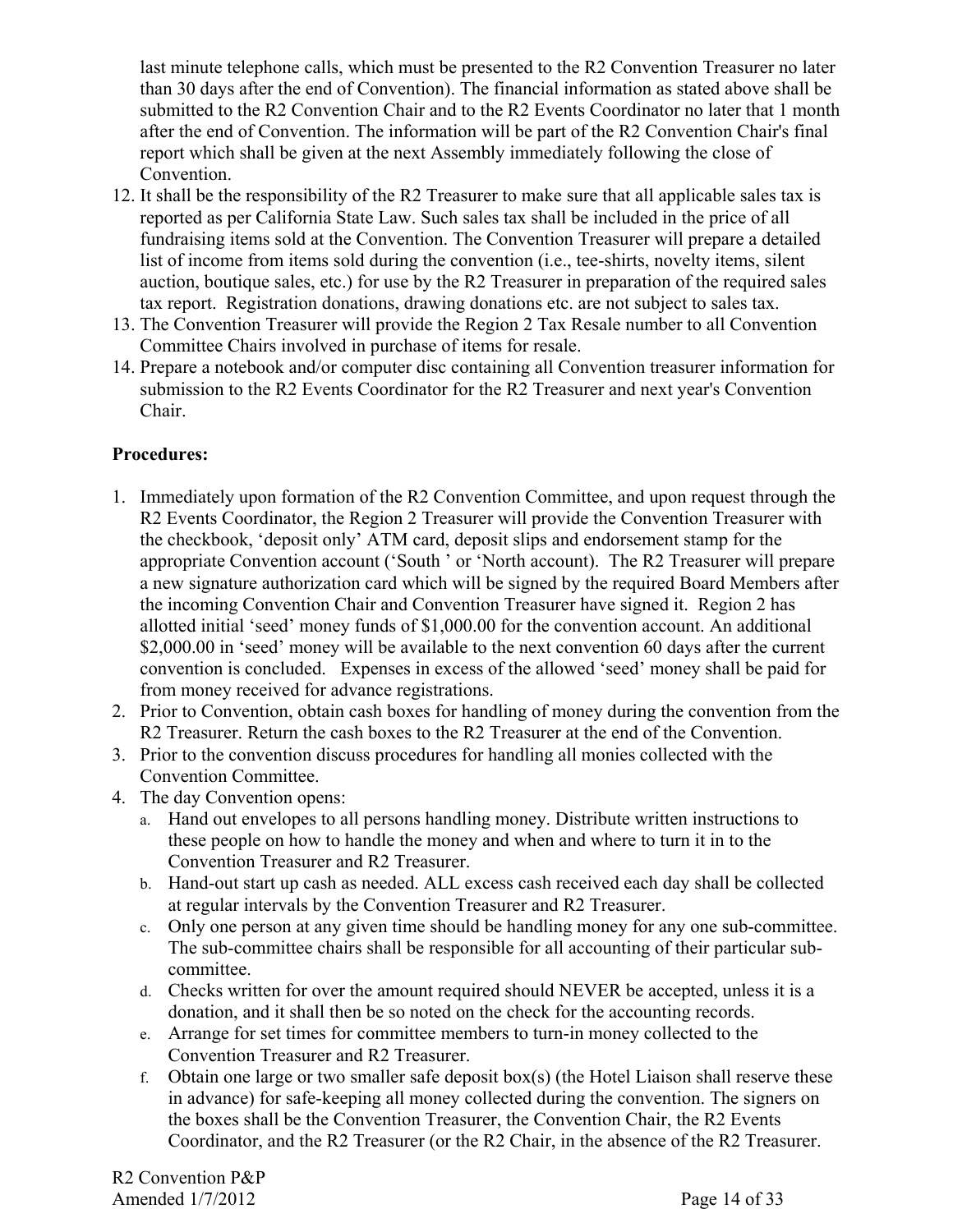Two signatures must be required at all times - one from the committee and one from the Board.

- g. All hotel bills submitted during Convention MUST be co-signed by either the Convention Chair or Hotel Liaison AND the Region 2 Events Coordinator or R2 Treasurer.
- 5. The Convention Treasurer and the R2 Treasurer shall maintain a running account of receipts received throughout the convention, for reporting at the wrap-up luncheon/meeting.
- 6. The R2 Convention Treasurer shall submit approximate expense and surplus figures at the wrap-up luncheon/meeting.
- 7. A financial report shall be submitted to the Convention Chair, the R2 Events Coordinator, and the R2 Treasurer no later than 30 days following the Convention. This report shall include attendance figures at Convention and meal functions, a breakdown of all income subject to sales tax, and the estimated surplus earned by the convention.
- 8. The final itemized financial report (Excel spreadsheet) reflecting actual vs. budget amounts shall be submitted to the Committee Chair and to the R2 Events Coordinator for the Region 2 Board within 60 days following the Convention. A computer disc will be provided for the R2 Treasurer's use in preparing the budget for the next convention. The final report will be announced at the next Assembly. All financial records not previously submitted, shall then be turned over to the Region 2 Treasurer.

PLEASE NOTE: For bookkeeping and budgeting purposes the following items are part of the Region 2 Budget and are not included as Convention expenses:

- 1. The Region 2 Board at Convention.
- 2. The following year's Convention Chair at Convention.
- 3. Literature purchased in accordance with Region 2 policy for sale at Convention.

The following items will be considered part of the Convention budget and expenses:

- 1. The Current Convention Chair to Convention (should be a part of the Chair's budget line).
- 2. The cost of drawing tickets and associated registration and meal expenses for the winners of the Convention Drawing (with the exception of the sleeping accommodations for the first prize winner, if donated by the hotel).
- 3. Meal expenses for the dinner and breakfast speakers.

# **E. HOTEL LIAISON**

The Hotel Liaison must have two (2) years of current abstinence, be adhering to the Twelve Steps and Twelve Traditions of Overeaters Anonymous, and be willing to adhere to the Region 2 Convention Policy and Procedures Manual.

All sub-committee Chairs are to work through the Hotel Liaison for any hotel contacts, assistance and needs.

It is suggested that the Hotel Liaison have a co-chair or assistant to act during absences of the Hotel Liaison at the Convention (personal emergencies, rest breaks, meals, etc.)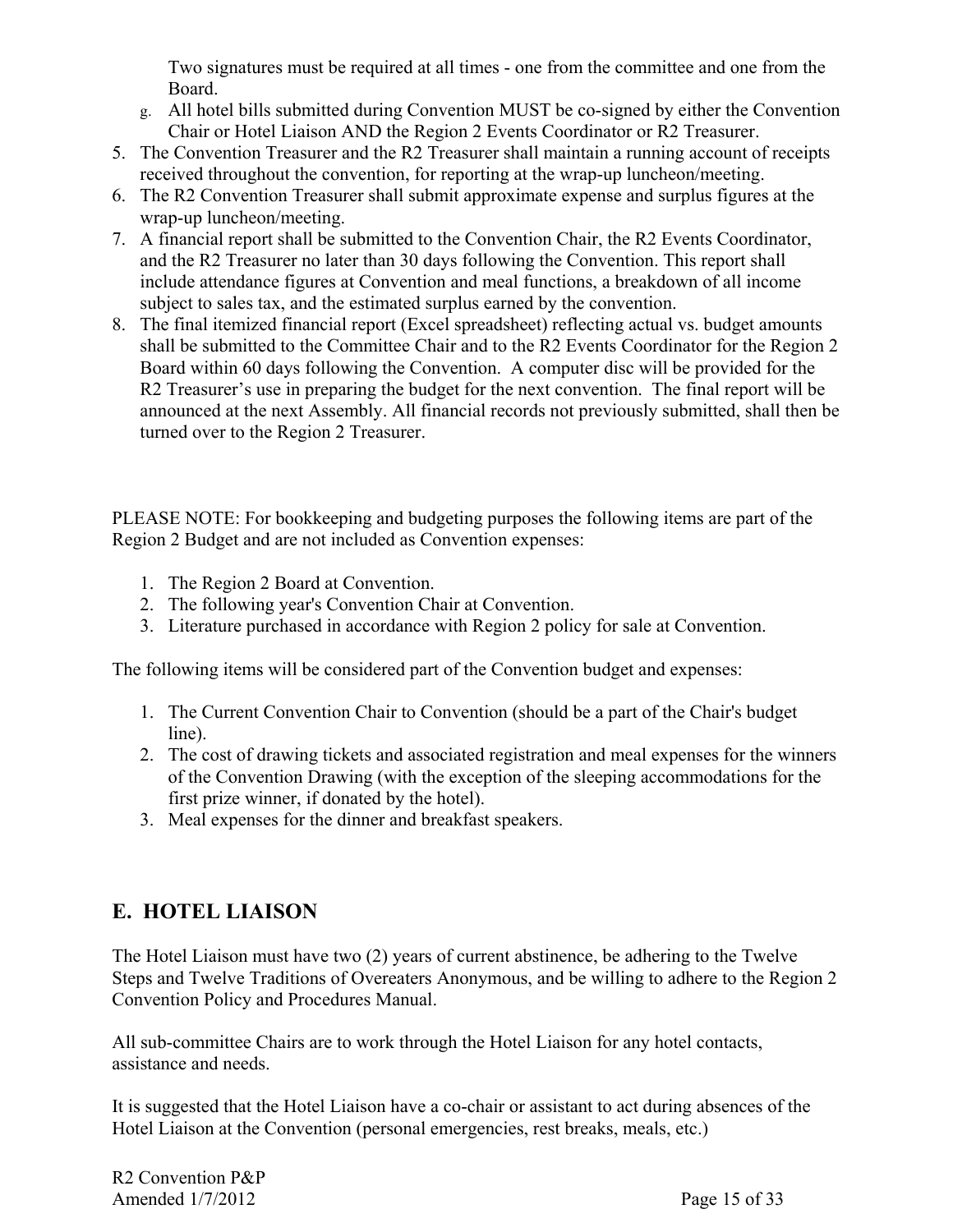#### **Duties and Responsibilities:**

- 1. Become thoroughly familiar with the hotel's accommodations, dining facilities, meeting rooms, capacities, available equipment, etc.
- 2. Upon appointment, review the hotel contract and see that it is clearly understood by the hotel's salespeople as well as Convention Chair and the committee. It is advisable that copies of the hotel contract be available during Convention, should questions arise. A copy to be requested from R2 Events Coordinator.
- 3. Confirm room rates with the hotel, as well as finalize menus, costs for meals and other materials required throughout Convention. Remember that any contracts and/or financial agreements negotiated MUST be signed by the R2 Events Coordinator and another Region 2 Board member. Contract adjustments which increase costs by \$350.00, or less, may be signed by the R2 Events Coordinator.
- 4. Contact the R2 Convention Chair with any problems that might arise with the hotel. If necessary, the R2 Convention Chair will contact the R2 Events Coordinator who will provide assistance.
- 5. Work with all sub-committee chairs in obtaining necessary arrangements. Make sure that the needs of ALL Committees, particularly the Program Committee, Entertainment Committee, and Hospitality Committee, are met and made early enough to secure all space needed. Most of the space arrangements should already be in the signed contract.
- 6. Make arrangements for tables for Hospitality Room (including fund-raising, T-shirt and literature needs), registration, newcomers, audio-taping service, etc. Provide a floor-plan for each room as each will be set-up for those committee members who require them.
- 7. Confirm with the hotel the complimentary rooms to be used for committee members, as covered in signed contract. Dispersal of these rooms is at the discretion of the Convention Chair and the R2 Events Coordinator.
- 8. During the convention the Hotel Liaison shall handle any problems that may arise between the hotel and the Convention Committee or any sub-committee. Although cell phones may be used, a beeper or walkie-talkie can be requested from the hotel, so that the Hotel Liaison (or alternate) may be reached at all times during Convention. (R2 Events Coordinator should be notified of any problems regarding contract or financial responsibility).
- 9. Prepare a notebook (or CD) containing all Hotel Liaison information for submission to the R2 Events Coordinator for next year's Chair.

#### **Procedures:**

PLEASE NOTE: In accordance with Region 2 Policy meals shall be prepared without the use of sugars (except in packets for coffee/tea service) and alcohol products. Whenever possible there should be a choice of various whole grain bread products offered.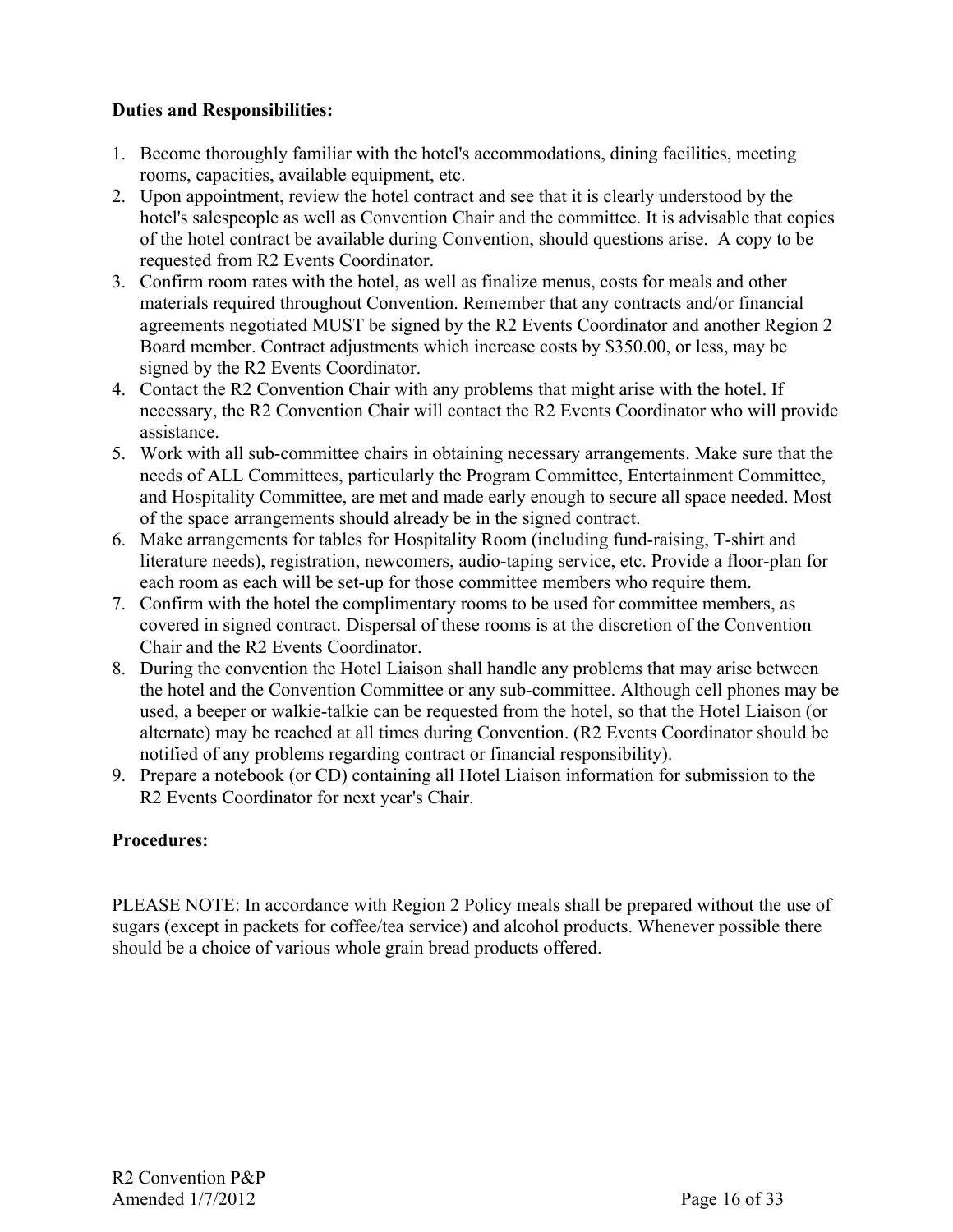# **F. ENTERTAINMENT CHAIR**

#### **Duties and Responsibilities:**

- 1. Plan and prepare the entertainment portion of the program for the Grand Opening, the Dinner and any other entertainment events as decided by the Convention Committee.
- 2. Encourage the use of OA talent, however outside talent may be sought, if needed.
- 3. Prepare an itemized breakdown of all entertainment expenses. Submit the breakdown to the Convention Chair.
- 4. All entertainment must be approved by the R2 Board. Details are to be submitted to the R2 Events Coordinator by the Convention Chair.
- 5. Coordinate with the Program, and Signs & Decorations, and Registration Chairs as necessary.
- 6. Arrange for music (band or DJ) and sound equipment required for the entertainment scheduled for the convention (e.g., dance, Café OA, Karaoke, Comedy show, professional entertainers, etc.) Sound equipment, if provided by the hotel, can be very costly.
- 7. Prepare a notebook (or CD) with information on this year's Entertainment Committee work to be submitted to R2 Events Coordinator for next year's Chair.

#### **Procedures:**

- 1. Plan, write, and seek volunteers for the entertainment early enough to ensure the participation of those who will be needed, as well as those who wish to give service by participating.
- 2. Submit the script and/or outline for entertainment events to the Convention Chair and R2 Events Coordinator for approval by the R2 Board. If revisions are requested, ensure that the R2 Board receives them as soon as possible. Any substantive additions or changes made following Board approval of the original entertainment must be submitted to the R2 Events Coordinator for additional approval by the R2 Board.
- 3. Schedule rehearsals in a timely manner.
- 4. Contact the Hotel Liaison if you require the use of the Hotel's facilities for a dress rehearsal prior to the Convention.
- 5. Three (3) bids for the Band, DJ, or other paid entertainment must be submitted to the Convention Chair and forwarded to the R2 Events Coordinator for R2 Board approval. The Committee's recommendation should accompany the bids. Upon approval, a contract must be sent to the R2 Events Coordinator for signature.
- 6. Ask the Registration Chair to include a request for volunteers on the Registration flier.
- 7. Coordinate any special signs and/or decorations requested with Signs and Decorations **Committee**
- 8. In Accordance with Traditions 7 and 8, members of the fellowship are considered to be donating their services for entertainment. However, non-members may be compensated for their services at the discretion of the Convention Chair and the Region 2 Events Coordinator.

#### REMINDER:

R2 Convention P&P Amended 1/7/2012 Page 17 of 33 Entertainment agreements must be co-signed by the Entertainment Committee Chair or the Convention Chair, together with the R2 Events Coordinator or another R2 Board member, providing the R2 Board has approved the provider, the cost, and the content of the entertainment item. Should it become necessary to make any changes to the entertainment as approved, it is mandatory that the Region 2 Board be made aware of the change(s) as soon as possible. A last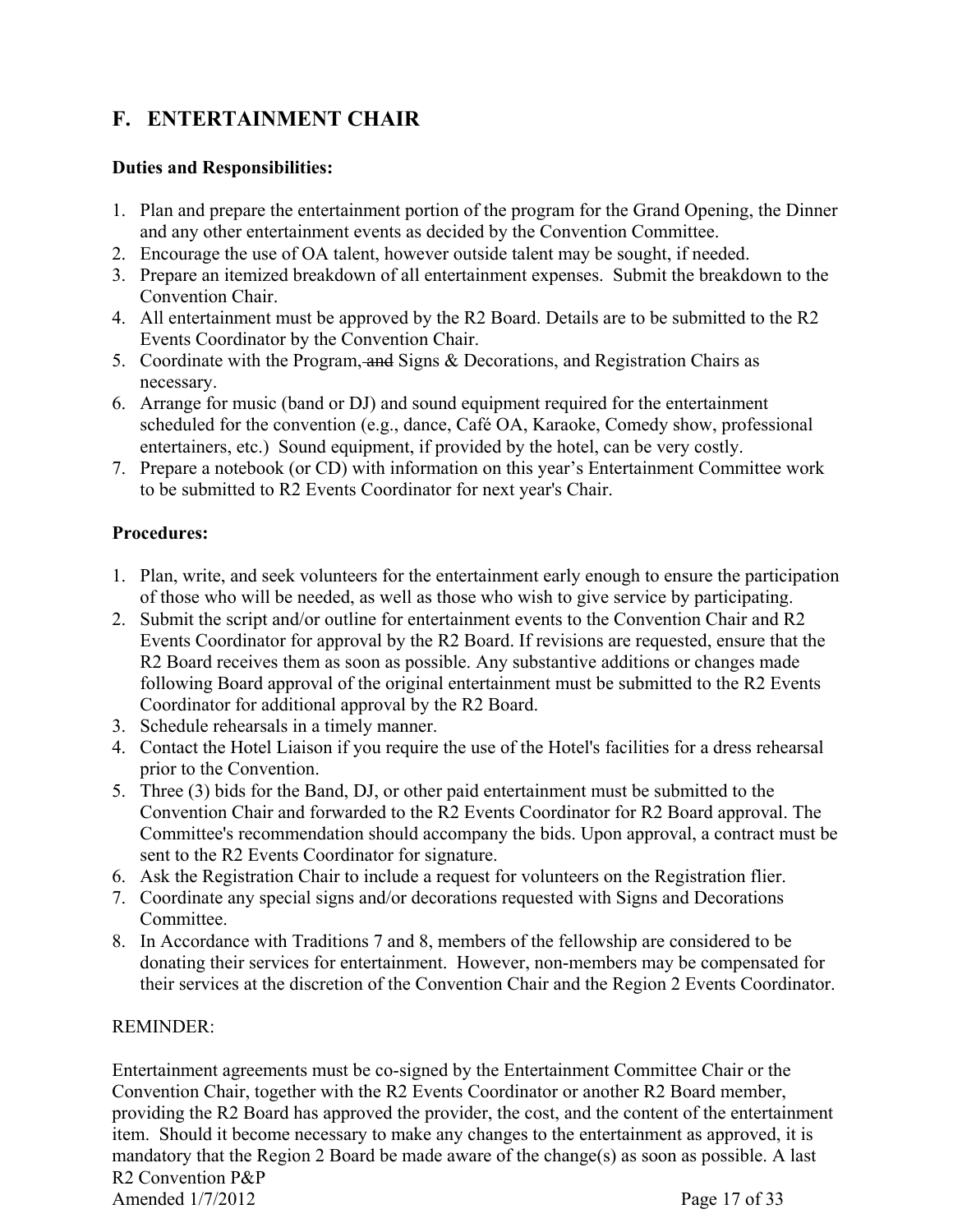minute request will result in a last minute decision, which is usually a conservative decision.

All written material, including all songs, which will be used in any area of Entertainment throughout the Convention, as well as any material used by a "specialty act" (i.e., comedian, singer, etc.) must be approved by the R2 Board.

The Entertainment Chair must notify all participants as early as possible that they must be registered at the Convention. If any participant is unwilling or unable to register, a replacement must be found, or Board approval obtained to waive this requirement. This provision does not apply to outside 'paid' professionals.

# **G. EVENT SECURITY CHAIR**

#### **Duties and Responsibilities:**

- 1. Coordinate a committee to ensure that everyone attending the Convention is properly registered. This includes all sessions on both Friday and Saturday, including the Grand Opening, all Workshops, Marathons, as well as both meal functions and the dance sponsored by the Convention wherein additional payment has been made over general registration.
- 2. Have a committee member in the registration area as requested by the Registration Chair.
- 3. Assume responsibility for maintaining the Information Area as set-up by the Registration Chair.
- 4. Assist the Program and/or Entertainment Chairs at all functions, especially prior to both Convention-sponsored meal functions, and in-between the dinner and dance on Saturday night to ensure only those people with valid tickets are in attendance.
- 5. Arrange for any physically challenged people to be admitted in advance to the Grand Opening and any meal functions they may be attending.
- 6. In the afternoon before the Grand Opening, make sure some seats are removed near the front for wheelchair accommodation. Tape off sufficient seating in front for the R2 Board and the Convention Committee Chairs.
- 7. Arrange for wheelchair access in all Workshops and Marathons.
- 8. Obtain and maintain a list of area emergency services should the need arise. A list of members qualified in CPR may be helpful, as will knowledge of how to obtain emergency services through the hotel.
- 9. A script should be developed to train volunteers on how to handle attendees without the appropriate credentials (badges or meal tickets). If the Security Chair is unable to resolve the situation, either the Region 2 Events Coordinator or Hotel Security should be engaged.
- 10. Prepare a notebook (or CD) of Security information for submission to the R2 Events Coordinator for next year's Chair.

#### **Procedures:**

- 1. Prior to Convention, coordinate a committee to assist as stated above. Ensure that all such volunteers are familiar with the hotel, meeting space, and program.
- 2. At the Convention, ensure your committee is easily found, and that they are scheduled to assist as stated above.
- 3. Obtain 'Security' ribbons from the Hospitality Committee for wearing at Convention so that the Security committee members may be easily identified.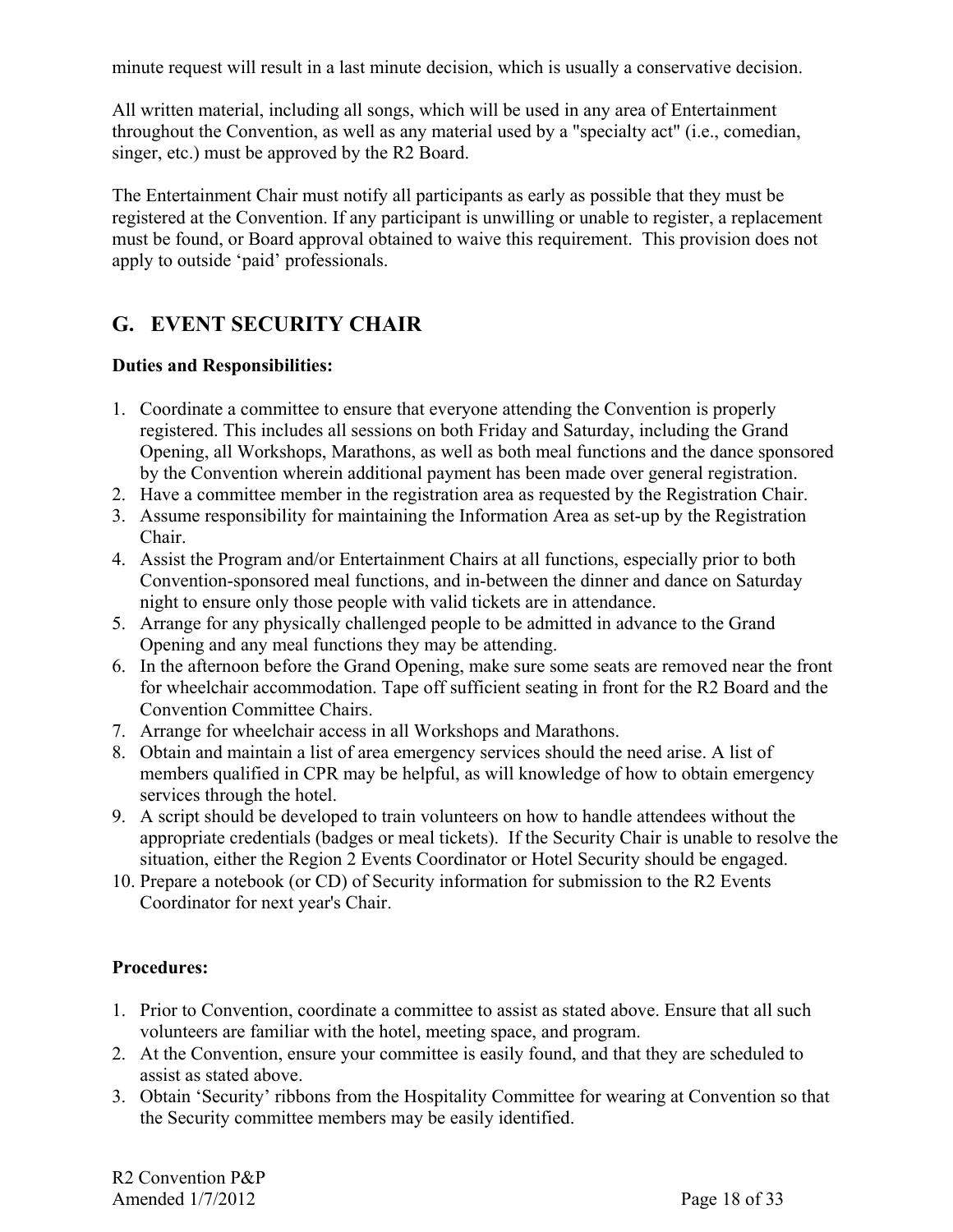- 4. Once registration is closed on Friday evening, those who did not get a chance to register will be admitted to the Friday night activities.
- 5. Ensure that only registered members are admitted to workshops, marathon meetings and meal events.

# **H. FUNDRAISING CHAIR**

#### **Duties and Responsibilities:**

- 1. Oversee all drawing and prize events connected with the Convention.
- 2. Oversee any and all other fundraising sponsored events and/or items prepared for purchase at the Convention. (e.g., silent auction).
- 3. Prepare and submit to the R2 Convention Chair, a budget for all fundraising items, for inclusion in the Convention budget. (e.g., pre-Convention drawing, sale items, quilt drawing, etc.)
- 4. Submit 3 bids for all proposed fundraising items to the Convention Chair for submission to the R2 Board to review and approve prior to ordering items.
- 5. Drawing tickets: The design and cost of printed drawing tickets must be submitted to the Convention Chair who will then submit them to the R2 Events Coordinator for R2 Board approval.
	- a. Ticket design: Original ticket designs must be presented in 'camera ready' format for the approval process. Refer to Section II, C, 5 for use of previously approved designs.
	- b. Ticket cost: Pre-numbered, and perforated ticket stock is available and is the cheapest method of printing. TICKETS MUST BE NUMBERED. Have tickets stapled in groups of (6) six. The cost of printing should be included in the Fundraising Chair's budget, but the Printing Chair may be assigned responsibility for the printing.
	- c. Ticket color: Printed Registration and Quilt/Afghan tickets should be printed on different colored stock, for ease of identification.
- 6. Notify the 'Registration' drawing winner, and the R2 Events Coordinator, so that arrangements may be made with the Hotel's master account.
- 7. Prepare several drawings to be held during the Convention. These may include 50/50 drawings as well as prize drawings.
	- a. Obtain donations of prizes from Region 2 Intergroups. Intergoups and individual meetings may take up a collection and donate items to the silent auction.
	- b. At the Convention Chair's discretion, intergroups or individual meetings may donate funds for the express purpose of purchasing fundraising items. These funds must be provided directly to the Convention Treasurer, who will track and disburse the funds.
- 8. Recruit volunteers to help sell drawing tickets during the Convention. Collect all funds and submit them to the Convention Treasurer.
- 9. Should your committee have a "Silent Auction", obtain donations of goods and services through members of the OA Fellowship only. Arrange with the Hospitality Chair for space in the Hospitality Suite for the auction. Include any projected expenses and overage in your requested budget. Fliers soliciting donations must be R2 Board approved. Obtain a Silent Auction Bid Form. Forms previously approved by the Board are available.
- 10. Schedule a responsible person to handle all monetary transactions. The Service Coordinator shall schedule additional volunteers as needed.
- 11. Should your committee decide to prepare and give away through a separate drawing a Region 2 Quilt, Region 2 Afghan, or any other such craft item, obtain volunteers to create sections and/or panels for this item, if possible. Print separate tickets for this drawing which will be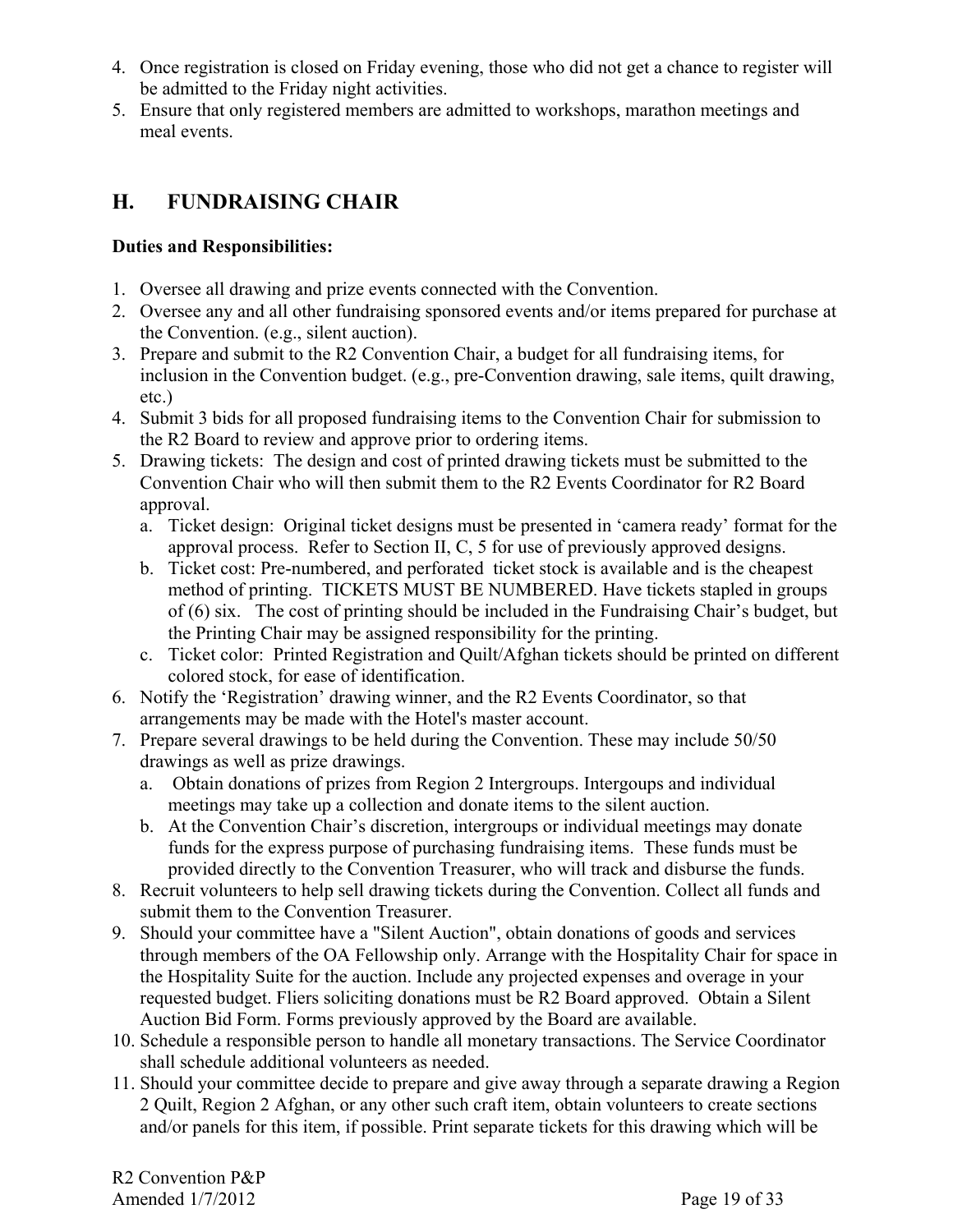held at the Convention. Include any projected expenses and overage in your requested budget.

- 12. Create money handling procedures for volunteers, as well as procedures for tracking inventory.
- 13. Maintain complete financial records and turn them in at the close of Convention.
- 14. Prepare a notebook (or CD) with Fundraising information for submission to the R2 Events Coordinator for next year's Chair.

#### **Procedures:**

- 1. Distribute tickets for the Pre-Convention drawing
- 2. Hold the Pre-Registration drawing. Notify the winners, and the R2 Events Coordinator.
- 3. Prior to Convention, obtain prizes from R2 Intergroups, if needed, for prize drawings at the Convention.
- 4. If prizes involve registration to the current convention, provide contact information on the contest winner to the Registration Chair, the Hotel Liaison and the Region 2 Events Coordinator so that accommodations can be made.
- 5. Obtain ticket containers to collect the tickets for the individual drawings to be held at the Convention (box, bowl, etc.).
- 6. Prior to the Convention, make arrangements with the Convention Treasurer for start-up money for selling items at Convention. Turn funds in as scheduled by the Convention Treasurer.
- 7. Ask the Registration Chair to include a request for volunteers on the registration flier.

# **I. HOSPITALITY CHAIR**

#### **Duties and Responsibilities:**

- 1. Recruit volunteers to serve as hosts and hostesses to greet and hug Convention attendees. They should also be available to answer questions, direct people to function locations, and be familiar with the facilities.
- 2. Obtain ribbons for identifying the Convention Committee and the Event Security Committee. Region 2 Board, Region 2 Trustee and other ribbons will be provided to the Region 2 Board by the R2 Vice-Chair.
- 3. Arrange for the set-up of the Hospitality Suite with the Hotel Liaison. There should be overstuffed chairs, love seats, small tables and chairs, long tables for informational materials, and a bulletin board. Also coordinate needs of the Fundraising, T-shirt, and Literature Chairs regarding space needed for their committees.
- 4. Obtain menus from area restaurants as well as information on places of interest in the general vicinity for the information table. A map of the general area, posted on the bulletin board would be helpful.
- 5. If the Fundraising Committee holds a "Silent Auction" or any other such fundraising function, assist them by scheduling space in the Hospitality Suite.
- 6. Include a request for newsletters and fliers from all Intergroups in Region 2 in at least one of the internal mailings sent by the Public Information Committee. These are to be available in the Hospitality Room (possibly near the literature table).
- 7. Prepare a notebook (or CD) with information on the Hospitality Committee work to be submitted to R2 Events Coordinator for next year's Chair.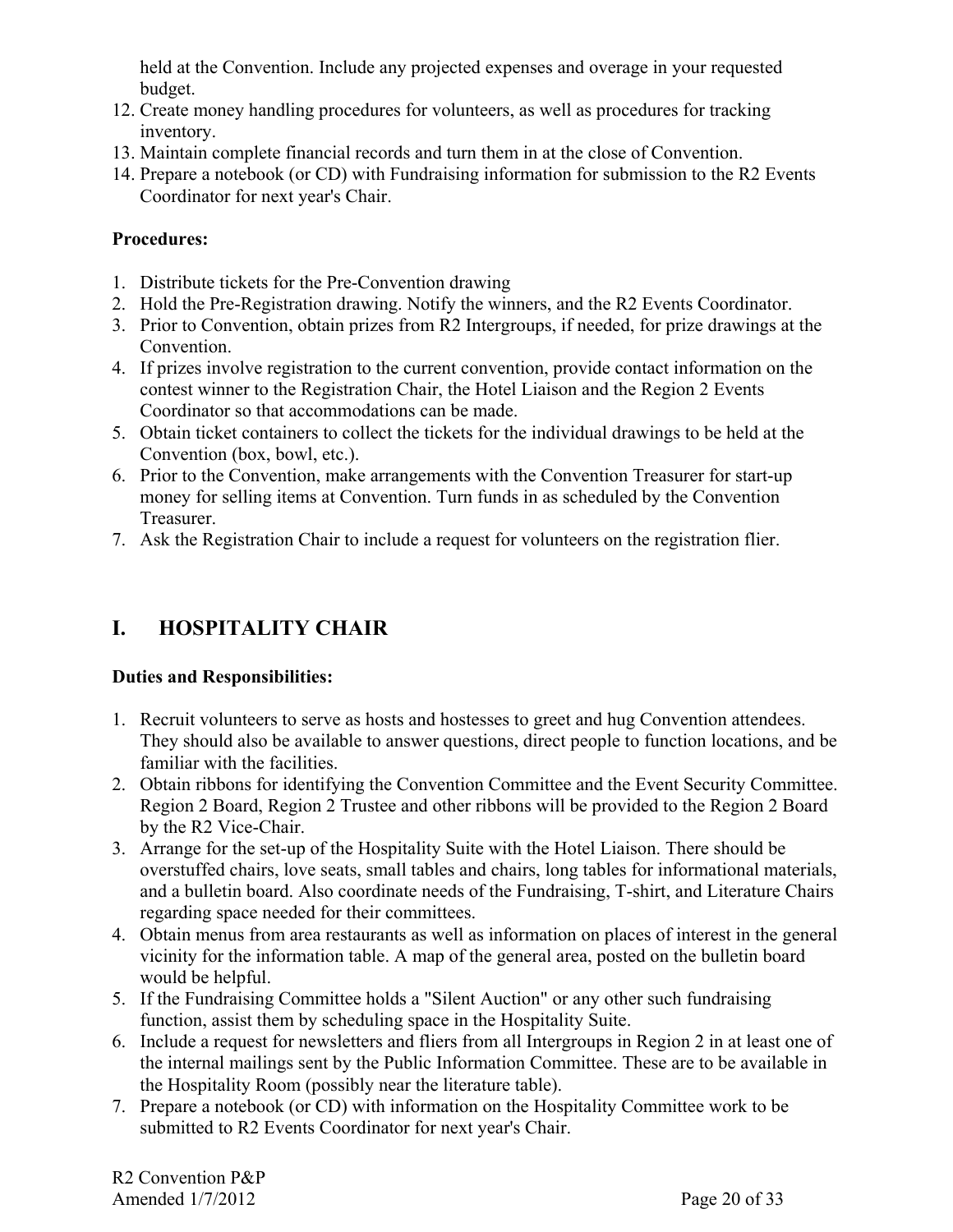#### **Procedures:**

- 1. Prior to the Convention, secure any material needed, such as writing pads, pens, maps, etc.
- 2. Coordinate with the Hotel Liaison regarding furniture needs for the Hospitality suite.
- 3. Coordinate with the Hotel Liaison to arrange for Hospitality Suite to be locked during main functions and hours of non-operation.
- 4. Advise Signs and Decorations Committee of any signs and decorations requested.
- 5. Coordinate with the Hotel Liaison to have a list of the foods being served at all Convention meal functions.
- 6. Write "Thank-You" notes to anyone outside of Overeaters Anonymous who has been helpful in your area.
- 7. Ask the Registration Chair to include a request for volunteers on the registration flier and on the Convention registration web site.

# **J. LITERATURE CHAIR**

**There are two (2) methods of having literature available at the Convention.** 

**Many convention committees have requested the San Fernando Valley Intergroup (SFVIG) to handle their literature. The SFV IG provides all literature and books and is responsible for sales of such during the convention at no cost to the convention committee or R2.** 

**or** 

a. Check with Intergroup(s) in the area and determine if they would like to assume responsibility for the literature sales. They would purchase, display and sell all literature and retain all income derived from sales. This option has been utilized whenever possible, as it eliminates many logistical problems (ordering and storing literature before the event, and disposing of unsold literature after the event)

or

b. Region 2 orders literature, makes arrangements for storage, etc, per the following "Duties and Responsibilities" section.

#### **Duties and Responsibilities:**

- 1. Order and obtain all literature as projected for sale throughout Convention. There is a line item in the Region 2 Budget for an advance of funds to purchase literature for sale at the Convention. A commitment for purchasing any remaining literature by an area Intergroup shall be made prior to requesting such funding. All funds advanced must be reimbursed to Region 2 following the Convention.
- 2. Maintain accurate records of all literature purchased and sold.
- 3. Schedule a responsible person to handle monetary transactions during operating hours. The Volunteers Coordinator will schedule additional volunteers as necessary.
- 4. Obtain "Lifeline" information and order forms for the literature table.
- 5. Oversee the Literature Table and see that it is staffed at all times.
- 6. All checks received at the Convention for literature purchased must be made out to Region 2 of Overeaters Anonymous Inc.

R2 Convention P&P Amended  $1/7/2012$  Page 21 of 33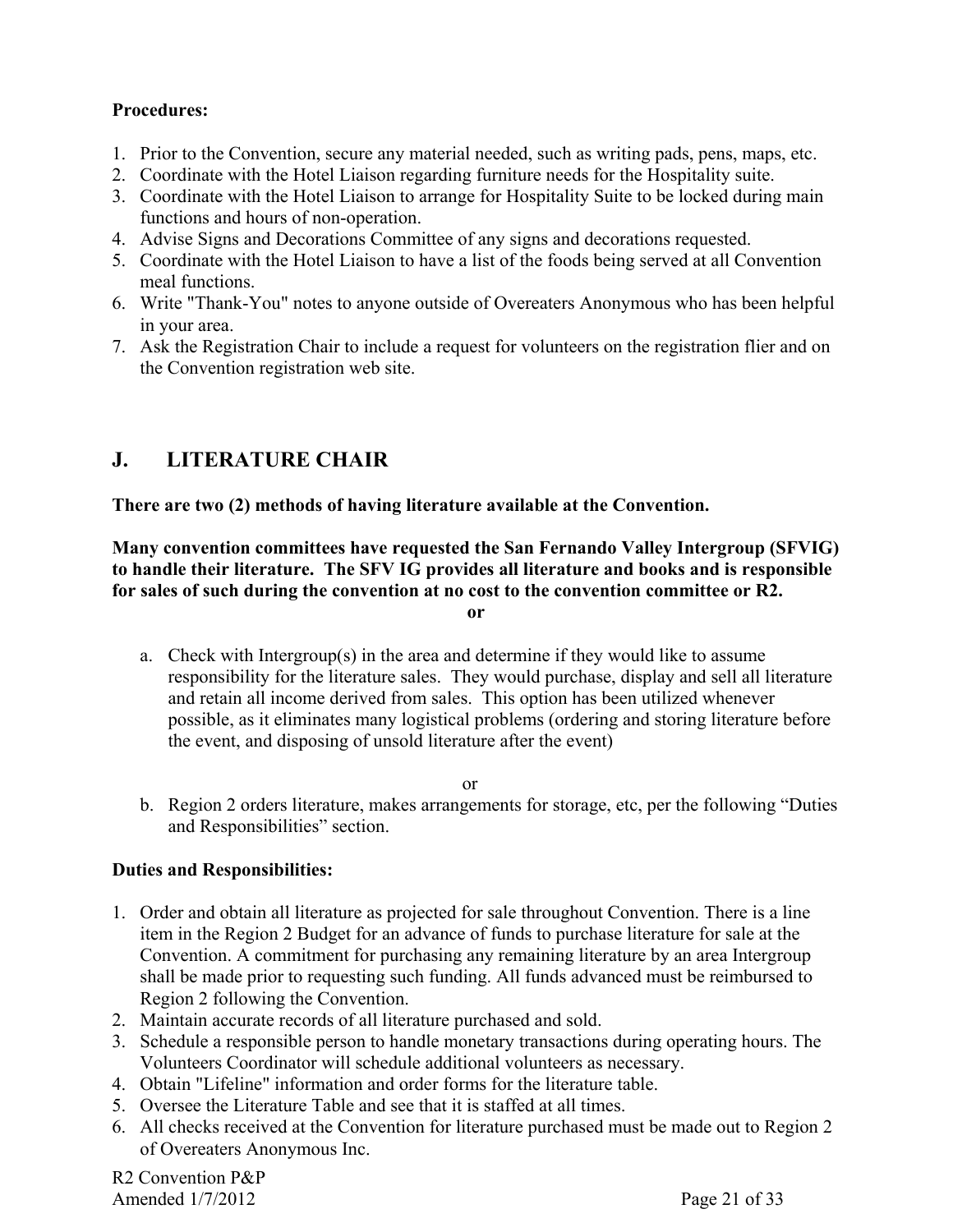7. Prepare notebook (or CD) with Literature Committee information for submission to the R2 Events Coordinator for next year's Chair.

#### **Procedures:**

- 1. Contact the World Service Office or a nearby Intergroup to order literature.
- 2. Contact the WSO and obtain a kit for "Lifeline" subscriptions for display and sale.
- 3. Arrange for storage through the Hotel Liaison for the night prior or morning of the Convention opening. Transport all literature to the hotel.
- 4. Set-up Literature Table.
- 5. Obtain a cash box from the Convention Treasurer with a small amount of start-up money to begin sales.
- 6. During the Convention, turn-in funds received as per the schedule suggested by the Convention Treasurer.
- 7. Following the Convention, submit a list of literature sold, and their quantities, for use in planning the following year.
- 8. Consult with previous Literature Chairs to find out what should be ordered, and in what quantity, to best serve the needs of the Fellowship.
- 9. Ask the Registration Chair to include a request for volunteers on the registration fliers.

### **REMINDER:**

Only order literature which is OA approved. OA approved literature includes OA Board and Conference approved and AA Conference approved literature.

# **K. PROGRAM CHAIR**

The Program Chair must have two (2) years of current abstinence, be adhering to the Twelve Steps and Twelve Traditions of Overeaters Anonymous, and be willing to adhere to the Region 2 Convention Policy and Procedures Manual.

### **Duties and Responsibilities:**

- 1. Prepare and arrange the program for the Region 2 Convention including the Grand Opening, Workshops, Marathon Meetings, meal functions and Closing.
- 2. Arrange for all leaders, moderators and main speakers using preapproved program as a guideline. The committee is strongly encouraged to include individuals of all ethnicities and cultural backgrounds.
- 3. Prepare a list of suggested main speakers to be presented to the Convention Chair, Convention Committee, and R2 Events Coordinator for R2 Board review and approval. Only those Overeaters Anonymous members with a minimum of five (5) years current abstinence, who have worked the 12 Steps of Overeaters Anonymous, and are committed to the 12 Traditions are qualified to give service as a main speaker.
- 4. Arrange for someone to lead the fellowship in non-sectarian prayer, at appropriate functions. In selecting or recommending individual prayers, it is required that OA World Service Business Conference policy be complied with at all general sessions, workshops, marathon meetings or special scheduled meetings.
- 5. Submit a mock-up of the proposed program, as it will be printed, with workshop and marathon topics, and any other special events listed, to the Convention Chair, and R2 Events Coordinator for R2 Board approval. (See timeline.)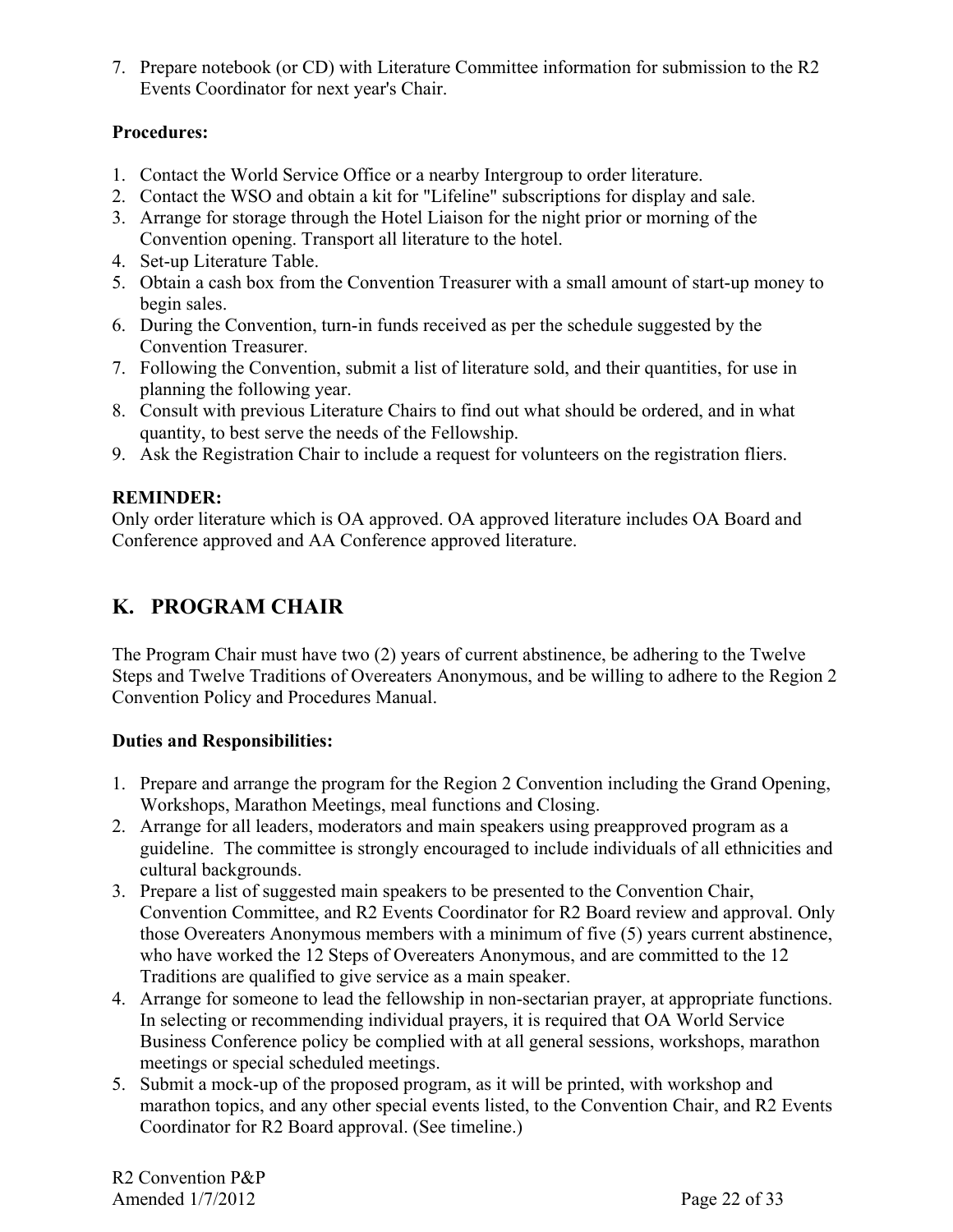- 6. Provide taping release forms for use at all workshops, marathons, and functions where speakers are required. Provide formats and taping instructions at all workshops and marathons (see approved forms).
- 7. Meet with the Region 2 Trustee or Region 2 Chair to coordinate his or her participation in the Grand Opening. It is both a tradition and requirement that the Region 2 Trustee or the Region 2 Chair officially open Conventions.
- 8. The Region 2 Chair and Region 2 Trustee shall open the convention and introduce the Region 2 Board. The Convention Chair shall introduce the Convention Committee.
- 9. Prepare a notebook (or CD) which includes a thorough trail of all Program Chair work (forms, formats, etc.) for submission to R2 Events Coordinator for next year's Chair. Include information on the Marathon and Workshop sub-committees if applicable.
- 10. Write thank you notes or e-mails to all workshop and marathon meeting leaders and other volunteers after the conclusion of the convention.

#### **Procedures:**

1. Confirm all speakers, including back-up speakers, and moderators 4 to 6 weeks prior to Convention. Remind them that they must register for the Convention. Main Speakers for Grand Opening, Dinner, Breakfast and Closing, shall include speakers from various parts of Region 2 – north and south. It is suggested that out of area speakers be booked first. (Submit at least 8 suggested speakers)

Suggested speakers and back-up speakers should be sent for approval to the Region 2 Board. A short description of Intergroup liaison and time in program should be included. After board approval, speakers should be assigned as 1) Friday night opening speaker, 2) Saturday night banquet speaker, 3) Sunday breakfast speaker, and 4) Sunday closing speaker. Final selection should be sent to the R2 Board for approval.

- 2. Prepare a typed copy of the script for use at the podium at the Grand Opening, Dinner, Breakfast, and Closing and ensure copies are available at the podium before the start of the event. The script should stress that people should turn off cell phones or set them to vibrate.
- 3. Request a table (near the Registration tables) where workshop, marathon, and main speakers may sign-in after they register. Have sign-in sheets prepared for the speakers and moderators.
- 4. Have several "substitute" speakers and moderators on-hand, in case they are needed. (Convention Committee and R2 Board members should not be scheduled to speak except when needed as substitutes).
- 5. Have the Hotel Liaison arrange for additional meeting space for use for meditation throughout Convention. (As a reminder, any financial or contractual agreements must be made by the R2 Events Coordinator.)
- 6. When planning workshop and marathon topics, be sensitive to the needs of the fellowship. Recognizing that there are many different paths to recovery in Overeaters Anonymous, Region 2 wants to be sure the fellowship has the opportunity to hear a variety of speakers willing to share their experience, strength, and hope on how OA works for them. Special interest topics may be addressed, however the titles used may in no way suggest that any member of the fellowship may be denied participation. All workshops and marathons MUST be open to everyone.
- 7. It is strongly recommended that at any meal function served as a buffet that an announcement be made and the need respected allowing anyone physically challenged through the buffet line prior to the general assembly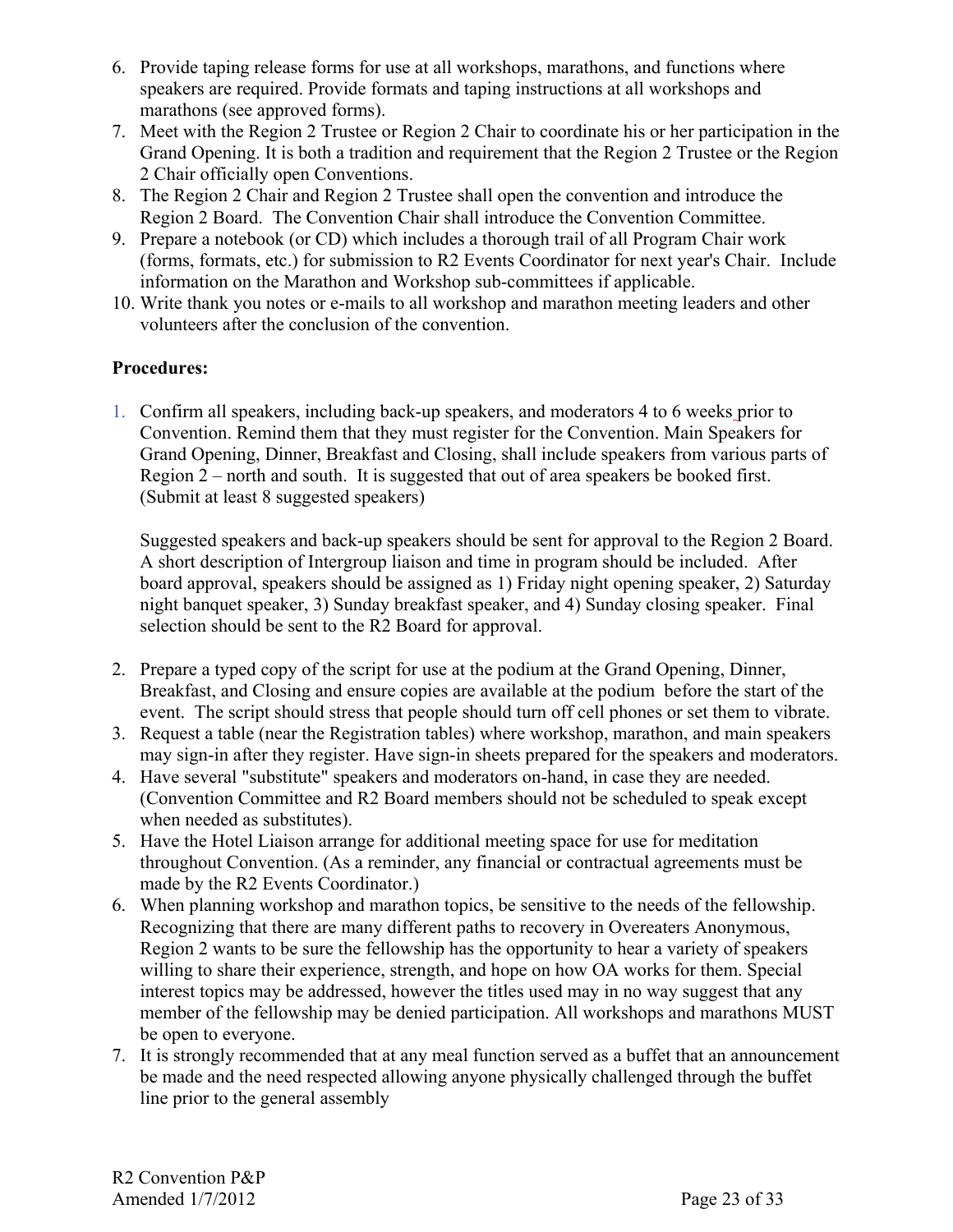- 8. At the Opening and Closing session, it is recommended that several seats on the center aisle(s) near the front of the room be removed to make room for those in wheelchairs. The Event Security personnel should staff this area to insure adherence by those so in need.
- 9. Provide a disclaimer to be read at ALL workshops, marathons, and by main speakers. For example: *"The opinions expressed here are those of the speaker and not necessarily that of Region 2 or Overeaters Anonymous as a whole"*

#### REMINDER:

Anyone who has agreed to be a Main Speaker, Leader, or Moderator must be registered for the Convention. If any of these people require financial assistance, the Program Chair will in form the Region 2 Events Coordinator and it will be handled on an exception basis.

No one who has spoken at an R2 Retreat or Convention within the past three (3) years shall be a Main Speaker. Main speakers shall have at least five (5) years current abstinence and have worked the *12 Steps of OA*.

It is Region 2 policy to pay for the Main Speaker's meal at any meal function at which he/she is speaking.

It is suggested that something be provided for special focus groups. There are two (2) suggestions on how to accomplish this.

- 1. A room may be arranged for special focus meetings, such as women, men, gay/lesbian, HOW, People of Color, Spanish speaking, etc. A sign-up sheet can be provided at the Volunteers table with the hours the room will be available. The sign-up sheet will include the topic/special focus, the name of the person making the request and their phone (room) number. All topics, other than those specified above, must be approved by a member of the R2 Board.
- 2. Preplan and publish such events/meetings in the program.

#### **1. MARATHON SUB-COMMITTEE (if deemed necessary)**

#### **Duties and Responsibilities:**

- a. Determine the hours for the Marathon meetings with approval of the Convention Committee.
- b. Decide hourly topics for each marathon meeting.
- c. Arrange for leaders for each session from those qualified on a particular subject, as well as those who volunteer on registration forms.
- d. Only those members with a minimum of two years current abstinence and who have worked Steps 4 and 5 are qualified to speak at marathon meetings.
- e. Arrange for volunteers to serve as time-keepers in order to observe time constraints.
- f. Make sure that tape release forms are available for each session, and that all leaders know in advance that they will be taped, if applicable.
- g. Make sure that a R2 Board approved format (see approved forms) is made available at each session, and that this format also addresses the tape release forms and procedure, if applicable.
- h. Please see that OA World Service Business Conference policy with regards to the use of non-sectarian prayers is followed.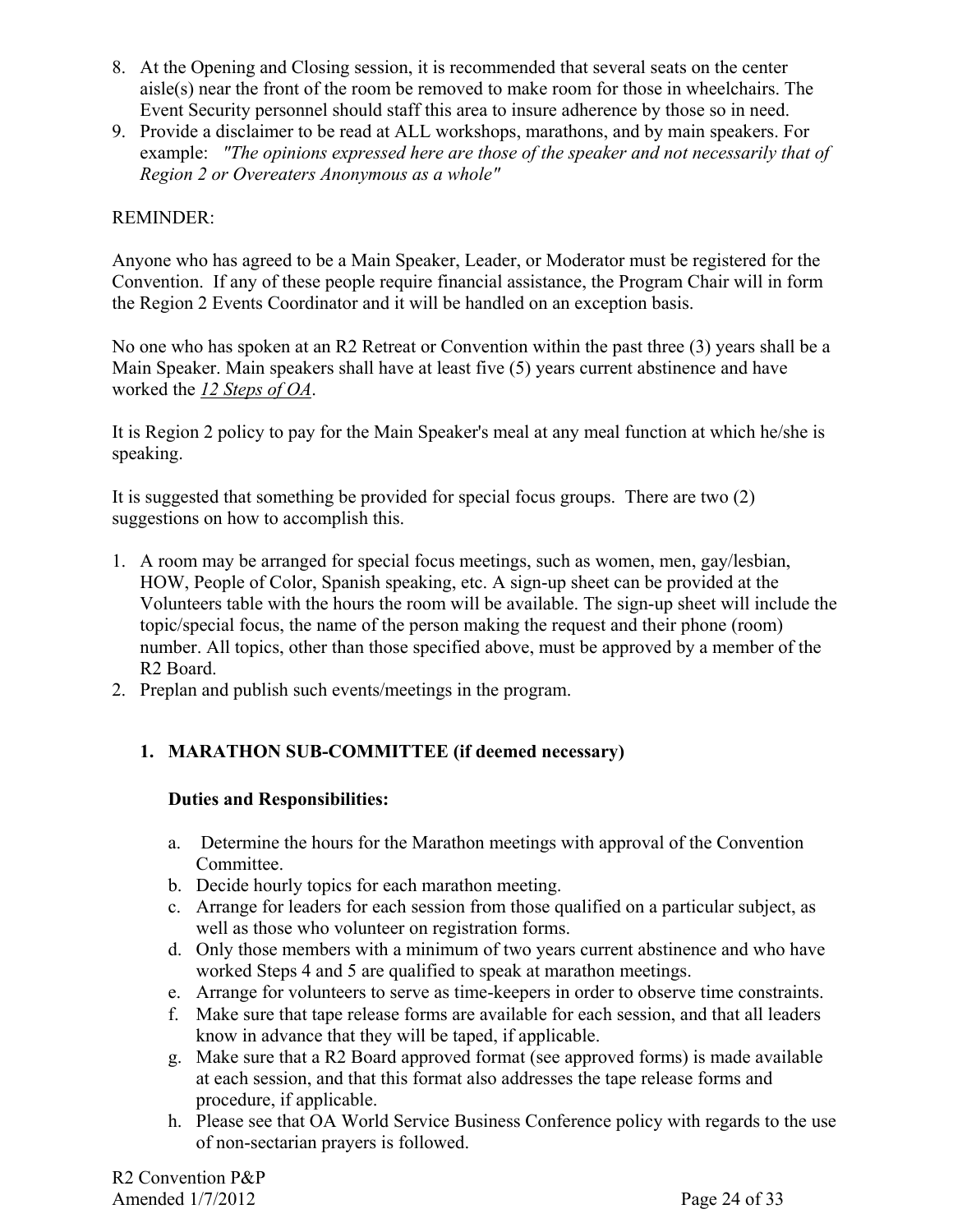#### **Procedures:**

- a. Leaders should be arranged 4 to 6 weeks prior to Convention. A leader must have at least two (2) years of current abstinence, completed a 4th and 5th Step, and be registered for the Convention.
- b. Observe the designated time limit on each session, and suggest that the leader observe the time limit on sharing so as to allow as many to participate as possible.
- c. If you elect to have the marathon run 24 hours, make sure all sessions have a leader to insure some structure, and to make sure that taping procedures are followed, if applicable. If you do not elect to hold continuous marathon meetings, they usually end at midnight and begin again at 7 in the morning.
- d. Taping of the marathon sessions is a decision which is to be made by your subcommittee, the Program Committee as a whole, and the Convention Committee. Please advise the Region 2 Events Coordinator well in advance of the Convention as to your intentions so that appropriate arrangements may be made with the taping company.

#### REMINDER:

Anyone who has agreed to be a Main Speaker, Leader or Moderator must be pre-registered for the Convention.

#### **2. WORKSHOP SUB-COMMITTEE (if deemed necessary)**

#### **Duties and Responsibilities:**

- a. Decide hours and times that workshops will be held at the Convention.
- b. Decide topics to be addressed at each session. Workshops usually run for an hour and one-half and are scheduled during the Saturday session of the R2 Convention.
- c. Arrange for speakers and moderators for each workshop. Only those members with a minimum of two years current abstinence and who have worked the first five (5) Steps of OA are qualified to speak at a workshop session.
- d. Inform speakers and moderators of the workshop format and length of their session, as well as familiarize them with the taping process and requirement for all participants to sign the tape release forms.
- e. Please see that OA World Service Business Conference policy regarding the use of non-sectarian prayers is followed.

#### **Procedures:**

- a. Arrange for speakers as early as possible. Remind them that they must register for the Convention.
- b. Always include speakers and moderators from all areas of Region 2, not just the immediate geographic area. (Main Speakers should represent different areas of the Region, as well as different methods of working their program).
- c. Observe the designated time limit on all sharing, so that everyone will have a chance to participate.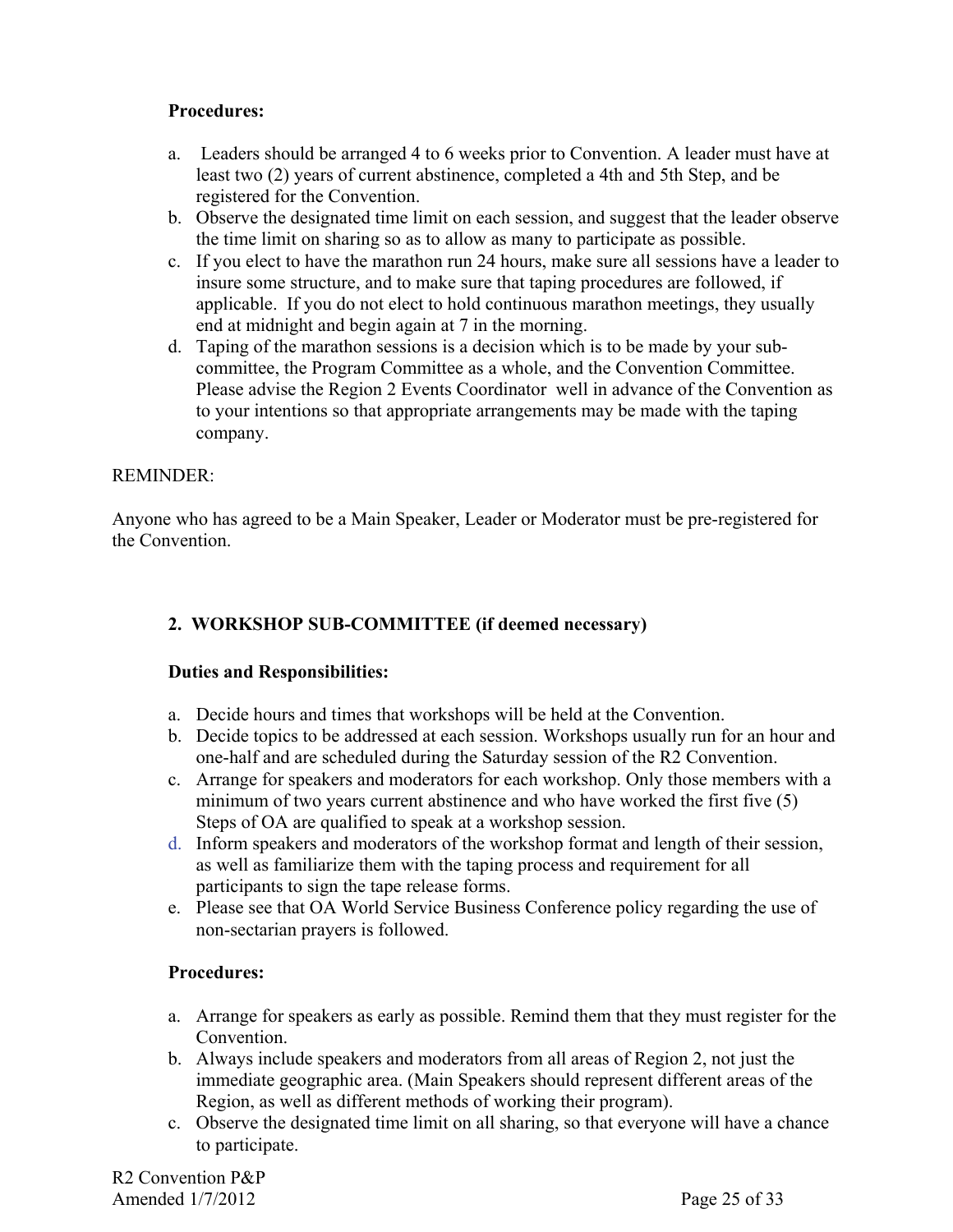#### REMINDER:

Anyone who has agreed to be a Main Speaker, Leader, or Moderator must be registered for the **Convention** 

A room may be arranged for special focus meetings, such as women, men, gay/lesbian, POC, Spanish Speaking, HOW, etc. A sign up sheet will be provided at the Volunteers table with the hours the room will be available. The sign up sheet will include the topic/special focus, the name of the person making the request and their phone (room) number. All topics, other than those specified above, must be approved by a member of the R2 Board. A slot for a specific topic must be reserved only once per day at peak hours and one other time per day at off-peak hours (during Saturday workshops).

# **L. PUBLIC INFORMATION CHAIR**

The Public Information Chair has two distinct areas of concern - Internal Publicity and External Publicity. It is recommended that either a Co-Chair be appointed, or that the appointed Chair of this committee have two sub-committees, as both areas are equally important in carrying the message.

#### **Duties and Responsibilities:**

- 1. Prepare publicity, mailing lists, and press releases consistent with the Twelve Traditions, and have all such material approved (see forms for previously approved materials) by the Region 2 Board.
- 2. Whenever possible, contact all areas of public media and arrange for Public Service Announcements, or other such coverage of the Convention, within the boundaries of the Twelve Traditions of Overeaters Anonymous.
- 3. Be available at all times for any media visits, remembering that a R2 Board member must be present at all such media interviews.
- 4. Make sure that other Convention Committee Chairs are aware of the procedures for media visits, and that their volunteers know where to direct such requests during the Convention, if needed.
- 5. Prepare articles for submission to each issue of the R2 newsletter prior to the Convention. Submit announcements, as approved by the R2 Board, to the WSO.
- 6. Prepare publicity kits (including Convention/Registration fliers, general information about the Convention, and any fliers that other Convention Committees may request) and distribute to all Intergroups and Unaffiliated Groups, as needed throughout the planning year. All materials must be approved by the R2 Board. See forms previously approved by the Board.
- 7. Prepare a notebook (or CD) with information on this year's Public Information Committee work to be submitted to R2 Events Coordinator for next year's Chair and R2 archives.
- 8. Send notices to institutions such as hospitals, college departments (medicine, psychology, social work, nursing, health, etc.) and recovery homes.
- 9. Obtain local declarations to read at opening ceremonies stressing the value of OA to the local communities.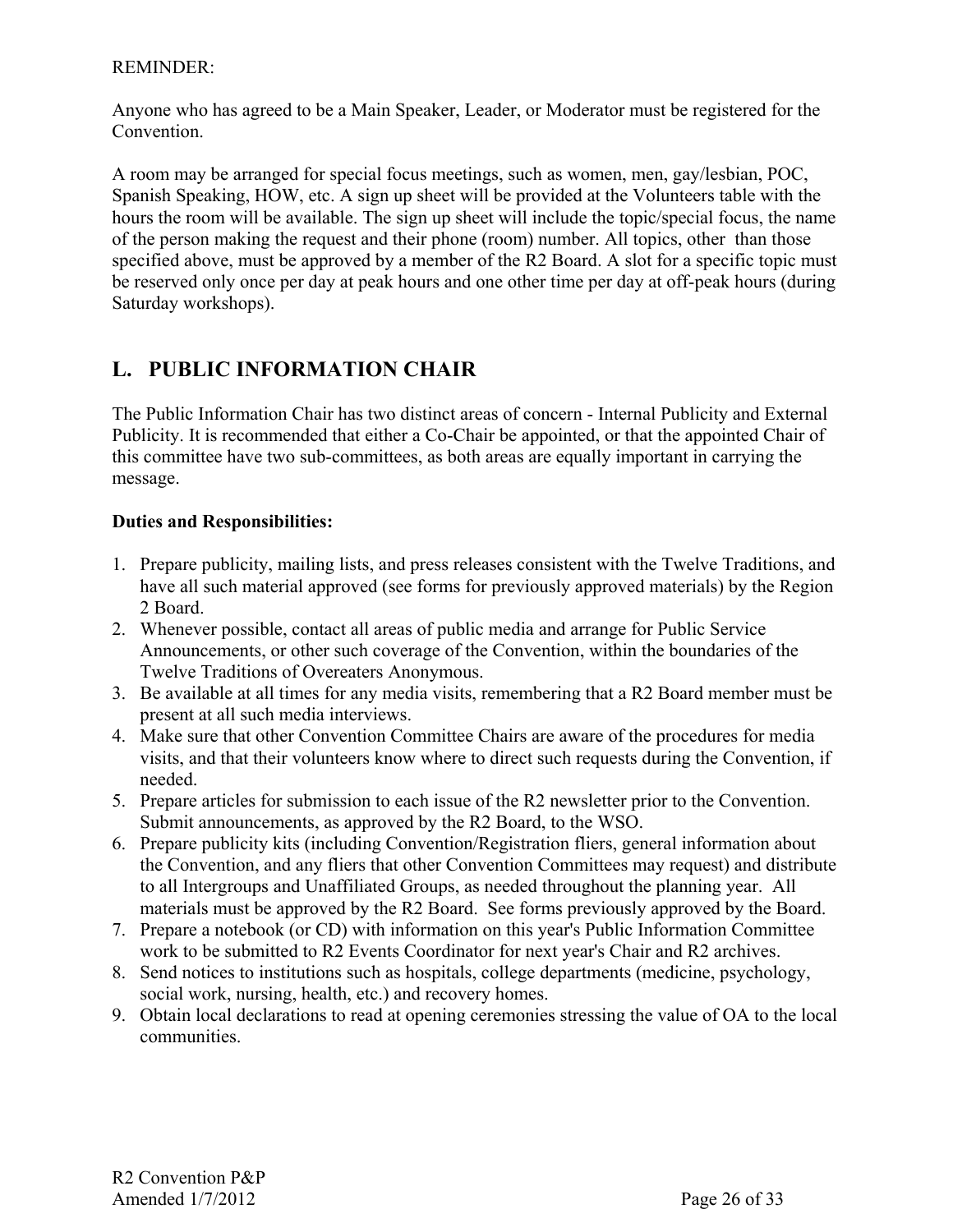#### **Procedures:**

- 1. Contact the R2 Publications Chair and work with them to write an "attraction letter" inviting participation at the Convention to all Intergroups and Unaffiliated Groups in Region 2. Include registration fliers and coordinate this mailing with other committees to include their fliers and information. Submit to the Convention Chair. The Convention Chair will forward the request to the R2 Events Coordinator for approval by the R2 Board. The letter shall be printed using an R2 letterhead template to be provided by the R2 Board.
- 2. Approach TV and radio media with requests for scheduling dates for Public Service Announcements (PSA's). Remember, ALL communications and subsequent PSA's must be submitted to Convention Chair. The Convention Chair will forward the request to the R2 Events Coordinator for approval by the R2 Board.
- 3. Prepare news releases to be sent to area publications. (ALL articles must be submitted to Convention Chair and R2 Events Coordinator for approval by the Region 2 Board.) The Convention Chair will forward the request to the R2 Events Coordinator for approval by the R2 Board.
- 4. Send approved news releases to respective media. Plan what the 'media' should film. If there is a media request, have two or three people available for interviews. DO NOT MEET WITH ANY MEDIA PERSONNEL WITHOUT A REGION 2 BOARD MEMBER IN ATTENDANCE. Ensure that the anonymity of all OA members is preserved, including but not limited to omitting last names, filming in shadow and digital manipulation of images or audio.
- 5. Remember that we do not represent OA as a whole, and the anonymity of our Fellowship must be preserved. Any media communication, prior to and during convention, must be within the guidelines of the Twelve Traditions of Overeaters Anonymous. If there is any doubt, contact the Convention Chair, the Region 2 Events Coordinator and/or the Region 2 Board.
- 6. Ask the Registration Chair to include a request for volunteers on the registration flier, if needed.

# **M. REGISTRATION CHAIR**

### **Duties and Responsibilities:**

- 1. Design registration form/flier using R2 pre-approved form as a guideline, to be mailed and distributed for the Region 2 Convention. Coordinate with the Convention Chair and Printing Committee to do this. This flier must include:
	- a. A section requesting volunteers, speakers and moderators (Ask all committee chairs if they need to be included in the request for volunteers on the registration flier.)
	- b. Abstinence requirement for speakers (2 years of current abstinence; completion of Steps 4 and 5
	- c. A space for listing topic preference and length of current abstinence for speakers
	- d. The following quotation: "This is Region 2's major annual fundraiser. All meal functions with speakers are open to paid participants only. Alternative activities are offered for those not attending the meal functions."
	- e. The following quotation: "Enclose a self-addressed, stamped envelope to receive a confirmation by postal mail. All other confirmations will be sent via e-mail."
	- f. Convention-specific information (date, logo, location, room cost, convention costs, meal costs, etc.)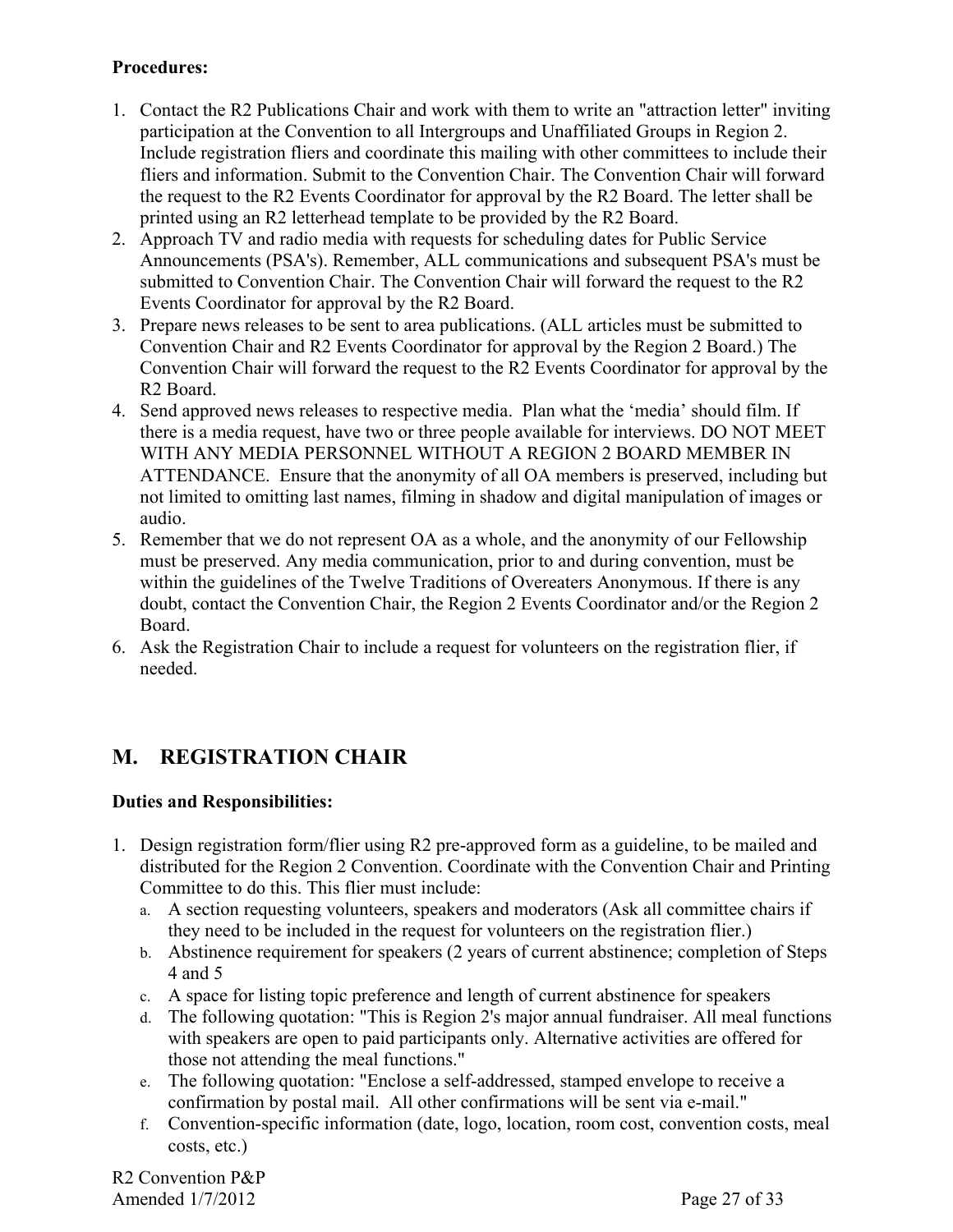- g. Items for sale (t-shirts and other fundraising merchandise), including cost, sizes, etc.
- h. R2 logo
- i. Contact name, address and phone number for registration. Make a provision for optional email addresses.
- j. A vegetarian meal option
- k. Registration cut-off date and refund cut-off date
- l. A space to indicate whether or not they are staying at the hotel
- m. The following quotation: "Please specify *Region 2* or *Region 2 of Overeaters Anonymous* when making hotel accommodations"
- n. The Hotel name, address (including zip code), and phone number.

A copy of the registration form must be provided to the Webmaster in both PDF and html form for inclusion in the R2 web site.

- 2. The Volunteers Coordinator will schedule volunteers to staff the Registration table during all operating hours. The Registration Chair must personally select individuals who will be responsible for all monetary transactions during those times.
- 3. Maintain a Registration List and provide information as needed. Note that this information may be obtained via an online report.
- 4. Ensure that all contest winners and Board members are registered for the convention.
- 5. Complete a registration form for 'onsite' registrants that includes name, city, and state (phone and email addresses are optional for ' onsite' registrations). List all charges (e.g.: entry fees, meals, etc.). Ensure that at least 250 of these forms be printed. They can be printed "2-up" to save paper.
- 6. Ensure that badges and meal tickets are printed for those who pre-registered for the convention and that badge stock is available for online registrants.
- 7. Most registrations take place on-line. Please refer to the "Webmaster section" for detailed information. Any registrations received by mail need to be entered manually.
- 8. Provide an up to date registration count to the R2 Events Coordinator when requested.
- 9. Prepare a notebook record and/or computer disc with all Registration information for submission to R2 Events Coordinator for next year's Chair.

### **Procedures:**

- 1. Obtain a post office box readily accessible to the Registration Chair, or a designee of the Registration Chair.
- 2. A draft of the registration form shall be presented to the R2 Events Coordinator for presentation to the Region 2 Board for approval.
- 3. Compile a list of registrants and, as registrations are received, record these registrants by first and last names, date received, amount received, number of banquet, breakfast, and dance tickets, number and sizes of T-shirts ordered, and, if they are volunteering for service, how and when. A manual list of information may be necessary and a monthly tally will be kept in each grouping and the pertinent information dispersed to the various sub-committees. Registration forms should be filed by LAST NAME.
- 4. Maintain an accurate record of all money (cash, checks, money orders and 'on-line' payments) received. All money will be turned over to the Convention Treasurer for deposit into the Convention General Account. A list of checks, cash, money orders, and 'on-line' payments will be maintained by the Registration Chair.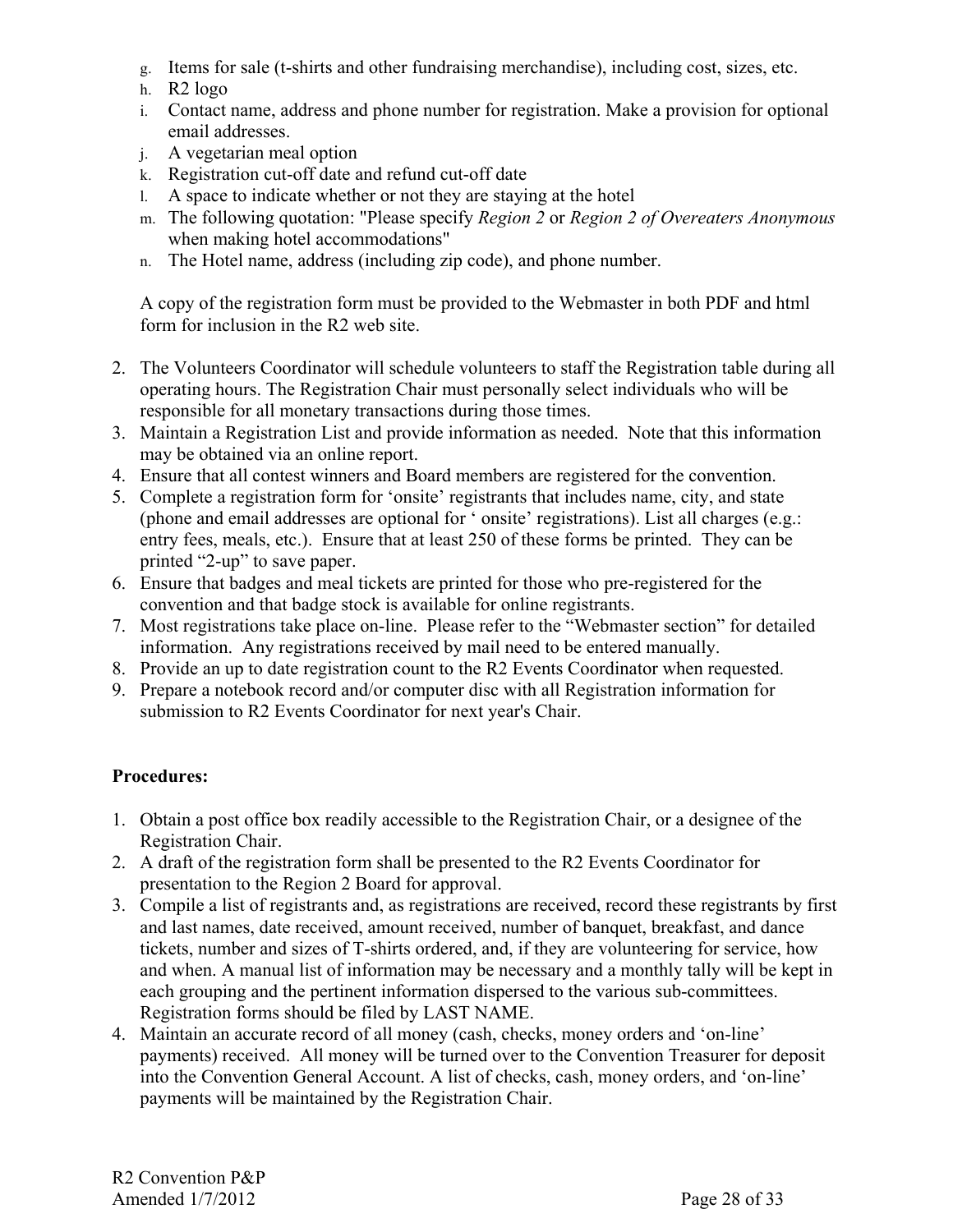- 5. Prepare a letter of confirmation to be sent to those registrants who request one and who enclose a self-addressed, stamped envelope. This letter must be given to R2 Events Coordinator to be pre-approved by the R2 Board (see forms for previously approved letters).
- 6. Maintain a numbered list of names of pre-registered people which shall be used as a checkoff list when the packet is picked-up from the registration table at Convention. On-site registrations forms will be added to this list and used to determine the final count of registrations for the Convention.
- 7. Prior to Convention, prepare a list of instructions for all volunteers. Be sure to have plenty of volunteers available as well as several stand-by and floaters-especially during predicted peak registration times.
- 8. Be sure to have:
	- a. Marking Pens for names on badges, for onsite registrations.
	- b. Pens for filling-out registration forms on-site.
	- c. Onsite registration forms, printed dinner, breakfast and dance tickets, if available. Always have additional meal tickets available at the registration table. Hotels can usually accommodate more than the contracted number. Verify total meals with hotel liaison before selling additional meal tickets.
	- d. Programs.
	- e. Scissors, staplers, staples, tape and paper clips.
- 9. It is suggested that the following information be available, as well as any other subcommittee information as deemed necessary, in the Registration area:

Obtain from the Hotel Liaison maps of the hotel which include areas being used for Convention with copies available in the Hospitality Room.

#### **REGARDING SCHOLARSHIPS:**

Refer to Section III - General Recommendations, Item A-Registration Fee. Only an R2 Board Member is authorized to make any reduction in registration fees.

#### **REFUND POLICY:**

A written request for a refund, less a \$10 processing fee, will be honored, if received or postmarked at least 30 days prior to convention.

#### **REMINDER:**

It is Region 2 policy that all tickets for any event associated with convention be completely soldout and our guarantee met before we assist in re-selling previously purchased tickets. Any person wishing to re-sell a ticket for any such event should be directed to place a notice for the same on the bulletin board provided in the Hospitality Suite. Absolutely no exceptions may be made without specific approval of a Region 2 Board Member.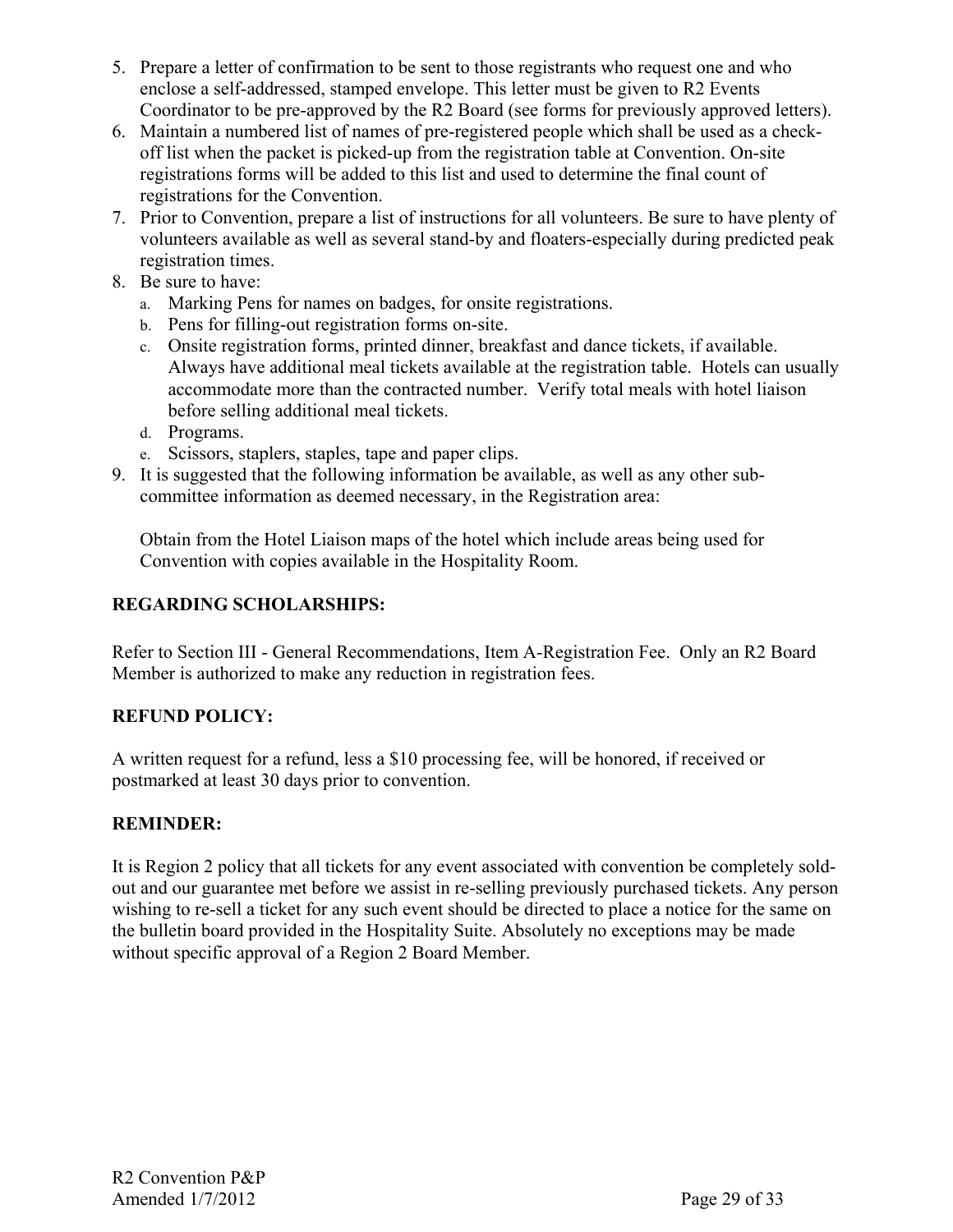# **N. SIGNS AND DECORATIONS CHAIR**

#### **Duties and Responsibilities:**

- 1. Coordinate with all other committee Chairs as to what signs are required. Request information from R2 Events Coordinator or committee member who prepared prior year's signs.
- 2. Recruit volunteers to assist in making any required signs.
- 3. Coordinate with the Program, Entertainment and Hospitality Committee Chairs as to what decorations and/or table arrangements will be needed.
- 4. Design all decorations and centerpieces as necessary.
- 5. Coordinate through the Hotel Liaison any special restrictions the hotel may have on signs and decorations.
- 6. Submit design of signs to Convention Chair, for submission to the R2 Events Coordinator for R2 Board approval.
- 7. Prepare a notebook (or CD) of all Signs and Decorations Committee work for submission to the Convention Chair and R2 Events Coordinator for next year's chair.

#### **Procedures:**

- 1. Obtain a list of workshop and marathon topics from the Program Chair in order to prepare the necessary signs.
- 2. Obtain the specific signs needed by all other committees.
- 3. Ensure that the signs are brought to the Convention in a timely manner, and that all are in place where and when needed.
- 4. Signs should be prepared for posting outside of all meetings, workshops, and marathons, as well as for special areas such as Registration, Literature, Newcomers, Hospitality Suite and T-shirts.
- 5. All signs should be removed when no longer necessary.
- 6. Any generic signs should be saved and passed on to next year's Chair.
- 7. Decorations should follow the theme of the Convention.
- 8. Ask the Registration Chair to include a request for volunteers on the Registration flier.

# **O. T-SHIRT CHAIR**

#### **Duties and Responsibilities:**

- 1. Prepare a budget including three bids, with cost of shirts, suggested sales price, and proposed overage. Applicable tax, shipping and handling and any set-up charge must be included in a detailed breakdown of cost per T-shirt. This is to be submitted to the Convention Chair. The Convention Chair will submit it to the R2 Events Coordinator for Board approval. Request information from R2 Events Coordinator for T-shirt sources.
- 2. Obtain pre-order information (see Reminder section below) in order to prepare the size/quantity order.
- 3. Prepare a system for pre-ordered shirts to be set aside, and for selling the balance at the Convention.
- 4. Schedule a responsible person to handle all monetary transactions. The Volunteers Coordinator shall schedule additional volunteers as necessary.
- 5. Maintain complete financial records and turn them in at the close of Convention.
- 6. Prepare a notebook (or CD) of T-shirt information, including bids, quantity ordered, price per shirt, etc., for submission to the R2 Events Coordinator for next year's Chair.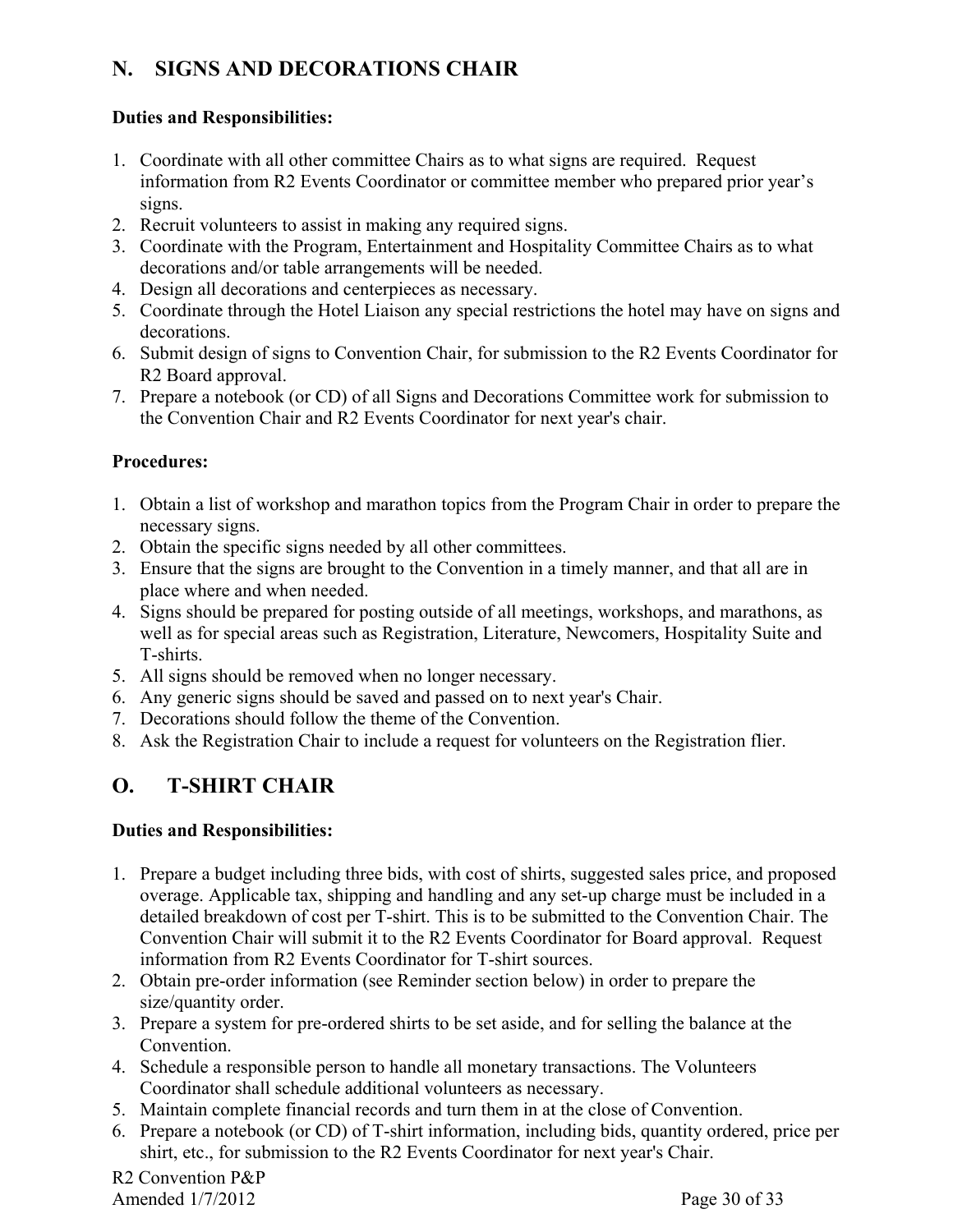#### **Procedures:**

- 1. Obtain three bids for purchasing T-shirts, and submit to them, together with T-shirt design, to the Convention Chair. The Convention Chair will submit it to the R2 Events Coordinator for Board approval. Base your request for funds on the suggested bids.
- 2. Submit a drawing or photo of the T-shirts to the R2 Events Coordinator for R2 Board approval and posting on the website.
- 3. Pre-order T-shirts as needed, and make advance deposit as required. Ensure that a full range of T-shirt sizes are included. Consult with past year's order to determine the size distribution. (See Reminder in this section)
- 4. Prior to Convention, have the T-shirts available for purchase at Assemblies or other events.
- 5. Pick-up shirts when ready, and set aside all pre-ordered shirts.
- 6. Arrange for storage with the Hotel Liaison for either the night prior or morning of Convention opening. Transport all T-shirts to the hotel.
- 7. The sale of the remaining T-Shirts and the distribution of pre-ordered T-Shirts can be done at the Registration desk or at a separate location. If done at a separate location:
	- i. Inform the Hotel Liaison so that tables can be made available
	- ii. Make arrangements with the Convention Treasurer for a cash box and seed money for selling at the convention. Ensure that money is picked up throughout the weekend by the Treasurer's staff.
- 8. It is ESSENTIAL that accurate counts and sales records be kept throughout the convention because the Region must pay sales tax to the State of California on T-Shirt sales. Turn in all sales records at the close of the Convention.
- 9. Obtain T-shirts in colors reflecting the Convention. Sizes from Medium to 5X must be made available. If ordering size Small, please be aware that only 2 or 3 Small sizes have been purchased at prior conventions. Whenever possible, order all T-shirts from the same supplier to allow for color matches in all sizes.
- 10. Ask the Registration Chair to include a request for volunteers on the registration flier.

#### **REMINDER:**

Remember the approval of the R2 Board is required prior to ordering or expending any funds for T-shirts.

T-shirts must be ordered in sizes Medium through 5XL or 6XL if at all possible.

It is a good idea to check with the T-shirt Chairs from previous conventions to obtain their allocation of sizes prior to obtaining bids. Try to be as accurate as possible in the number of each size to be ordered. Prior to the final order, check with the Registration Chair to obtain the list of sizes ordered, which may also be a good indication of what will be needed.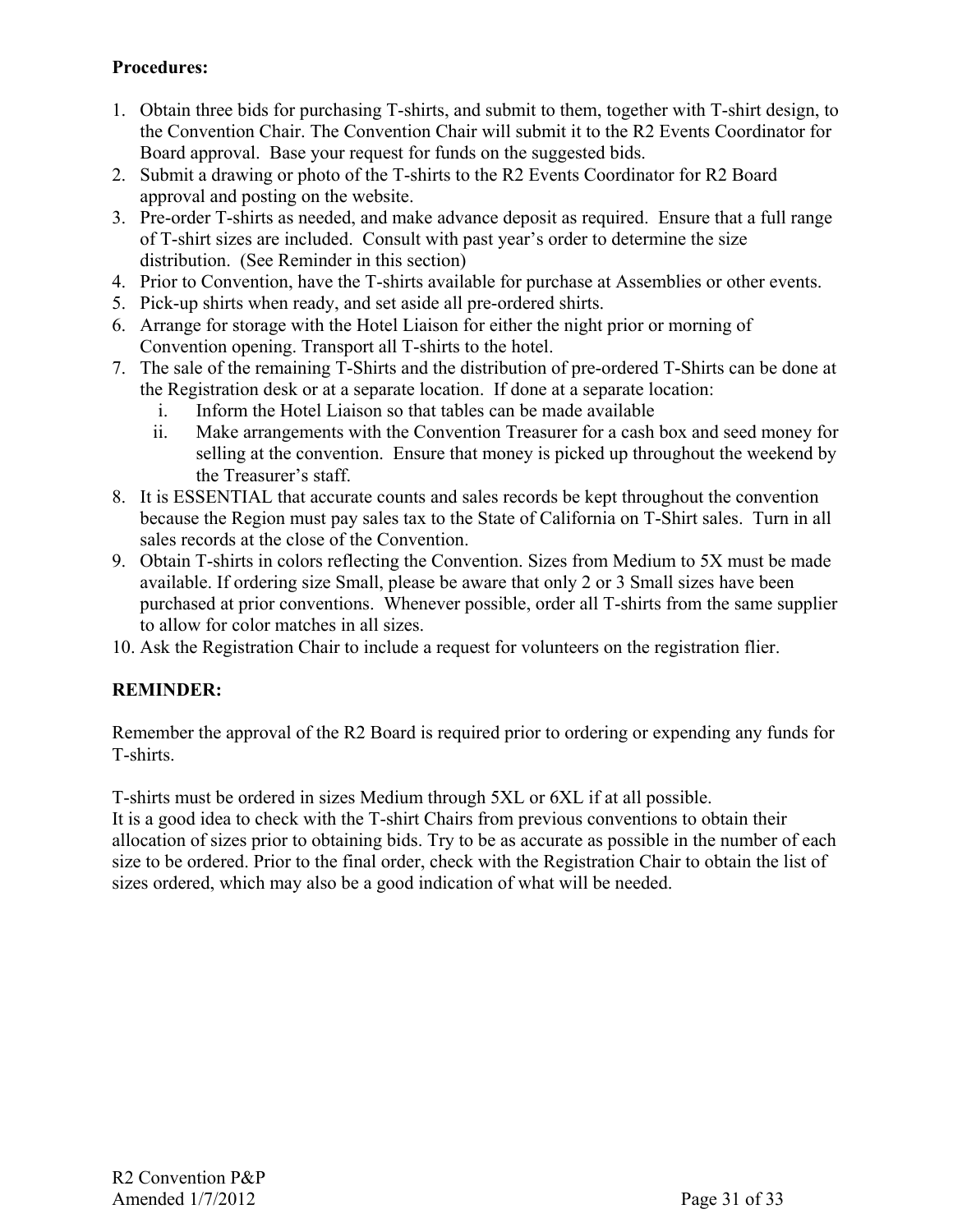# **P. VOLUNTEER COORDINATOR**

#### **Duties and Responsibilities:**

- 1. Contact all pre-registered participants from the Registration Chair's volunteer list and assign them to positions that do not involve monetary transactions.
- 2. Ask for volunteers at OA meetings or other OA functions.
- 3. Assign those people doing service in return for receiving scholarships.
- 4. Maintain a Volunteer Chart listing all shifts and volunteers scheduled.
- 5. Maintain a table for volunteer sign-ins during the Convention close to the Registration table.
- 6. Provide Board approved sign-up sheets for individuals requesting special focus meetings. (See forms previously approved by the R2 Board)
- 7. Post an appropriate sign at the registration area directing volunteers to the Volunteer table.
- 8. Be available during the Convention to find additional volunteers as needed.
- 9. Be prepared to place any scholarship recipients or other on-site volunteers into service positions.
- 10. Prepare a notebook (or CD) of Volunteer Coordination for submission to the R2 Events Coordinator for next year's Chair.

#### **Procedures:**

- 1. Compile an alphabetized roster of volunteers' names, telephone numbers, and dates and times available to give service. Obtain these names from the Volunteer Coordinator's list and the Registration Chair's list. This information may be provided via the online registration system.
- 2. Maintain a list of names (first and last) and e-mail addresses of all volunteers and have them sign-in next to their names.
- 3. Send a thank you note to all volunteers after the convention.

# **Q. WEBMASTER**

#### **Duties and responsibilities:**

The Convention Webmaster activities will be coordinated by the R2 Events Coordinator. Convention website creation and maintenance responsibilities will be assumed by the Region w webmaster or someone appointed by and approved by the Region 2 Board. That person will have to coordinate their activities with the Region 2 Webmaster to ensure that all information is uploaded to the Region 2 website in a timely manner.

- 1. The Convention Webmaster will create, update and modify the content of all R2 Convention webpage(s) using current convention colors and logo. The Convention webpage is linked to the Region 2 website. Final R2 Board approved webpage items are to be submitted to the R2 Events Coordinator for posting on the website by the R2 Webmaster.
- 2. The Convention Webmaster will provide documentation and training to the Registration Chair and other committee members on how to us the online registration system.
- 3. Coordinate content with the Region 2 Webmaster, the Registration Chair, the Region 2 Events Coordinator and other Convention committee members as needed.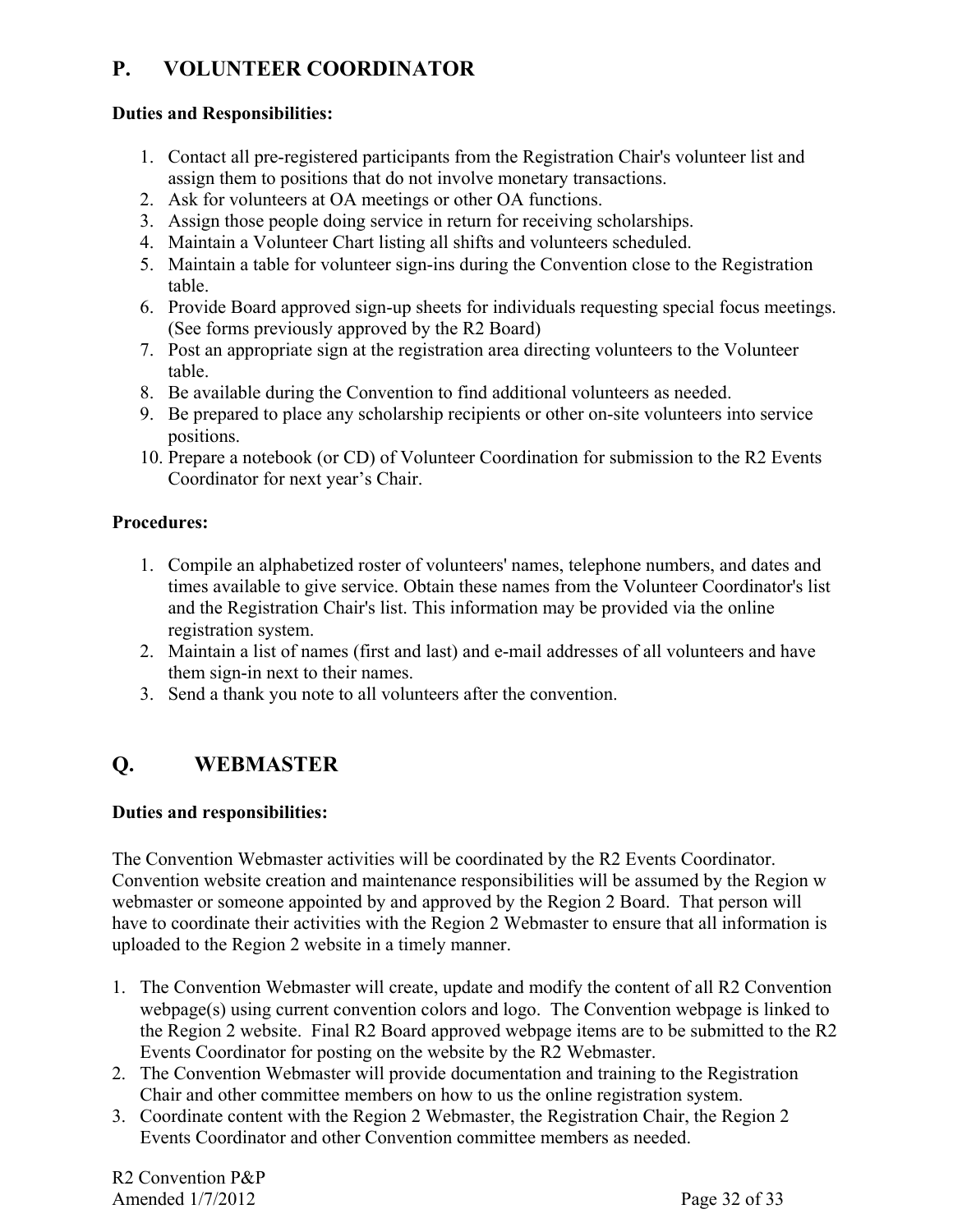4. Provide online documentation to assist users of the online registration system.

#### **Procedures:**

- 1. Two weeks after current convention is over the following (R2 board approved) items should be posted to the R2 website.
	- a. Convention logo for next year's convention with "reserve the date" announcement written by Convention committee (e.g.; P.I. Chair). If information from PI chair is not yet available, the convention Webmaster will write up a short statement about location and dates of convention. As soon as an announcement has been received from the PI chair (after approval of the Convention committee and the R2 Board) it should be posted to the website.
	- b. Convention Flyer
- 2. Registration information should be posted no later than November since convention registration forms are distributed at the Region 2 Fall Assembly.
- 3. Registration form (R2 board approved) in PDF form for downloading should be provided by November and should be made available via a link on the Convention website.
- 4. The online registration information, including Pay-Pal information, shall be updated.
- 5. T-shirt picture(s) approved by R2 board should be included on the convention website.
- 6. Convention Program should be posted to the Convention website 3 to 6 months before convention, after R2 board approval.
- 7. Dinner and breakfast menus may optionally be provided.
- 8. Registration chair may need instructions pertaining to on-line registration procedure.

**\*\*\*\*\*\*\*\*\*\*\*\*\*\*\*\*\*\*\*\*\*\*\*\*\*\*** 

The Convention Policy and Procedures Manual will be revised at the discretion of the Region 2 Board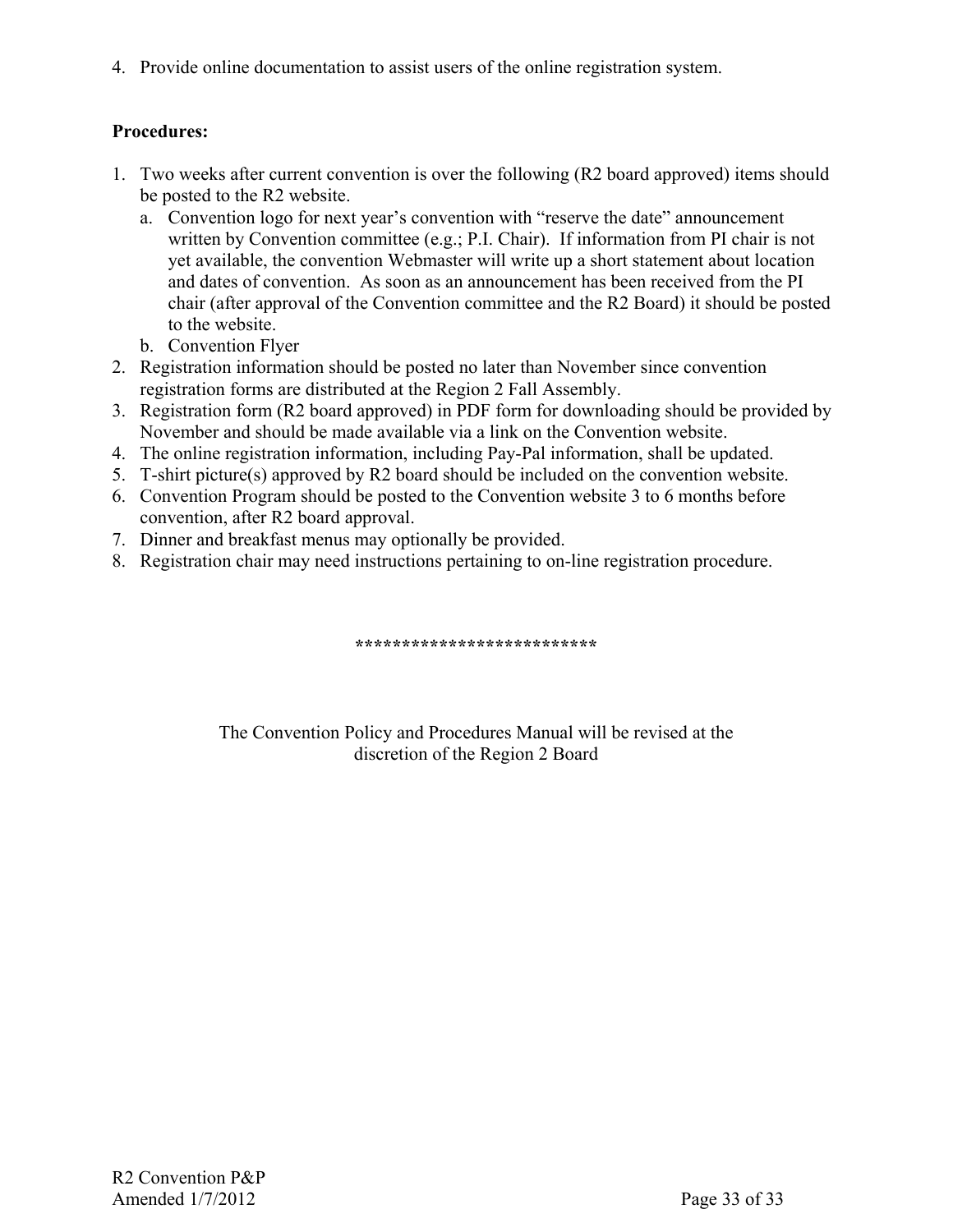### **15 to 18 Months Prior to Convention**

Convention Chair:

- 1. Announce and convene a preliminary meeting.
- 2. Recruit volunteers for Chairs for various subcommittees.
- 3. Set schedule of meetings through the end of calendar year, at least, so that Hotel Liaison may arrange this with the Hotel. (Caution: Be prepared to hold meetings in another place for a few months. Some hotels do not want meetings prior to 12 months before the convention.)
- 4. Notify the R2 Events Coordinator of the date of the first regularly scheduled meeting as soon as possible.
- 5. Convention Policy & Procedure Manual and previously approved forms:
	- a. Distribute the Convention Policy and Procedure Manual (including this timeline) to each Convention Committee Chair or position.
	- b. Obtain previously approved forms from the R2 Events Coordinator, copy and distribute to appropriate committee members.
- 6. Select a Convention theme, logo and colors to submit to the R2 Events Coordinator for submission to the R2 Board for approval.
- 7. Announce the approved theme and colors at the current year's Spring Assembly.
- 8. Obtain the initial convention budget from the Convention Treasurer and distribute to committee chairs for review and possible changes.

#### Secretary:

Take accurate minutes of each meeting and distribute minutes and an updated member roster within one week of each meeting via e-mail.

Treasurer:

- 1. Obtain the initial convention budget from the R2 Treasurer, make copies and give to Convention Chair for distribution to committee chairs for review and possible changes.
- 2. Obtain checkbook, 'deposit only' ATM card, deposit slips and endorsement stamp for the appropriate Convention account ('North' or 'South') from the R2 Treasurer. The R2 Treasurer will prepare a new signature authorization form which will be signed by the required Board Member(s) after the incoming Convention Chair and Convention Treasurer have signed it

#### All Committees:

Review committee budget reflected in initial convention budget. Submit proposed changes to the Convention Treasurer as soon as possible.

#### All Committee Members:

Participate in a Convention Service & Traditions Workshop facilitated by 2 current or former members of the R2 Board. (Events Coordinator and one other current or former board member)

R2 Events Coordinator is to arrange the meeting time and place with hotel contact and will submit possible dates for workshop to the Convention Chair.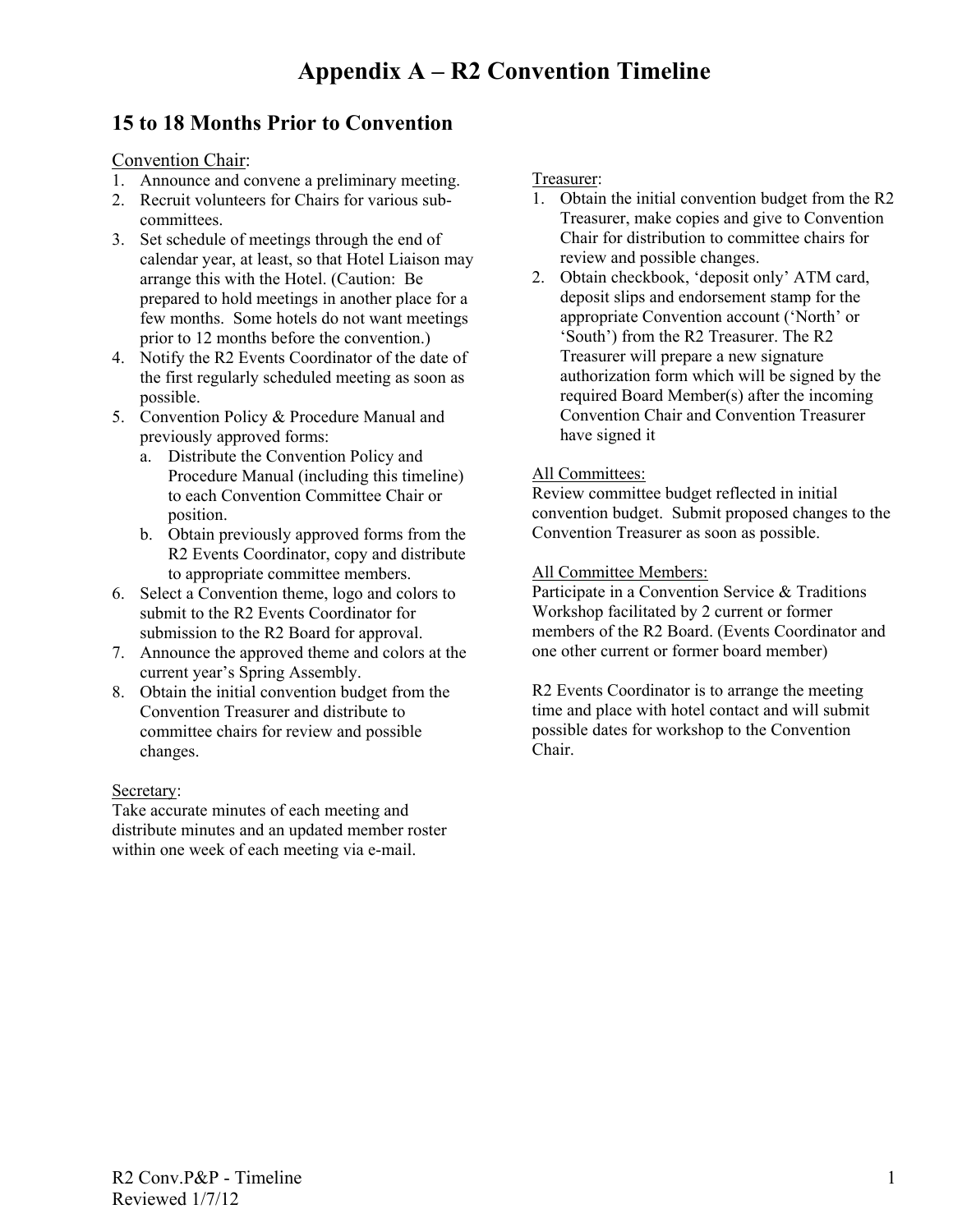# **12 to 15 Months Prior to Convention**

Convention Chair:

- 1. Prepare a 5 minute presentation for the closing session at the current year's R2 Convention..
- 2. Work with the Convention Treasurer in obtaining budget revisions from all committees and prepare a Convention Budget for approval by the Committee.
- 3. Obtain the following and submit same to the R2 Events Coordinator for R2 Board Approval:
	- a. Program outline (from Program Chair)
	- b. Final 'committee approved' convention budget (from Convention Treasurer)
	- c. Article for publication in Lifeline (from PI Chair)
	- d. Convention pre-announcement flier (from Program Chair)
	- e. Silent Auction/Boutique flier requesting donations (from Fundraising Chair)
	- f. Drawing ticket design and bids if applicable (from Fundraising Chair).
	- g. Rough draft of registration flier (from Registration Chair) – use pre-approved form as guideline.
- 4. Visit the hotel with the Hotel Liaison to make initial arrangements with regard to space, time, etc. including arrangements for monthly committee meetings.
- 5. Arrange for distribution of R2 Board approved pre-convention announcements at current year's convention.

Fundraising Chair:

- 1. Submit design (see Sect. II, C, 5) and bids for drawing tickets for the Registration prize and Quilt/Afghan prizes (if applicable), to Convention Chair for R2 Board approval if applicable. Use pre-approved form as guideline.
- 2. Determine prices to be charged for drawing tickets and determine whether they will be sold as part of the online registration if applicable.
- 3. Have approved drawing tickets printed if applicable.

Hotel Liaison:

- 1. Obtain name of Hotel Contact from R2 Events Coordinator.
- 2. Arrange to meet the hotel contact (together with the Convention Chair and R2 Events Coordinator) to review contract, securing space as needed. All contractual and/or financial issues MUST go through the R2 Events Coodinator. Contract changes require R2 Board approval.

(Hotel Liaison – cont'd)

3. Work with the hotel contact or chef to obtain suitable menus for the meal functions. Any price variance must be approved by the R2 Board.

#### Program Chair:

- 1. Design convention pre-announcement flier/postcard and submit it to the Convention Chair for submission to the R2 Board (if printing cost exceeds \$100.00, submit with 3 bids).
- 2. Upon Board approval, have pre-announcement fliers/postcards printed (suggested to print 5,000) for distribution at the current year's R2 Convention, Region Assemblies and other events (e.g.: L. A. Birthday Party).
- 3. Submit, to the convention chair, a preliminary time schedule indicating when workshops and marathon meetings will take place. Indicate the number of workshops to be held during each time slot.

#### Public Information:

- 1. Submit an article for publication in the "Lifeline" to the Convention Chair for submission to the R2 Board.
- 2. Schedule time slots for special events (e.g., showing the OA film) with the Program Chair.

#### Registration Chair:

- 1. Begin working on the registration form using preapproved form as guideline. Check with all committees regarding their special requirements for this form. Name, address, and phone number of hotel to be included on form. – Use pre-approved registration form as a guide.
- 2. Submit a rough draft of the Registration form to the Convention Chair for Committee and R2 Board approval.

#### Treasurer:

- 1. Incorporate changes to the initial Convention budget and present to Convention Chair for Committee approval.
- 2. Obtain the Region 2 Tax Resale Number from the R2 Treasurer and provide the number to committee chairs responsible for purchasing approved merchandise which will be resold as fundraisers.

#### All Committees:

Submit your committee's special requirements needed for inclusion on registration form to Registration Chair.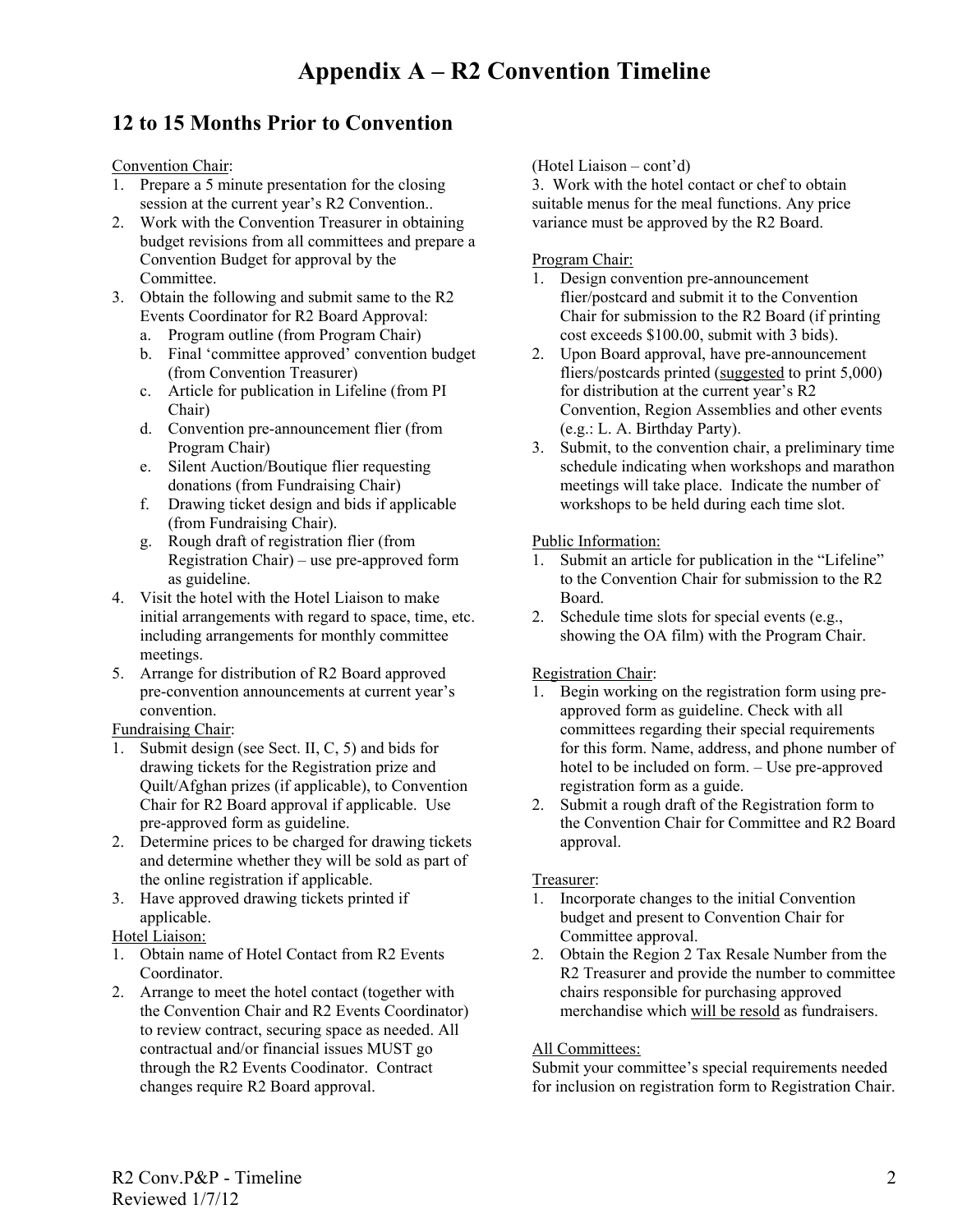# **Appendix A – R2 Convention Timeline 9 TO 12 MONTHS PRIOR TO CONVENTION**

#### Convention Chair:

- 1. Obtain all bids from the Entertainment, Fundraising, Printing, Registration and T-Shirt Chairs for submission to the R2 Events Coordinator for R2 Board approval.
- 2. Obtain the following (with bids if not already provided) and submit them to the R2 Events Coordinator for R2 Board approval. Note that list is not exhaustive.
	- a. Plans, scripts, DJ bids, etc. from the Entertainment Chair.
	- b. Finalized meal plan from the Hotel Liaison
	- c. Rough draft of the program structure from the Program Chair using pre-approved form as guideline.
	- d. Camera–ready copy of the Registration flier from the Registration Chair.
	- e. Committee approved T-Shirt design and sale price, together with 3 bids, from the T-Shirt Chair
	- f. Preliminary list of main speakers from Program Chair.
- 3. Create status report and present to the Fall Assembly. Presentation will be about 10 minutes and is designed to create enthusiasm for the event.

Entertainment Chair:

- 1. Obtain three (3) bids from DJ's or Bands for the dance or other entertainment. Submit these to the Convention Chair for R2 Board approval.
- 2. Begin the preliminary schedule for entertainment.
- 3. Submit all plans, scripts, etc. to the Convention Chair for R2 Board approval.

Fundraising Chair:

- 1. Obtain three (3) bids for any items proposed for sale at the Convention, if applicable. Submit the bids to the Convention Chair for approval by the R2 Board.
- 2. Distribute approved 'Registration' and 'Quilt/Afghan' drawing tickets at the Fall Assembly if applicable.

Hotel Liaison:

- 1. Make arrangements with the hotel to obtain a beeper or walkie-talkie so you may be reached whenever necessary. Cell phones may also be utilized, providing reception is adequate.
- 2. Submit finalized meals to the Convention Chair for R2 Board approval.

Program Chair:

1. Submit the rough draft of the program structure (ideas; what's happening, etc.) to the Convention Chair for R2 Board approval.

R2 Conv.P&P - Timeline Reviewed 1/7/12

- (Program Chair cont'd)
- 2. Solicit suggestions for Main Speakers from committee members, R2 Board and members of the fellowship and create preliminary list. Main speakers should have not spoken during the three (3) preceding Region 2 conventions. Speakers should reflect the diversity of the program (North/South, male/female, gay/straight, obese/anorexic/bulimic, etc. Get some information from speakers, (e.g. IG affiliation, time in program, length of abstinence, special focus).
- Public Information Chair:
- 1. Submit an article to the R2 Publications Coordinator for publication in the R2 Newsletter (MUST be approved by the R2 Board).
- 2. Seek out declarations from site area local governments.

#### Registration Chair:

- 1. Submit camera-ready copy of the registration form to the Region 2 Board by September  $1<sup>st</sup>$  for their approval.
- 2. Submit camera-ready copy of the registration form to the R2 Events Coordinator for posting to the convention website.
- 3. Print the approved registration form in sufficient quantities to be distributed at the Fall Assembly.
- 4. Distribute approved registration form at the R2 Fall assembly.

#### T-shirt Chair:

- 1. Submit T-shirt design, and suggested selling price to Convention Chair for approval by the Committee and the R2 Board. (Sales price to include provision for sales tax.)
- 2. Obtain three (3) bids and submit them, along with your recommendations, to the Convention Chair for R2 Board approval. Contact R2 for Tshirt sources.
- 3. Submit the approved T-shirt design and pricing, and, if available, a photo of the T-shirt to the R2 Events Coordinator for posting to the convention website.
- 4. Order approved T-shirts and begin distribution by R2 Fall assembly, if possible. If not, they should be received in order to sell at the Los Angeles Birthday Party.

Webmaster/Events Coordinator:

- 1. Customize R2 convention registration website tor current convention.
- 2. Website must be ready to accept registrations no later than the Fall Assembly.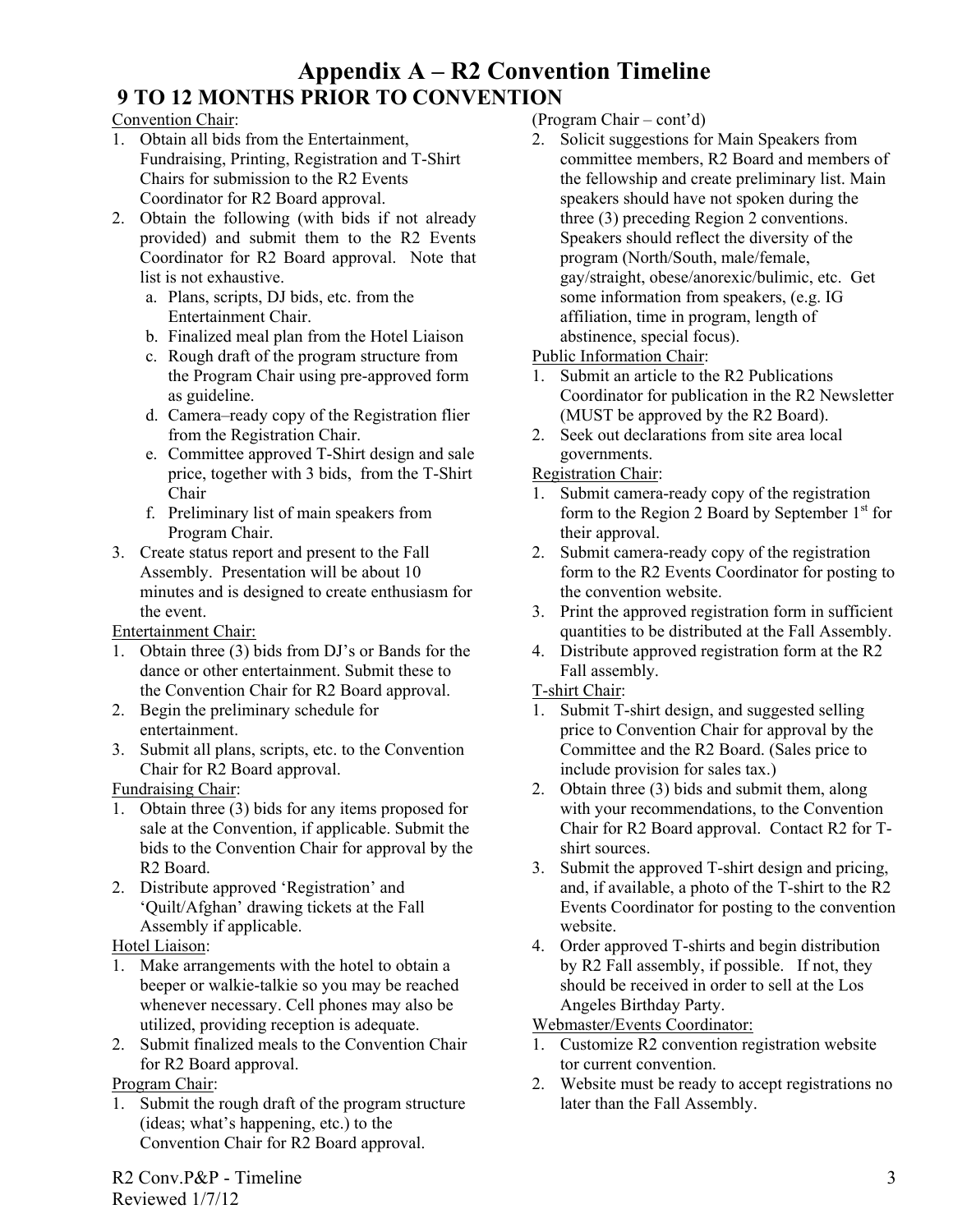# **6 TO 9 MONTHS PRIOR TO CONVENTION**

Convention Chair:

- 1. Obtain from the Entertainment Chair the rough draft of the planned entertainment. Submit this draft to the R2 Events Coordinator for R2 Board approval.
- 2. Attend the R2 Fall Assembly to make an entertaining presentation about the Convention.
- 3. Obtain the design and cost for the badges/name cards from the Registration Chair and submit these to the R2 Events Coordinator for R2 Board approval.
- 4. Contact the LA Intergroup to request time at the OA Birthday Party for a R2 Convention Presentation and select presenter.
- 5. Arrange to have the Registration form distributed at the LA Intergroup OA Birthday Party.
- 6. Request permission to display and sell convention T-shirts at the OA Birthday Party.
- 7. Obtain the PI proposed releases and submit them to the R2 Events Coordinator for R2 Board approval.
- 8. Obtain all PI materials to be sent within the fellowship for approval by the R2 Board.
- 9. Obtain the finalized program flier/handout and submit it to the R2 Events Coordinator for R2 Board approval.
- 10. Obtain "final" list of suggested Main Speakers and back-up speakers from Program chair and submit to R2 Events Coordinator for Board approval.

#### Entertainment Chair:

Submit the rough draft of all planned entertainment to the Convention Chair for R2 Board approval.

#### Event Security Chair:

Coordinate a committee and work with the Program Chair, Entertainment Chair, and Registration Chair to ascertain the timeslots security coverage will be needed.

#### Fundraising Chair:

- 1. Distribute tickets for the pre-convention drawing at the Fall R2 Assembly if applicable.
- 2. Distribute silent auction fliers soliciting items to be auctioned, at the Fall R2 Assembly if applicable. (On flier, include solicitation for donations for "Boutiques" or other fundraising projects which require donations.)

R2 Conv.P&P - Timeline Reviewed 1/7/12

Hospitality Chair:

- 1. Obtain ribbons for Committee and coordinate distribution with the Registration Chair, who will prepare the name tags.
- 2. Work with the Hotel Liaison in preparing a diagram for the Hospitality Suite set-up, submitting special requests to the hotel, including water set-up. Available R2 graphics may be used as guidelines for set-up.

#### Hotel Liaison:

Finalize the menu and plans for the wrap-up luncheon and submit to the R2 Events Coordinator.

#### Literature Chair:

Contact local Intergroups to determine if one of them is interested in providing and staffing the literature table for the Convention. (Two or more intergroups may wish to cooperate in this service.)

#### Program Chair:

1. Begin the preliminary lists of workshop, marathon meeting and panel speakers, leaders, and moderators by January  $1^{st}$ . Note that main speakers will have been finalized at this point.

2. Finalize program outline of topics for workshops and marathons by January 1st

#### Public Information:

- 1. Contact "media" to request schedule dates for Public Service Announcements (PSA's).
- 2. Assign a committee member to be responsible for PSA's.
- 3. Obtain R2 letterhead template from the R2 Events Coordinator, or other Board member, for mailings, including Registration forms within the fellowship (Region 2 and WSO). All releases and materials to be sent must be submitted to the Convention Chair for R2 Board approval. (See previously approved forms and letters. A sample package of all mailings must be approved by the R2 Board.)
- 4. Submit announcement to the oa.org website and the Region 2 Calendar to ensure that announcements are listed at least 4 months prior to the convention.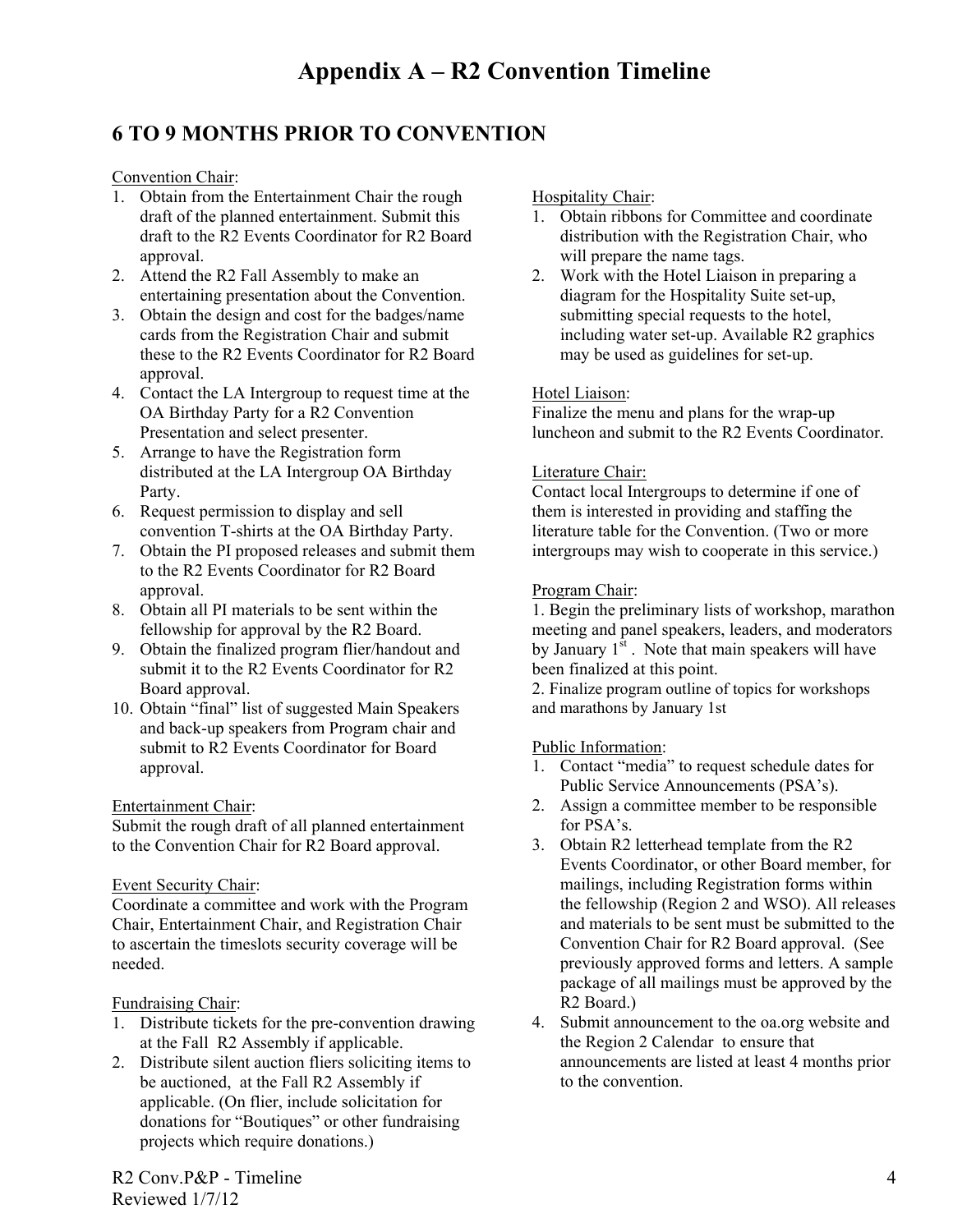(Continued on next page)

### **6 TO 9 MONTHS PRIOR TO CONVENTION (CONT'D)**

Registration Chair:

- 1. Coordinate, with the Convention Chair, the distribution of Registration forms at the OA Birthday Party held in January or February by the LA Intergroup.
- 2. Prepare name tags for Registration, Hospitality committees. Committee name to be indicated on name tag. Committee and Board ribbons to be provided through Hospitality Chair. Security committees may have vests available.
- 3. Process incoming registrations according to the documentation provided by the Region 2 Webmaster. This will be an ongoing task.
- 4. Relay information on volunteers to the Program Chair or Volunteer Chair as appropriate. Note that this will be an ongoing task.

#### Signs and Decorations Committee:

Prepare ideas for decorations at the Opening Ceremonies as well as at the Main Meal functions and submit the same to the Convention Chair and R2 Events Coordinator.

All Committees:

Give list of signs needed to the Signs and Decorations Committee for preparation of signs for use during the Convention.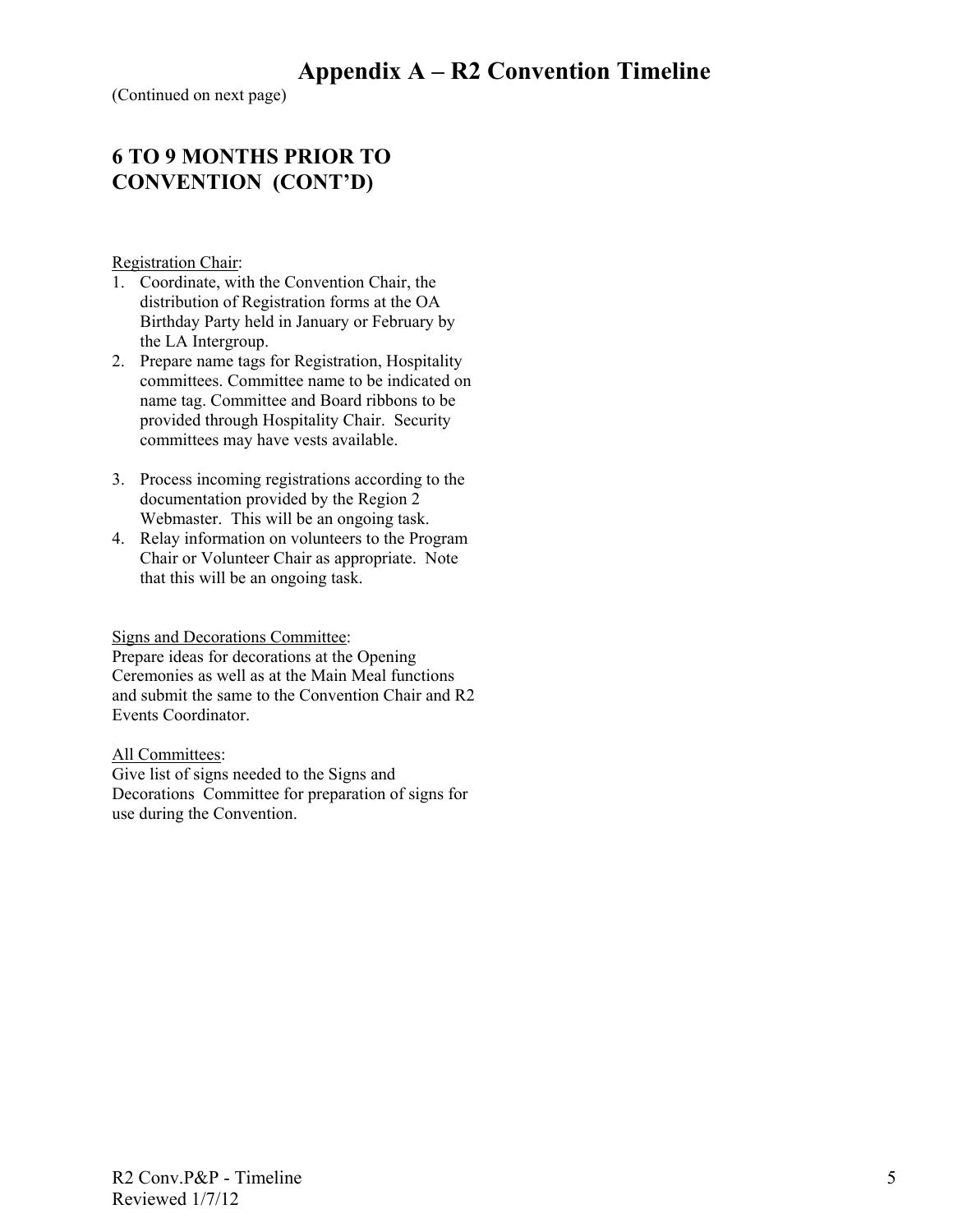# **3 TO 6 MONTHS PRIOR TO THE CONVENTION**

#### Convention Chair:

- 1. Give a report at the Spring Assembly.
- 2. Distribute, or arrange for the distribution of Registration forms at the Spring Assembly.
- 3. Submit convention registration forms (200-250) to R2 Chair for distribution at World Service Business Conference.
- 4. Obtain standard meeting formats from Region 2 Events Coordinator, revise as appropriate (along with the Convention Program Chair) and submit to R2 Board for approval if they differ from the template.

#### Boutique Chair:

- 1. Coordinate a committee.
- 2. Determine whether items will be solicited outside the local intergroups.
- 3. Determine pickup dates and locations and obtain storage space for items.
- 4. Create flyer requesting donations and distribute to intergroups.

#### Entertainment Chair:

- 1. Work through the Hotel Liaison to finalize all necessary arrangements and secure equipment, including A/V (Audio/Visual) for use during the Entertainment portions of the Convention.
- 2. Schedule all necessary rehearsals at the hotel. Coordinate this through the Hotel Liaison.

#### Event Security Chair:

Procure vests or other means of identification (such as badges, hats, ribbons, etc.) in sufficient quantities to accommodate all committee members. If these items must be purchased and will cost over \$100, submit three competitive bids to Convention Chair and Convention Treasurer for approval by Region 2 Board.

#### Fundraising Chair:

- 1. Arrange for pre-convention storage of items being sold at the convention.
- 2. Arrange for pickups of sale items being donated.
- 3. Coordinate with the hotel liaison to obtain space for storing all items beings sold as fundraisers during closed hours. (Hotel liaison to arrange storage space the day before the convention, if possible.)
- 4. If applicable, distribute additional afghan/quilt tickets at the Spring Assembly, if available.

#### Hotel Liaison:

- 1. Submit a map of the hotel facilities (including a fire map) and their use to all committee chairs who require this information. Provide this map to the R2 Events Coordinator.
- 2. Obtain requests for table requirements from the Literature, Hospitality, Volunteer, Registration, T-shirt and Fundraising Chairs. Other intergroups or Region 2 committees may request space but it will be provided on an "as available" basis. Coordinate arrangements for the same with the hotel
- 3. Coordinate, with the Hotel, the methods of protecting fundraising items, the Hospitality Suite, etc., during Main functions and hours of non-operation. Advise committee chairs of the agreed to procedures.
- 4. Try to arrange storage space for the day before the convention, if at all possible.

#### Literature Chair:

- 1. Coordinate with the Hotel Liaison to obtain space for storing the literature on-site during closed hours and tables required to display literature.
- 2. Contact R2 Events Coordinator and/or WSO for a "Lifeline" display and order kit. - Optional
- 3. Obtain back issues of "Lifeline," if possible, to distribute at the Convention.

#### Program Chair:

- 1. Submit a final draft of the program flier/handout to the Convention Chair for R2 Board approval.
- 2. Printing of Convention Program for distribution of Spring Assembly.
- 3. Request that the Events Coordinator submit the Convention and R2 logos to the taping company along with the necessary release forms for their printing and use at the convention.
- 4. If revised submit meeting formats to committee and to Convention Chair for R2 approval.

(Continued on next page)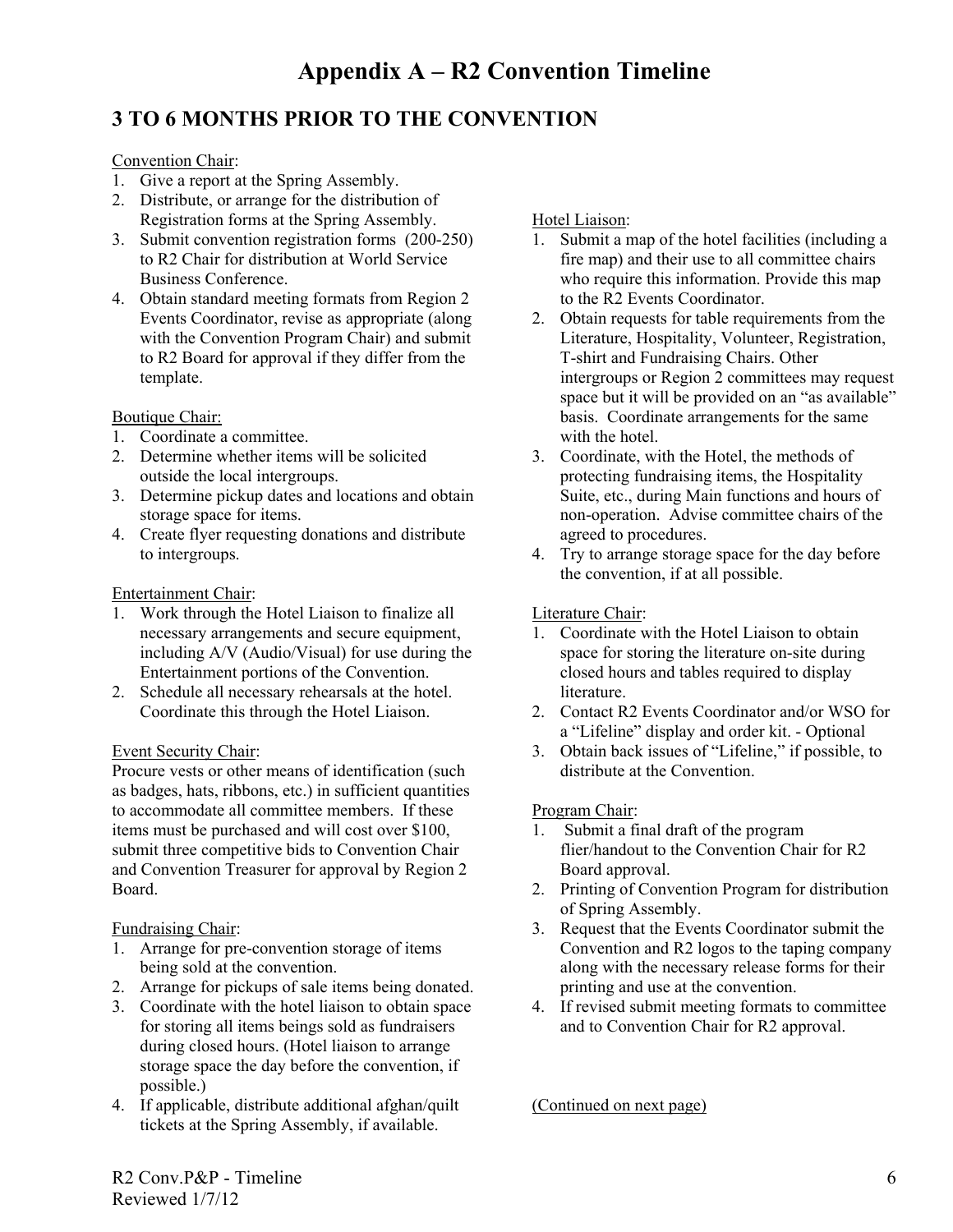.

# **3 TO 6 MONTHS PRIOR TO THE CONVENTION (Cont'd)**

Public Information Chair:

- 1. Prepare news releases for newspapers including as many neighborhood newspapers as can be contacted.
- 2. Obtain PSA's. (Public Service Announcements)
- 3. Submit articles to Intergroup Newsletters. All materials must be submitted to the Convention Chair for R2 Board approval.
- 4. Follow up with the television and radio media. Try to get commitments for broadcasting PSA's and/or live on-site coverage. Inform interested media of the requirement that they speak to an R2 Board member while at the convention. To avoid misrepresentation, and to ensure that the 12 Traditions are upheld, every effort should be made to obtain final approval for the copy being published by a third party .
- 5. Mail registration forms to all Intergroups reminding them about the registration deadline. (optional) These may be handed out at R2 Assemblies.
- 6. Prepare and distribute a second packet of materials to Intergroups, Unaffiliated Groups, Regions, etc.
- 7. Send out periodic e-mail blasts to former attendees and intergroups reminding them of registration deadlines.
- 8. Follow up on proclimation requests.

Registration Chair:

- 1. Provide a sufficient number of Registration forms to the Public Information Chair for distribution to all intergroups not represented at the Spring Assembly.
- 2. Distribute registration fliers to Intergroups not represented at the Spring Assembly.

#### T-shirt Chair:

Coordinate with the Hotel Liaison to obtain space for storing the T-shirts on-site during closed hours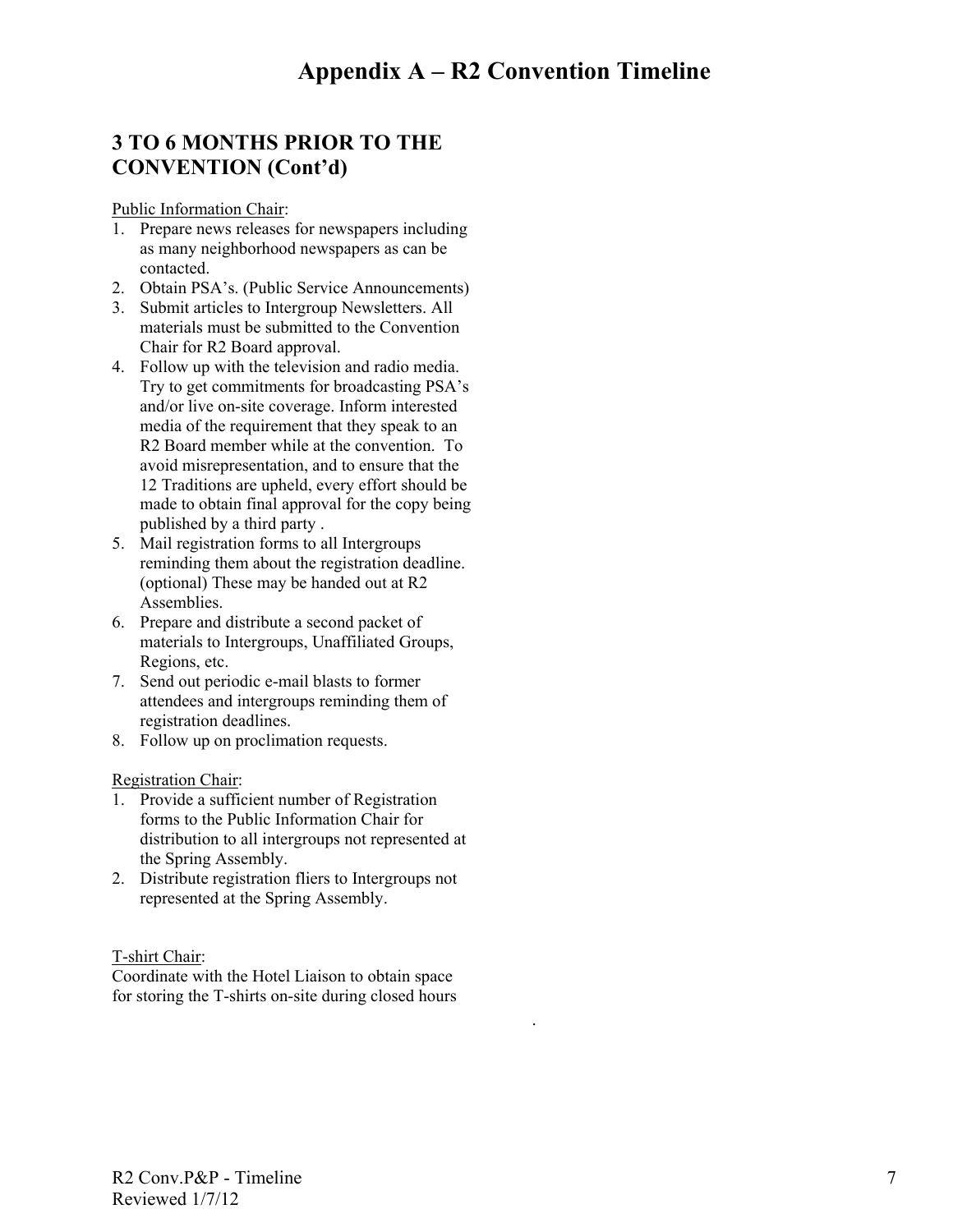# **2 MONTHS PRIOR TO CONVENTION**

#### Convention Chair:

Submit to the R2 Events Coordinator the schedule of Registration table's shifts during which an R<sub>2</sub> Board member must be available.

#### Hotel Liaison:

Confirm all details regarding the meal functions, meeting room arrangements, etc. with the hotel.

#### Program chair

Send out confirmation letters/e-mails to all main speakers, workshop and marathon speakers.

#### Public Information Chair (Optional):

- 1. Arrange for media event, including staffing by Board members.
- 2. Write script for media event.

#### Registration Chair:

Provide the Convention Chair with a schedule of registration table's time shifts in order that the R2 Board can schedule their timeslots to cover at the Registration area during operating hours. An R2 Board member is required to be present during registration hours to talk to media and discuss scholarships, if the need arises.

#### Fundraising Chair:

Make arrangements to collect all outstanding Registration prize tickets and money prior to the pre-convention drawing.

#### Literature Chair:

- 1. If the San Fernando Valley (SFVIG) Intergroup handles convention literature items below are not necessary. Obtain SFVIG information from R2 Events Coordinator.
- 2. If the convention committee is purchasing literature, prepare the literature order.

(Literature Chair – cont'd)

- 3. Then, contact area Intergroups to obtain commitments for purchasing the remaining literature at the end of the Convention.
- 4. If a local Intergroup is providing and selling the literature, contact them to determine their needs (tables, etc) and advise Hotel Liaison.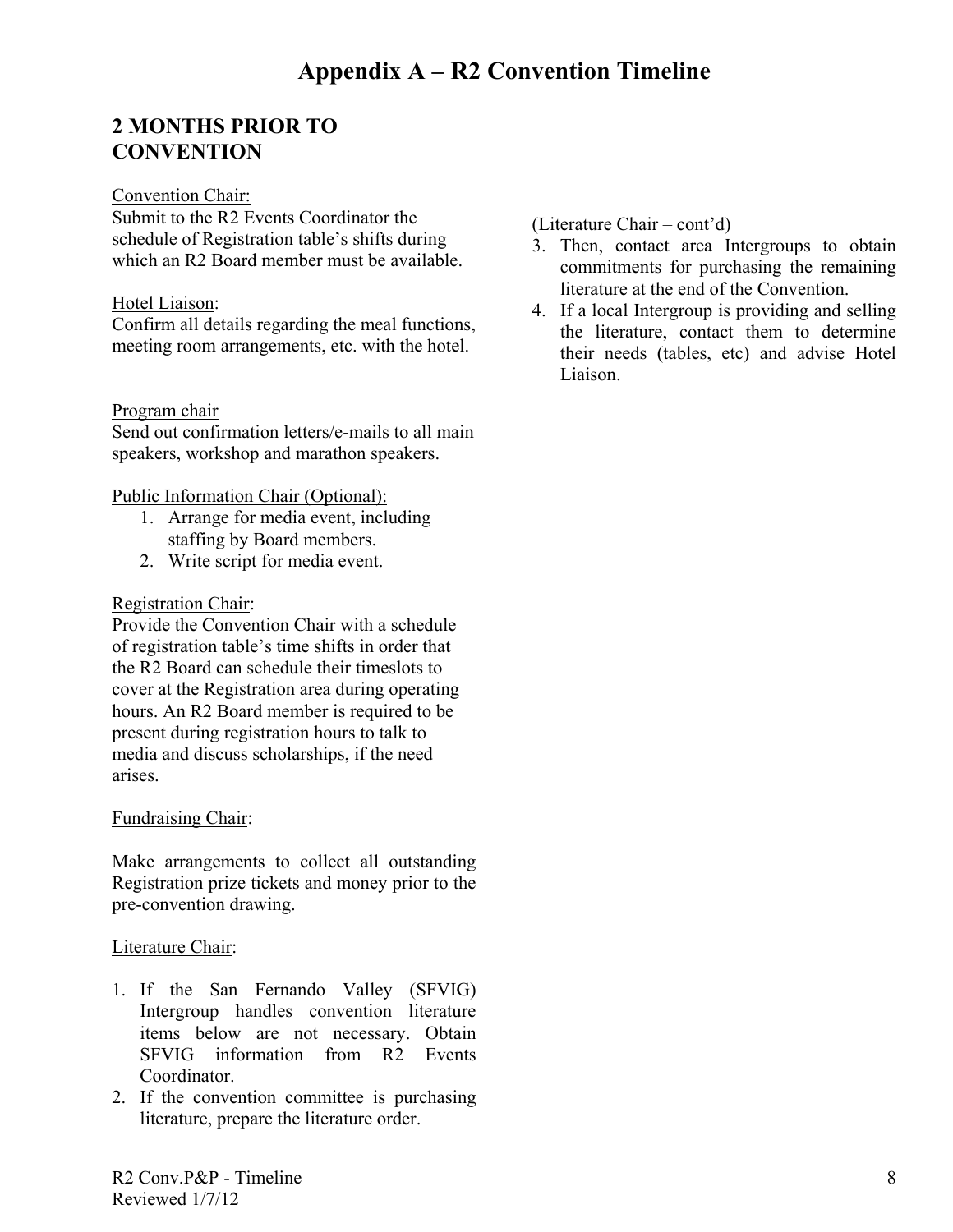### **1 MONTH PRIOR TO CONVENTION**

#### Convention Chair:

Hold the Convention Registration prize drawing 30 days prior to the convention if at all possible.

#### Convention Treasurer:

Obtain cash boxes from the R2 Treasurer for use during the Convention. (It may be appropriate to request cash boxes to be brought to the Spring Assembly.) Prepare money collection envelopes and other forms needed to track income and expenses at the convention site. (Pre-approved forms may be available. Contact R2 Events Coordinator.)

#### Event Security Chair:

Take your committee on a walk-through of the area, going over when and where they will be needed during the Convention. Make sure security vests or other identifying items are available.

#### Fundraising Chair:

- 1. Attend the Convention Registration prize drawing.
- 2. After the drawing, notify the winners as well as the R2 Events Coordinator who will handle hotel reservations. Comp'd Hotel rooms may be used for this. (Registration and meals to be handled by the committee.) A "Winners Certificate" is available from R2 Events Coordinator upon request.
- 3. Obtain ticket rolls (50/50 drawing) and prizes as required for on-site drawings.
- 4. Obtain hanging racks on which to hang boutique clothes for sale at convention.
- 5. Sort clothes being sold at Boutique and determine prices.
- 6. Secure volunteers to cover the convention weekend.

#### Hotel Liaison:

Arrange for the use of one or two safety deposit boxes at the hotel and a locked room for use by Committee Treasurer and R2 Treasurer.

#### Public Information Chair:

- 1. Pick up proclamations.
- 2. Arrange for display of proclamations at the convention.
- 3. Incorporate any proclamations into opening night script.

#### Registration Chair:

- **1.** Confirm that name tags, meal and T-shirt tickets can be printed off the web and have 150 to 200 blank registration extras, for those who register at the Convention. Assure that extra meal tickets (dinner and breakfast) are available to be sold if hotel makes additional meals available.
- **2.** Select volunteers to staff onsite registration table if desired.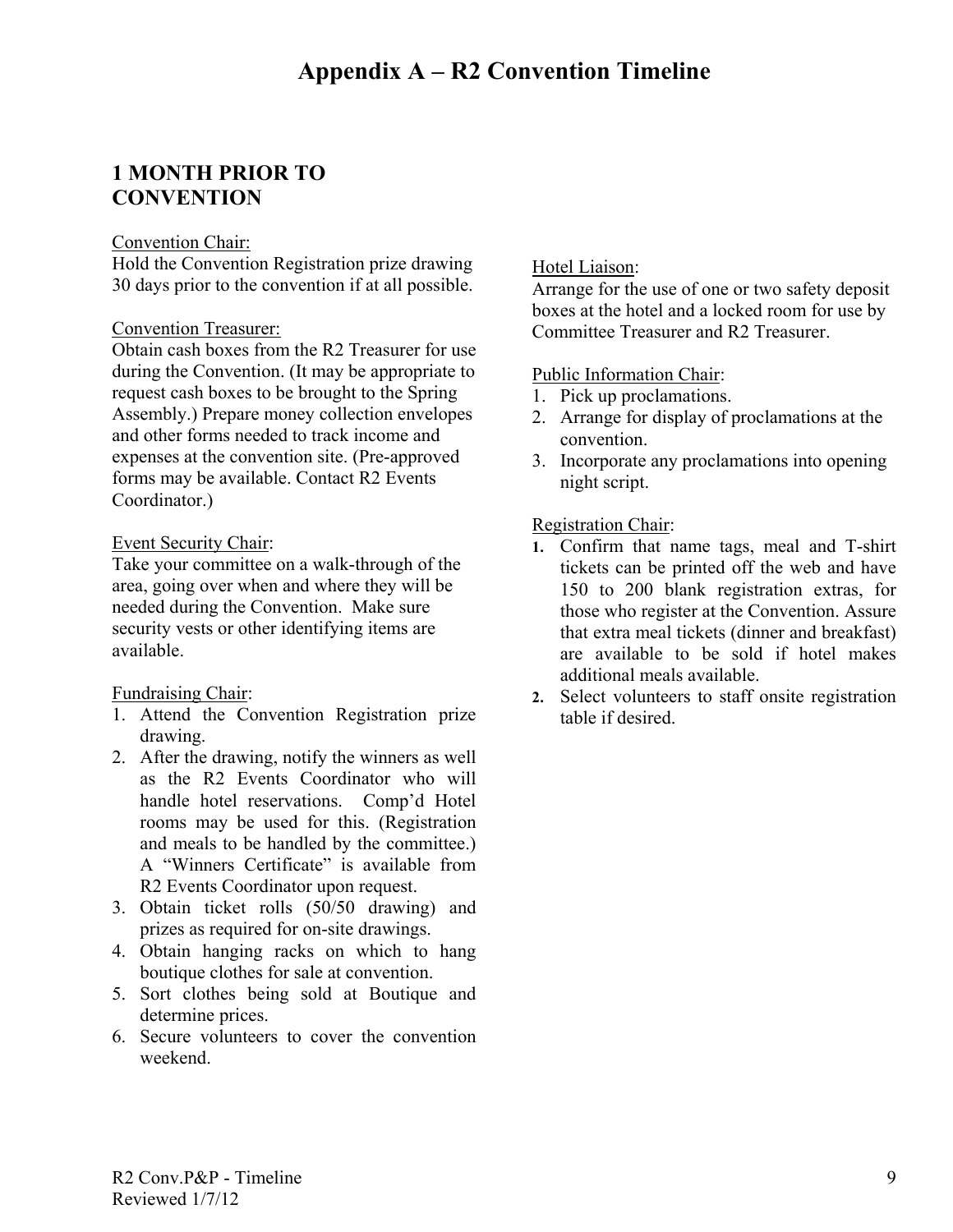# **During Convention**

Convention Chair:

The role of the Convention Chair is to ensure smooth operations during the convention, which means they will be takin on a number of roles.

- 1. Ensure that all logistics are in order (rooms allocated and set up correctly, all materials are onsite, etc.)
- 2. The Convention Chair is the first point of escalation for any issues that may arise during the convention. If they cannot resolve the situation, the next escalation points are the Region 2 Events Coordinator, then the Region 2 Chair.
- 3. The Convention Chair, along with the Region 2 Chair and the Region 2 Trustee, hosts the Opening Ceremonies.

Convention Treasurer:

(Region 2 Treasurer will work with you during convention.)

- 1. Distribute the necessary cash boxes and start-up funds.
- 2. Periodically collect funds from the various committees.
- 3. Count all cash and checks collected during the convention with the R2 Treasurer. With the R2 Treasurer, deposit counted proceeds in the Hotel's safety deposit box.
- 4. Prior to the closing ceremonies, obtain the bills for the Hotel's services from the R2 Events Coordinator.
- 5. With the R2 Treasurer, during the Closing Ceremonies, withdraw funds from the safety deposit box and make a final accounting of the total income and expenses incurred during the convention, and prepare a preliminary estimate of the Convention's overage(shortage) and make a verbal report at the Wrap-up Luncheon.
- 6. Work with the R2 Events Coordinator to apply the cash to the Master Account at the hotel. Balance of hotel bill should be paid within 30 days after convention. R2 Events Coordinator should arrange this.

Event Security Chair:

- 1. Supervise and staff all events which require security.
- 2. Maintain a sign-in board at the Registration area.

Fundraising Chair:

- 1. Handle all drawings held during the Convention.
- 2. Maintain accurate records as to ticket distribution and amounts collected.
- 3. Handle all set-up and tear-down for any silent auction, drawings, boutiques or other fundraising items, excluding T-shirts.
- 4. Coordinate and staff table(s) for selling any fundraising items prepared for the Convention, other than the T-shirts.
- 5. Turn in cash as required by the Treasurer.

Hospitality Chair:

Staff and supervise the Hospitality suite. Arrange for and supervise Greeters, Huggers, etc.

Hotel Liaison:

- 1. Be sure that a prominent (easy to see and access) area with tables is made available to be used by the recording company. Region 2 has contracted with a recording company.
- 2. Request extended check-out time and parking from hotel. Announce at closing meeting.

(Cont'd on next page)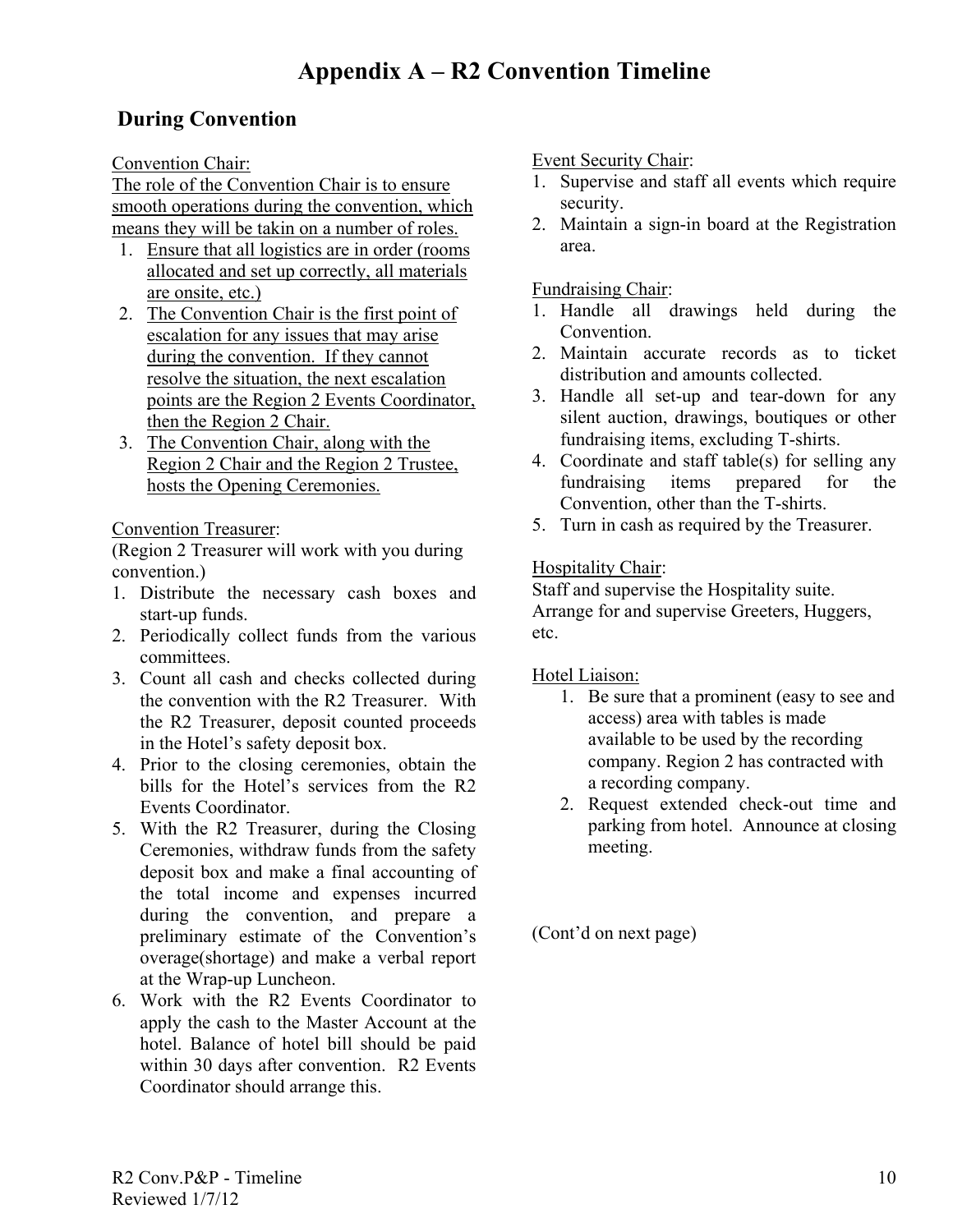### **During Convention (cont'd)**

Literature Chair:

If the Committee is selling the literature - (does not apply if San Fernando IG is handling literature):

- 1. Obtain a cash box and start-up money for use during sale hours.
- 2. Supervise the staffing of the literature table whenever literature will be available.
- 3. Turn in cash as required by the Treasurer.
- 4. Deliver or make arrangements for the remaining literature to be picked up by an area Intergroup to reimburse R2 for up-front funding.

Make sure the required tables are available in the Hospitality Suite or another suitable area – probably registration area. Determine that only OA approved literature is being offered for sale. San Fernando IG may ask for help at the registration table. - Make sure volunteers are available.

#### Program Chair:

- 1. Have sign-in sheets and schedules available for all speakers, leaders and moderators at the Volunteers table.
- 2. Have meeting formats, tape release forms and disclaimers in all meeting rooms with instructions for all the leaders/moderators.
- 3. Be available to supervise workshops and marathon meetings as necessary.
- 4. Ensure that ask-it baskets and pencils and other workship materials are provided as appropriate.

#### Signs & Decorations Committee:

Provide all signs and decorations as needed and supervise their placement, if necessary. Request that hotel liaison make arrangement for easels from hotel.

Registration Chair:

- 1. Work with the Volunteer chair to staff the registration tables. (Note that you may want to select your own volunteers since it involves handling money)
- 2. Turn in cash, checks and charge slips as required by the Treasurer.
- 3. Maintain a list of registered attendees at the hotel.
- 4. Complete and retain a registration form for on-site registrations: Write individual's name, City and State on form, together with registration amount paid; dinner and breakfast info., if applicable. Phone numbers and email addresses are optional for onsite registration forms. A print-out for pre-registered registrations should be available when registration begins.

T-shirt Chair:

- 1. Obtain a cash box and start-up money for use during sale hours, if t-shirts sold on site at the registration table.
- 2. Supervise selling of T-shirts, if required.
- 3. Turn in cash as required by the Treasurer.